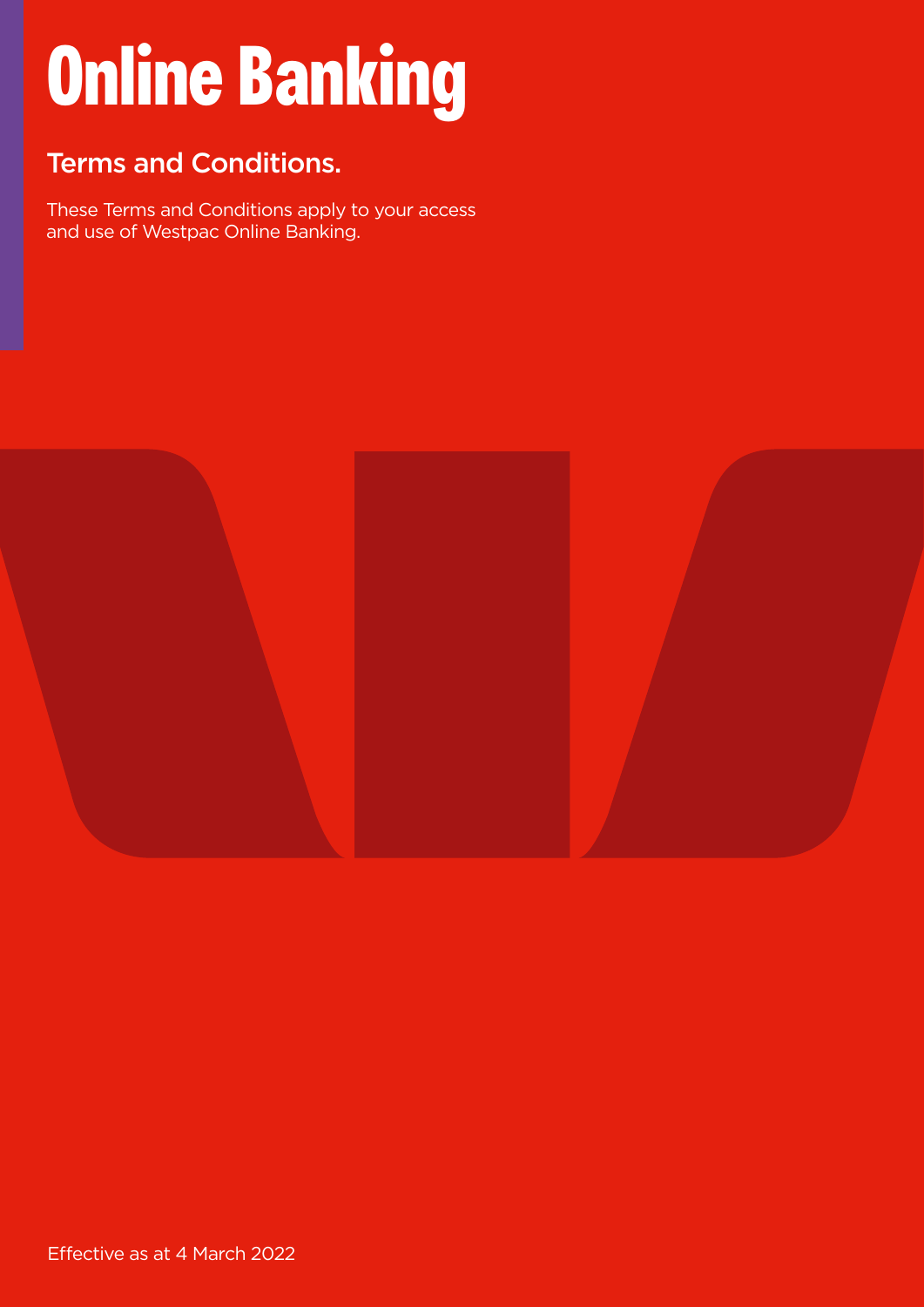This document sets out the terms and Conditions for Westpac Online Banking ('Online Banking'), which refers to our online, mobile and tablet banking service. Online Banking is a service that lets you check information about Accounts, and tell us to perform transactions using those Accounts. However, the operation of each of those Accounts including banking services on the Accounts is controlled by the terms and conditions we give you for that Account (or in the case of another person's Account that you are authorised to access, controlled by the terms and conditions which we give to that other person).

For individual customers, you can manage the Accounts in your own Online Banking and can authorise Users to access the Accounts by creating a Personal Network.

If you are an organisation, you will register for Online Banking for business, and may add several Accounts held by different legal entities to your Business Network. The authorised Administrators will manage your Business Network including authorising Users to access the Accounts.

Please read this document carefully. Your access and use of Online Banking signifies your acceptance to be bound by these Terms and Conditions.

The information in this document is subject to change. We may vary these Terms and Conditions and we will provide updated information by giving you notice (if required) or by posting the information on our website, as described in Part 4. You can get a paper copy of any updated information without charge by contacting us.

#### **A guide to reading this document.**

If you intend to authorise Users to access the Accounts in your Online Banking, or you are authorised to access someone else's Online Banking service, Part 2 of these Terms and Conditions sets out some additional terms and conditions that will apply.

There are words used in these Terms and Conditions that have special meanings, which can be found at the end of this document in the section 'Meaning of Words' in Part 4.

#### **If you need to know more, please ask.**

If there's anything in this document that you'd like to clarify or know more about, simply contact us by:

- calling Telephone Banking 132 032 or (+61 2) 9155 7700 from overseas
- visiting our website [westpac.com.au](https://www.westpac.com.au/)
- visiting any of our branches
- writing to us at GPO Box 3433, Sydney NSW 2001

To report suspected unauthorised access or a security breach to your Online Banking or Access codes, or to request your Online Banking to be reactivated please call our contact centre on 1300 655 505 or (+61 2) 9155 7700 from overseas (24 hours, 7 days a week).

#### **Your Bank.**

The banking products and services set out in this document are provided to you by:

Westpac Banking Corporation ABN 33 007 457 141 275 Kent St, Sydney NSW 2000 Australian financial services licence and Australian credit licence number 233714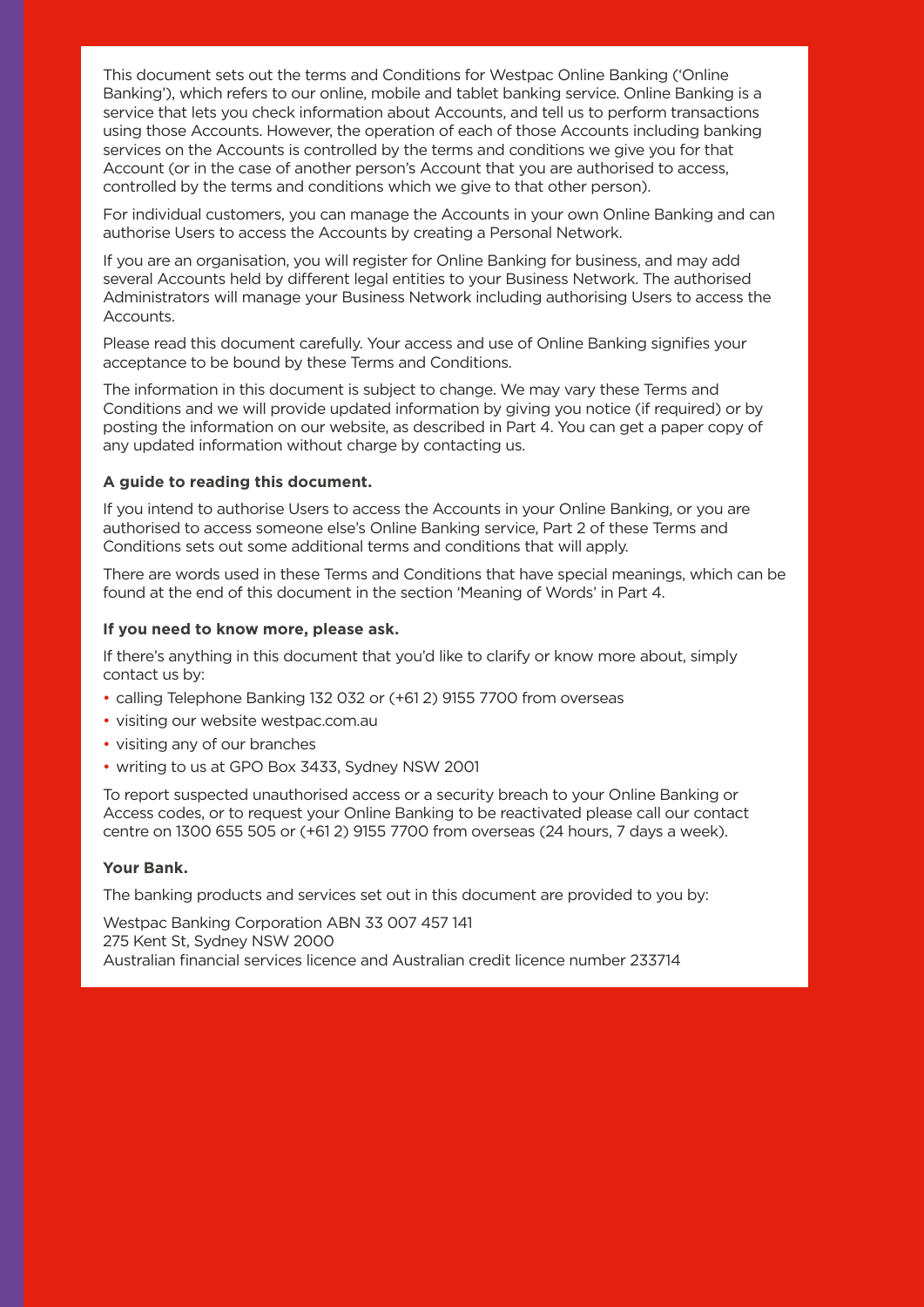# **CONTENTS**

| 1.  |                                                                                                           |  |
|-----|-----------------------------------------------------------------------------------------------------------|--|
| 2.  | These Terms and Conditions are separate from and do not affect the Terms and Conditions applicable to any |  |
|     |                                                                                                           |  |
| 3.  |                                                                                                           |  |
| 4.  |                                                                                                           |  |
| 5.  |                                                                                                           |  |
| 6.  |                                                                                                           |  |
| 7.  |                                                                                                           |  |
| 8.  |                                                                                                           |  |
| 9.  |                                                                                                           |  |
| 10. |                                                                                                           |  |
| 11. |                                                                                                           |  |
| 12. |                                                                                                           |  |
| 13. |                                                                                                           |  |
| 14. |                                                                                                           |  |
| 15. |                                                                                                           |  |
| 16. |                                                                                                           |  |
|     |                                                                                                           |  |
| 1.  |                                                                                                           |  |
| 2.  |                                                                                                           |  |
| 3.  |                                                                                                           |  |
| 4.  |                                                                                                           |  |
| 5.  |                                                                                                           |  |
| 6.  |                                                                                                           |  |
|     |                                                                                                           |  |
| 1.  |                                                                                                           |  |
| 2.  |                                                                                                           |  |
| 3.  |                                                                                                           |  |
| 4.  |                                                                                                           |  |
| 5.  |                                                                                                           |  |
| 6.  |                                                                                                           |  |
| 7.  |                                                                                                           |  |
|     |                                                                                                           |  |
| 1.  |                                                                                                           |  |
| 2.  |                                                                                                           |  |
| 3.  |                                                                                                           |  |
| 4.  |                                                                                                           |  |
| 5.  |                                                                                                           |  |
|     |                                                                                                           |  |
| 1.  |                                                                                                           |  |
| 2.  |                                                                                                           |  |
| 3.  |                                                                                                           |  |
| 4.  |                                                                                                           |  |
| 5.  |                                                                                                           |  |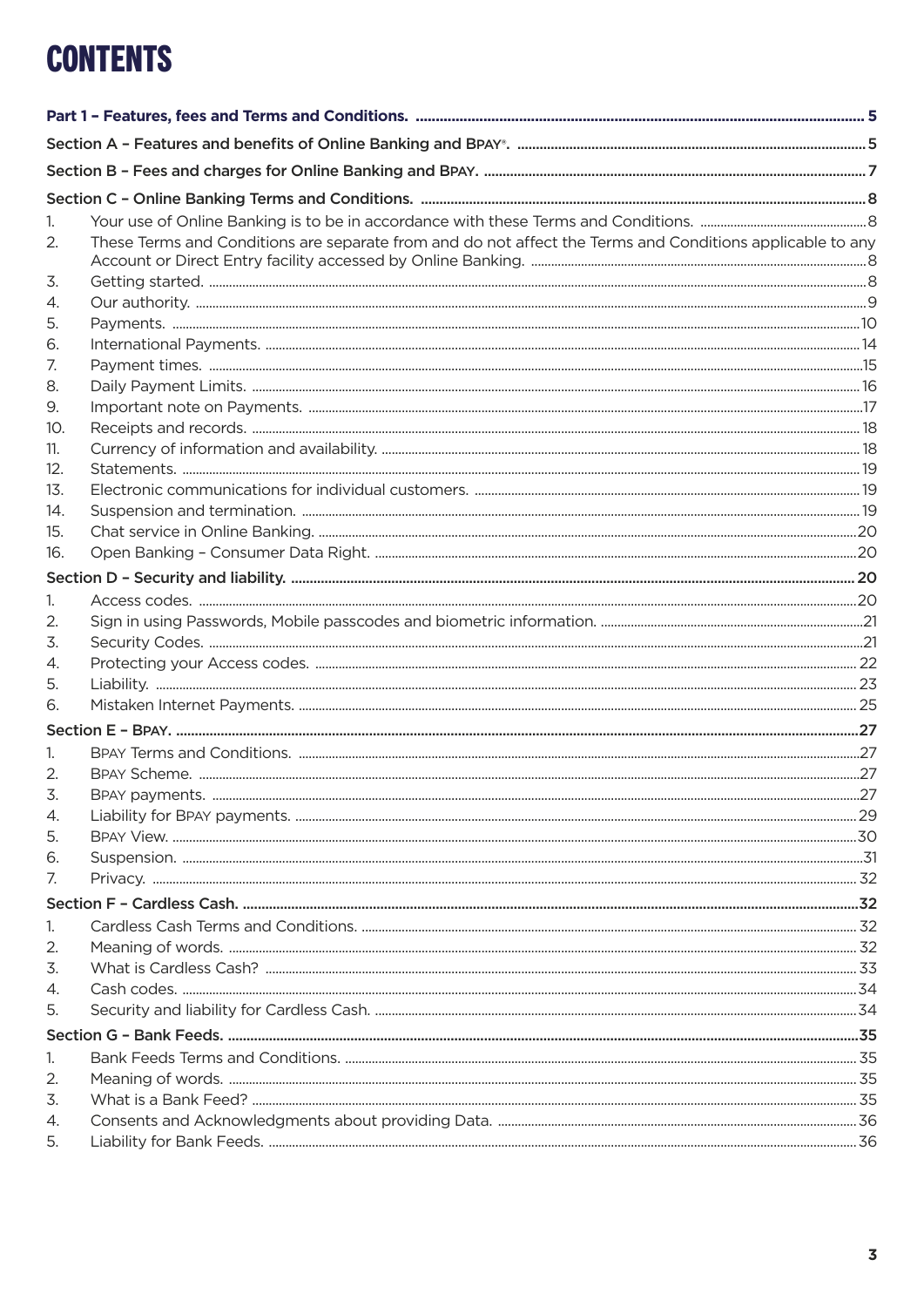| $\mathbf{1}$   |                                                                                                        |  |
|----------------|--------------------------------------------------------------------------------------------------------|--|
| 2.             |                                                                                                        |  |
| 3.             |                                                                                                        |  |
| 4.             |                                                                                                        |  |
| 5.             |                                                                                                        |  |
|                | Part 3 - Additional Terms and Conditions that apply to Biz Invoice (business customers only)  40       |  |
| 1.             |                                                                                                        |  |
| 2.             |                                                                                                        |  |
| 3.             |                                                                                                        |  |
| 4.             |                                                                                                        |  |
| 5.             |                                                                                                        |  |
| 6.             |                                                                                                        |  |
|                | Part 3A - Additional Terms and Conditions that apply to Merchant Services (business customers only) 42 |  |
| 1.             |                                                                                                        |  |
| 2.             |                                                                                                        |  |
| 3.             |                                                                                                        |  |
| 4.             |                                                                                                        |  |
|                |                                                                                                        |  |
| $\mathbf{1}$ . |                                                                                                        |  |
| 2.             |                                                                                                        |  |
| 3.             |                                                                                                        |  |
| 4.             |                                                                                                        |  |
| 5.             |                                                                                                        |  |
| 6.             |                                                                                                        |  |
| 7.             |                                                                                                        |  |
| 8.             |                                                                                                        |  |
|                |                                                                                                        |  |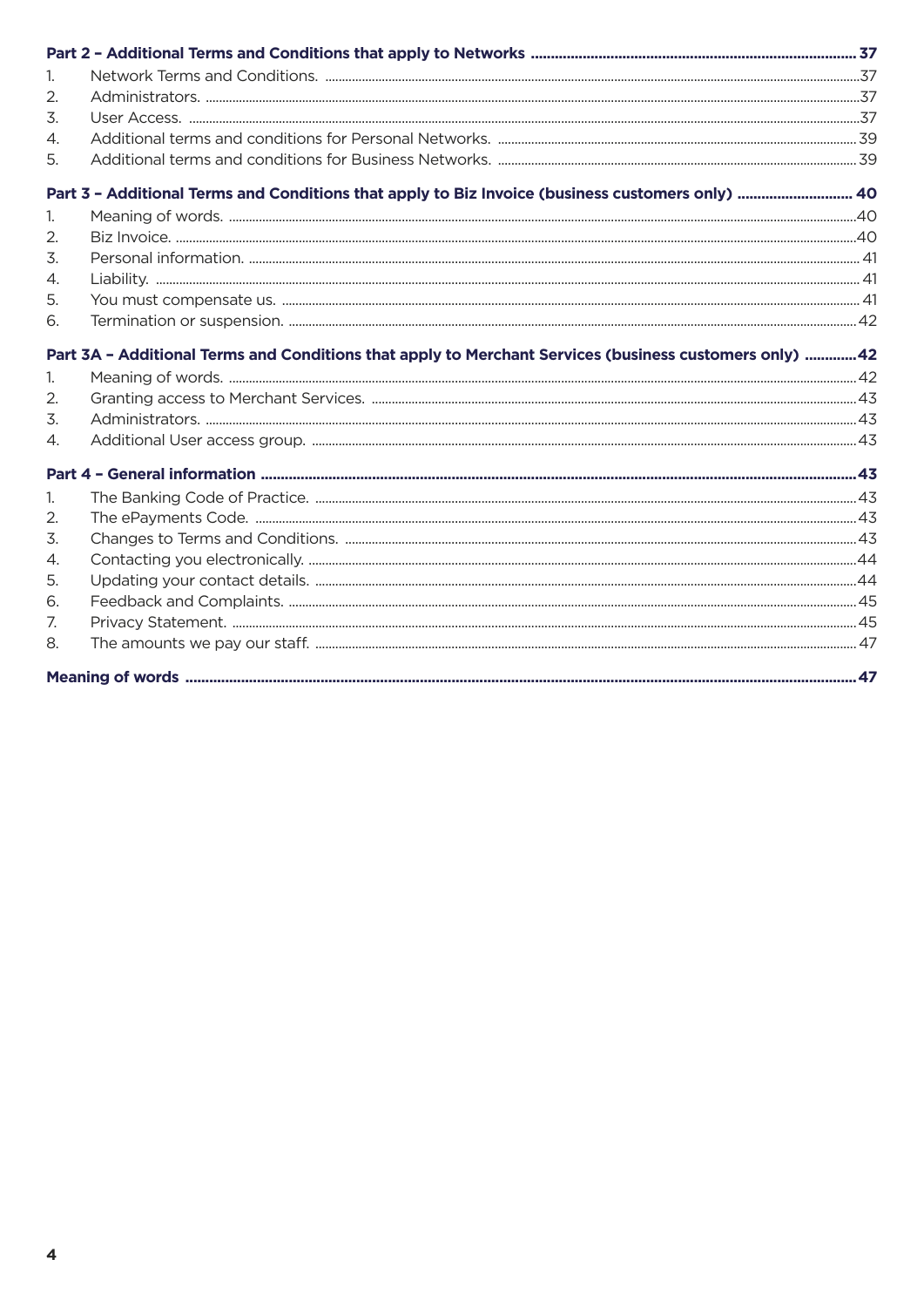# <span id="page-4-0"></span>**Part 1 – Features, fees and Terms and Conditions.**

### Section A – Features and benefits of Online Banking and BPAY®.

We want to make all the details about your banking clear and easy to understand. This document gives you the information you need to use Online Banking in the right way, so you can get the best value and keep bank fees to a minimum.

You can use Online Banking to access a range of banking services including:

| Get a better<br>picture of your<br>banking | • See all Accounts on one screen instantly<br>• Check Account balances and details of transactions available through Online Banking<br>• View and export up to 3 years' transaction history, including to third party software<br>providers<br>• View and print eligible account statements for up to the last 7 years<br>• Create a 'nickname' for Accounts, bills or payments<br>• Receive alerts about the status of transactions, the progress of loan applications,<br>due dates for BPAY bills and other important banking events<br>• Choose between eStatements and paper statements<br>• View your Scheduled payments<br>• View account information<br>• Import files<br>• Export payment files<br>• View Merchant Services |
|--------------------------------------------|--------------------------------------------------------------------------------------------------------------------------------------------------------------------------------------------------------------------------------------------------------------------------------------------------------------------------------------------------------------------------------------------------------------------------------------------------------------------------------------------------------------------------------------------------------------------------------------------------------------------------------------------------------------------------------------------------------------------------------------|
| <b>Make payments</b>                       | • Transfer funds between Westpac Accounts<br>• Make a payment to an account at Westpac or other Australian financial institutions<br>• Make International Payments to accounts held at overseas banks<br>• Pay a tax bill to the Australian Taxation Office<br>• Schedule payments up to 24 months in advance<br>• Set up Recurring payments<br>• Make a payment from a Foreign Currency Account (balances shown with indicative<br>rates)<br>• Make Same day - RTGS payments to accounts held at eligible Australian financial<br>institutions<br>• Create and manage a list of payees and billers<br>• Make Payments to your Worldwide Wallet                                                                                      |
| <b>Pay bills</b>                           | • Pay bills using BPAY<br>• Schedule the payment of bills up to 24 months in advance<br>• View bills and statements online using BPAY View®                                                                                                                                                                                                                                                                                                                                                                                                                                                                                                                                                                                          |
| <b>Apply Online</b>                        | • Apply for selected Westpac accounts and features online                                                                                                                                                                                                                                                                                                                                                                                                                                                                                                                                                                                                                                                                            |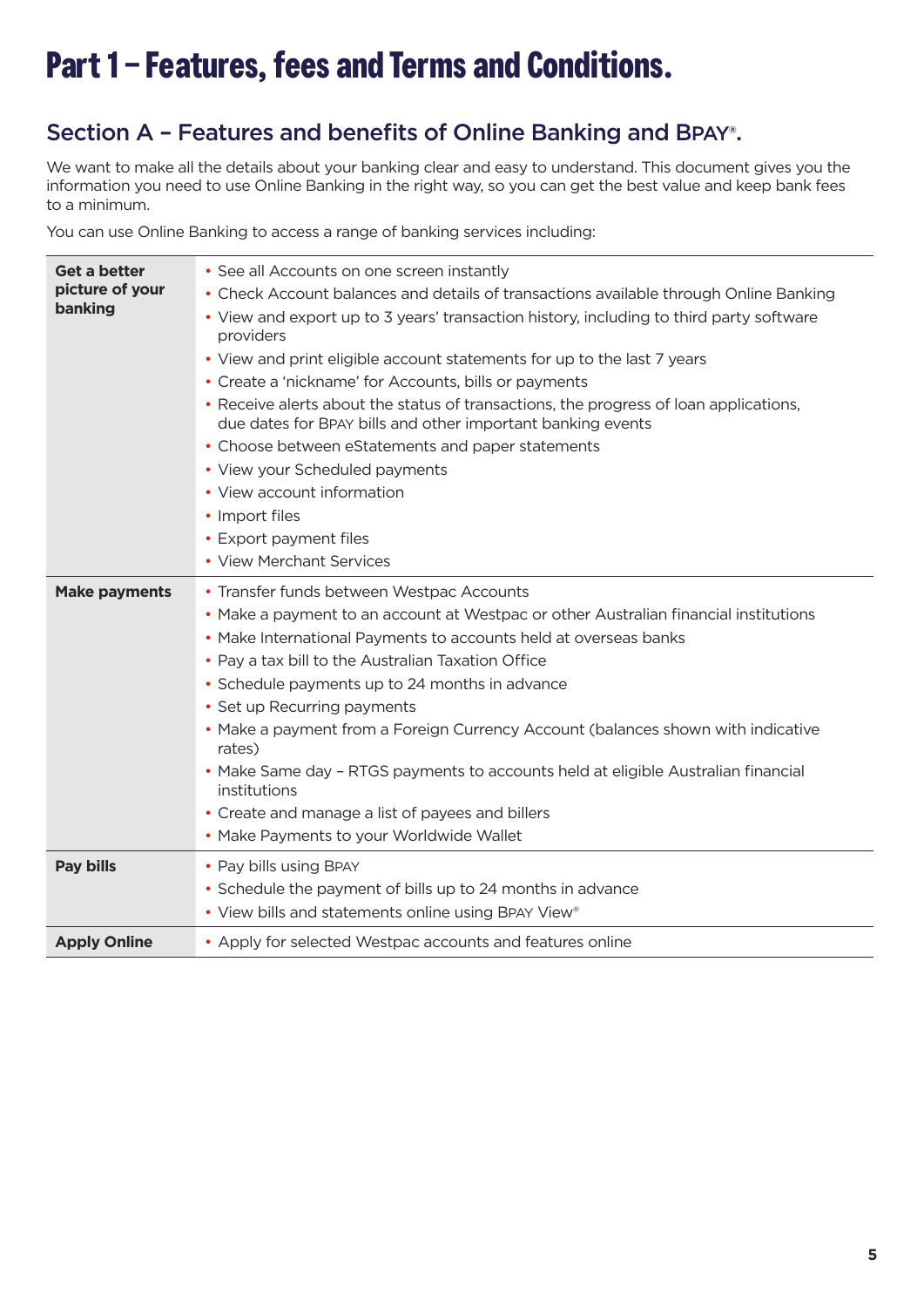| • Share access to an Account through Online Banking<br><b>Share an</b><br><b>Account</b><br>• Access authorised third party Accounts<br>• Access authorised third party Merchant Services | <b>Services and</b><br>preferences | • Manage contact details<br>• Create and receive alerts and messages<br>• Advise us that you are going overseas<br>• Trace a transaction<br>• Stop a cheque or cheque book<br>• Manage Daily Payment Limits<br>• Manage Business Daily Limits<br>• Nominate Administrators to manage a Network<br>• Lock a card temporarily<br>• Activate your card, set and change your card PIN<br>• Reissue or report a card lost or stolen<br>• Change your personal card cash withdrawal limit<br>• Increase or decrease your credit card limit<br>• Add an additional card holder<br>• Create a unique PayID<br>• Link an eligible account to a PayID<br>• Transfer your card balance or switch your card type<br>• Set up and manage SmartPlan repayments for eligible Westpac credit cards<br>• Set up and manage your Card Autopay facility<br>• Manage your Term Deposit<br>• Request a home loan top up<br>• Manage your home loan offset account<br>• Close a credit card or Flexi loan account<br>• If you are a business customer, generate an Invoice (as defined in Part 3)<br>• Manage Open Banking data sharing<br>• Manage your Merchant Services<br>• Authorise third parties to access your Merchant Services |
|-------------------------------------------------------------------------------------------------------------------------------------------------------------------------------------------|------------------------------------|--------------------------------------------------------------------------------------------------------------------------------------------------------------------------------------------------------------------------------------------------------------------------------------------------------------------------------------------------------------------------------------------------------------------------------------------------------------------------------------------------------------------------------------------------------------------------------------------------------------------------------------------------------------------------------------------------------------------------------------------------------------------------------------------------------------------------------------------------------------------------------------------------------------------------------------------------------------------------------------------------------------------------------------------------------------------------------------------------------------------------------------------------------------------------------------------------------------------|
|                                                                                                                                                                                           |                                    |                                                                                                                                                                                                                                                                                                                                                                                                                                                                                                                                                                                                                                                                                                                                                                                                                                                                                                                                                                                                                                                                                                                                                                                                                    |

Your access to Online Banking services is dependent upon the access to the Accounts you are granted by the owner of the Online Banking service, including the Administrators on their behalf, and Westpac.

Not all Online Banking services are available for all Accounts – see the Terms and Conditions applicable to the Account for more information. For information about services you can initiate through Online Banking on selected Accounts (for example to request a cheque to be stopped on an Account), please refer to the relevant Account Terms and Conditions.

Online Banking has been tailored to access via your mobile phone and tablet device through Mobile Banking and Tablet Banking. Some features of Online Banking are not available in Mobile Banking or in Tablet Banking.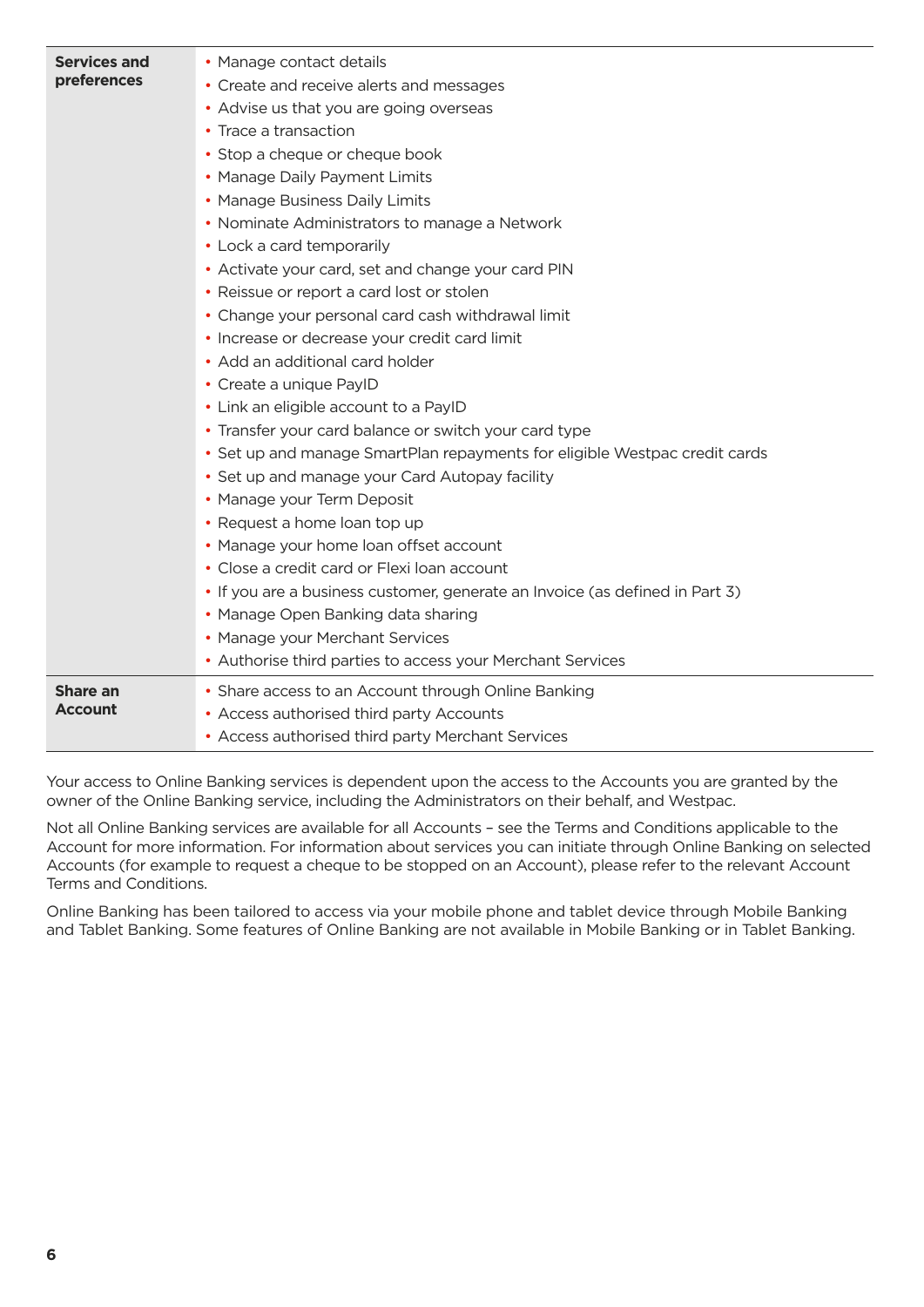### <span id="page-6-0"></span>Section B – Fees and charges for Online Banking and BPAY.

There are no establishment or ongoing fees for accessing Online Banking. However fees and charges apply for the processing of some payments and may apply for the use of some Security devices, for services to which the ePayments Code does not apply.

Online Banking customers will be charged the below fees at the time of processing their transaction either to the nominated billing account or an Account chosen at the time of requesting or approving the transaction. Account nominated for these fees will need to be an Australian dollar account.

Each Westpac Account has a separate fee structure, and fees and charges in addition to the below fees may be payable. Please refer to the Account Terms and Conditions for more details. Information on our current fees and charges is available on request.

| <b>Fee Type</b>                                          |                                                                                                                                                                               | <b>Amount</b>                                        |  |
|----------------------------------------------------------|-------------------------------------------------------------------------------------------------------------------------------------------------------------------------------|------------------------------------------------------|--|
| <b>International</b><br>payments                         | <b>International payment</b><br>- To transfer to an overseas account in<br>foreign currency                                                                                   | \$10.00 per payment                                  |  |
|                                                          | <b>International Payment</b><br>- To transfer to an overseas account<br>in Australian Dollars                                                                                 | \$20.00 per payment                                  |  |
|                                                          | <b>International Payment cancellation</b><br>(applies when Payment is returned<br>by overseas financial institution as<br>described in the International Payments<br>section) | \$25.00 per returned payment                         |  |
| <b>Bank cheque</b>                                       |                                                                                                                                                                               | Nil                                                  |  |
| <b>Voucher and cheque imaging</b>                        |                                                                                                                                                                               | Nil                                                  |  |
| <b>Imported Payment files</b><br><b>Payment template</b> |                                                                                                                                                                               | Nil                                                  |  |
| <b>Stop individual cheque</b>                            |                                                                                                                                                                               | \$12.00 per cheque charged to the Westpac<br>Account |  |
| Request to trace a transaction                           |                                                                                                                                                                               | Nil                                                  |  |

**Fees applicable to Online Banking for business (unless you, as an individual customer request and Westpac agrees to add any of these services or payment methods to your Online Banking).**

| <b>Fee Type</b>                                          | <b>Amount</b>                                                                                                                                                                   |  |
|----------------------------------------------------------|---------------------------------------------------------------------------------------------------------------------------------------------------------------------------------|--|
| <b>Pay Anyone</b>                                        | Nil                                                                                                                                                                             |  |
| Same day - RTGS payment                                  | \$20.00 per transaction                                                                                                                                                         |  |
| <b>Imported Payment files</b><br><b>Payment template</b> | Nil<br>Manually created payments using File import or Payments created from a<br>template may incur fees based on the Terms and Conditions of the Direct<br>Entry facility used |  |
| <b>Additional Token</b>                                  | First 3 Tokens issued to an organisation are free<br>\$5.50 per month (or part thereof) for each additional Token                                                               |  |
| Replacing a lost or stolen<br><b>Token</b>               | Nil                                                                                                                                                                             |  |

Note 1: Excess transaction fees may apply when you exceed any monthly withdrawal allowance that applies to your Westpac Account. Please refer to the Account Terms and Conditions for more detail.

Note 2: Online Banking for business customers must nominate a billing account for fees to be charged monthly no later than the first Business Day of the next month.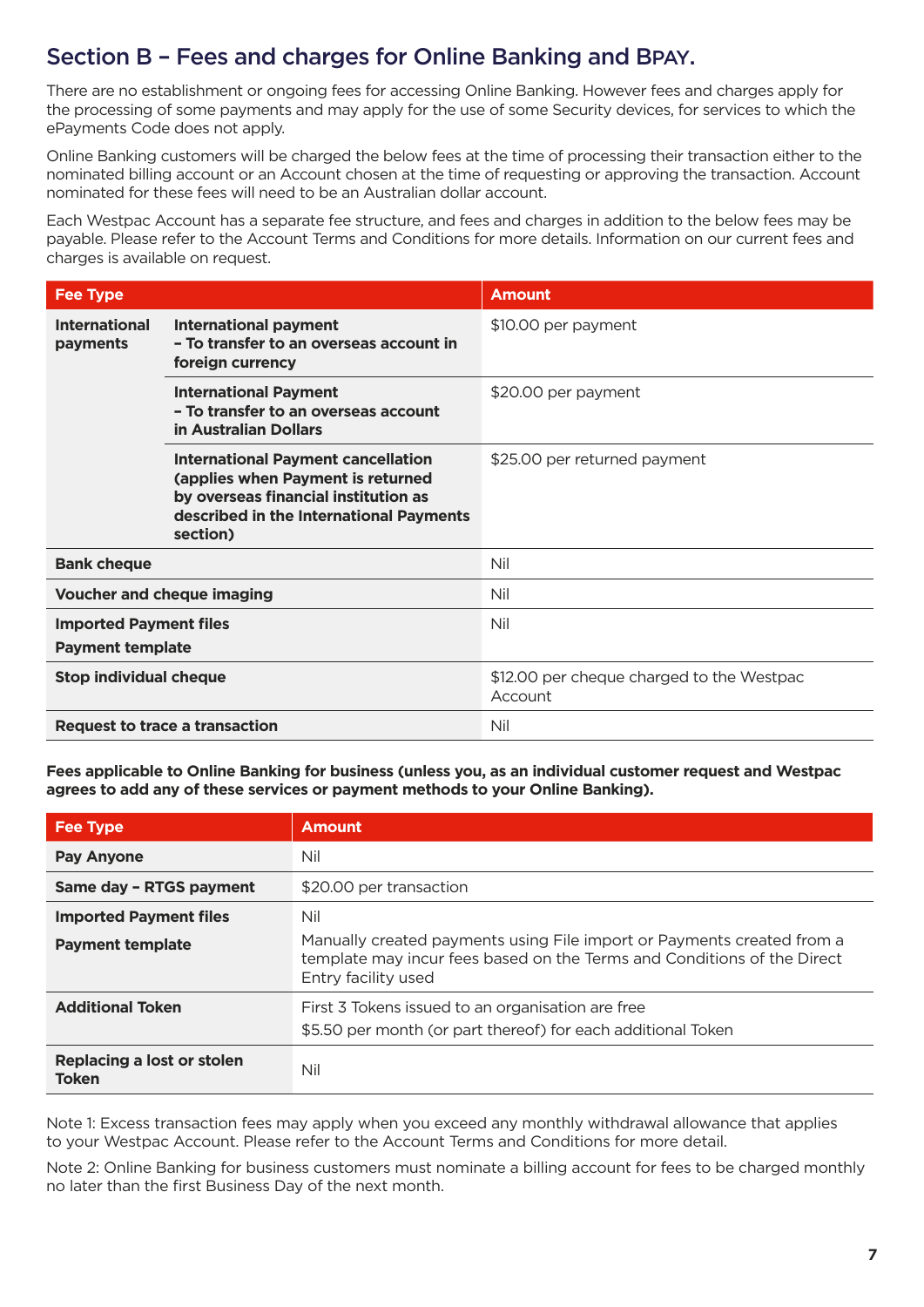### <span id="page-7-0"></span>Section C – Online Banking Terms and Conditions.

- **1. Your use of Online Banking is to be in accordance with these Terms and Conditions.**
- **2. These Terms and Conditions are separate from and do not affect the Terms and Conditions applicable to any Account or Direct Entry facility accessed by Online Banking.**

### **3. Getting started.**

- 3.1 You, as the owner of an Online Banking service must register to establish an Online Banking service in your name.
- 3.2 If you are an individual, you can register by visiting any of our branches or by calling our contact centre, going to [westpac.com.au](https://www.westpac.com.au/) or downloading the Mobile or Tablet Banking application. We will provide you instructions on how to complete your registration and activate Online Banking. If we automatically register you for Online Banking we'll give you notice.
- 3.3 If you are an organisation, you can register by going to [westpac.com.au](https://www.westpac.com.au/) and visiting any of our branches.
- 3.4 To sign in to Online Banking for the first time, you will need a Customer number and a Password.

### **User set up.**

- 3.5 You, as the owner of the Online Banking service or an Administrator on your behalf can register Users to access Accounts and open certain Accounts (which includes accepting the terms and conditions on your behalf) within your Network through User administration or by contacting us. We will assign each User a Customer number and a Password if they don't already have one. Part 2 of these Terms and Conditions describes the access Users may be assigned to the Accounts in a Network by you or the Administrators on your behalf.
- 3.6 When setting up a new User the process for delivering the Customer number and Password to the User must be nominated. For existing Online Banking Users, the User will be able to access the Network by signing in to Online Banking in the usual way and then selecting the Online Banking service from the Profile list in Online Banking.

### **First sign in.**

- 3.7 When you sign into Online Banking for the first time you'll be required to change the Password we provide you. For your security, we recommend that you choose a Password for Online Banking that is unrelated to any of your other Westpac passwords, such as your card PIN. Section D – Security and liability describes how you can protect your Access codes from unauthorised access.
- 3.8 When you sign into Online Banking for the first time you'll also be required to:
	- provide additional personal information (including your email address and mobile number) to enable your use of Online Banking and Westpac Protect SMS Codes.
	- for individual customers, agree to receive notices, documents and communications for your current and future accounts electronically through Online Banking and be notified to your email address when a document is available to retrieve (see clause 13).

We will handle your personal information as set out in the Privacy Statement in Part 4.

3.9 You and any User authorised to administer your Network or approve payments in Online Banking must have satisfied Westpac's identification requirements. You can find Westpac's identification requirements on [westpac.com.au](https://www.westpac.com.au/)

### **Electronic equipment.**

- 3.10 Online Banking is a browser-based service which means you don't need any software other than a compatible browser. For more information on compatible browsers, please go to [westpac.com.au](https://www.westpac.com.au/)
- 3.11 Mobile Banking offers a browser based service (for compatible browsers) and also a mobile application based service for approved Mobile devices. For more information on supported operating systems for Mobile devices, please go to [westpac.com.au](https://www.westpac.com.au/)
- 3.12 It's your responsibility to ensure any electronic equipment required to use Online Banking is available to you, working properly, and that you know how to use it to access Online Banking.
- 3.13 You must take all reasonable steps to protect the security of your electronic equipment, including ensuring that it doesn't have any viruses or any form of program or mechanism capable of recording your Access codes.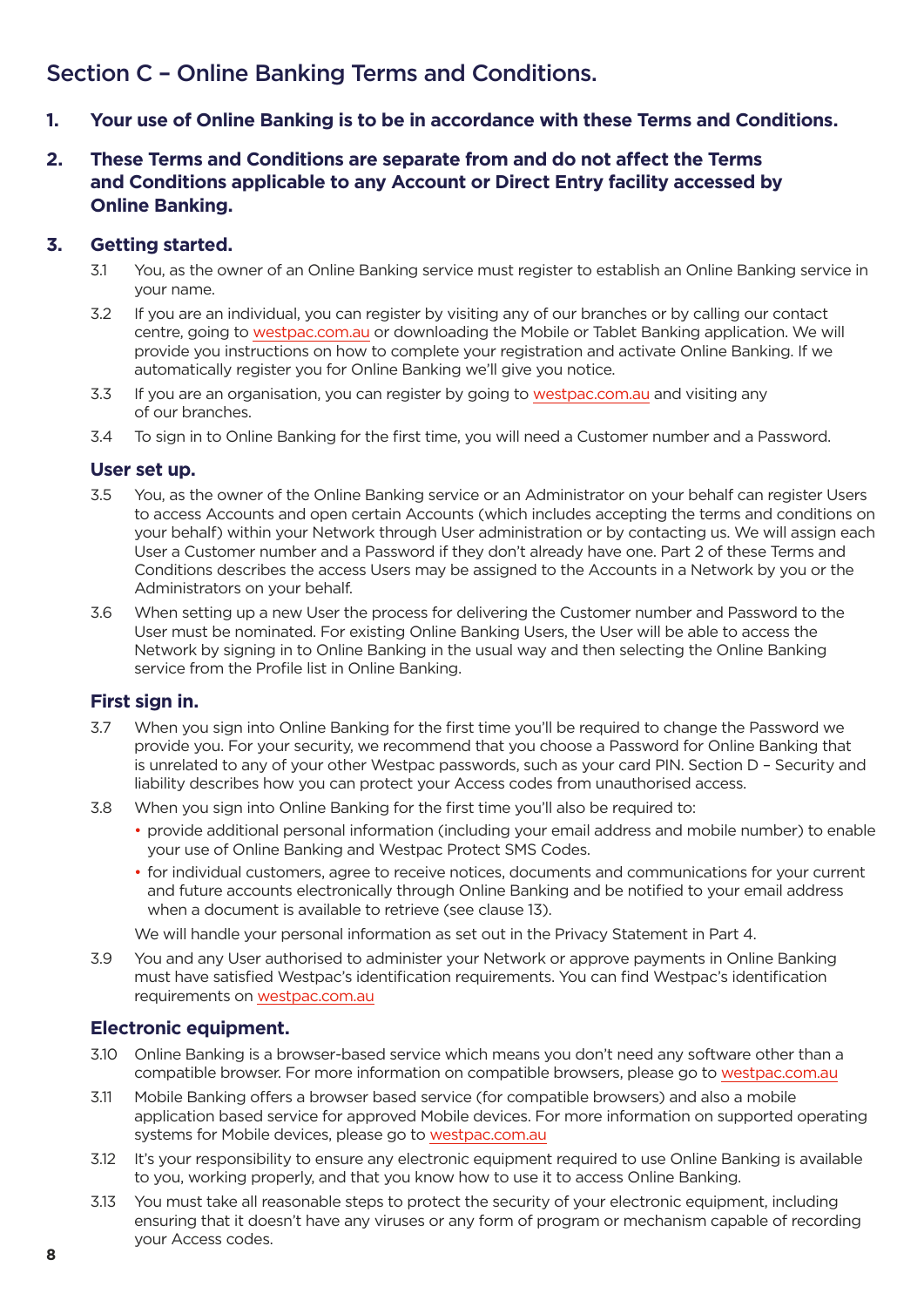### <span id="page-8-0"></span>**Notifications on your Mobile device**

- 3.14 We may send notifications to your registered Mobile device (for example, 'push' notifications or notifications based on the location of your Mobile device). In order for us to do this, you must have notifications enabled on your Mobile device.
- 3.15 You can enable or disable Mobile Banking notifications on your Mobile device at any time by changing the settings on your Mobile device.
- 3.16 Anyone who has access to your Mobile device (including if you lend your Mobile device to someone else or your Mobile device is lost or stolen) will be able to see your notifications.
- 3.17 Some notifications are 'actionable'. This means that when you receive a notification, you can select it in order to access more information or perform an instruction (for example, make a payment to your credit card account).
- 3.18 In some instances, notifications may not reach your Mobile device due to the requirements or limitations of your device. Communications network or system outages, or other factors beyond our control (such as your internet connection) may also delay or affect delivery and receipt of notifications. You may not be able to receive notifications if you have uninstalled your Mobile Banking application on your device, or if your device has been deregistered.
- 3.19 We may without notice to you, temporarily suspend or terminate our notifications service for any reason.

### **Joint Accounts.**

- 3.20 The owner of a Network may share a joint account within their Network once all Account holders have signed the Joint Account On-share Authority and we have approved the request.
- 3.21 The method of operation of the Account (e.g. two to sign) will apply in Online Banking for all payments other than those created via a Direct Entry facility. For payments created via a Direct Entry facility, only one approval will be required. Each Account Holder authorises us to process payments from a Joint Account created via a Direct Entry facility without reference to the method of operation of the Account.
- 3.22 An Account with a method of operation of two or more to sign will be added to Online Banking with access limited to view Account information, unless the Account holder authorises and we approve the request for the Account to be shared in a Network.
- 3.23 The Account will be visible in Online Banking to the Users granted access to the Account by you or the Administrators. To transact on the Account you or the Administrators must grant access to at least the equivalent number of Users as the number to sign on the Account. Any transaction created in Online Banking will need to be approved through the approval work flow process for the Network. The work flow process is described in Part 2.
- 3.24 In a Business Network the organisation has the ability to appoint a User that can self approve transactions in Online Banking. Part 2 describes how a Senior Approver can be appointed.

 Note: The authorised sharing of an Account through Online Banking does not authorise you or the Users to operate an Account outside of Online Banking.

### **Third party Accounts.**

- 3.25 The Account holder of an Account which is not held in the same name as the Online Banking service can authorise the Account be added to your Online Banking by completing a Third Party Access Authority form.
- 3.26 The Account holder nominates the highest level of access to the Account that a User can be granted access to the Account in Online Banking. The access can be limited to view information on the Account, known as non-value access or value access, which allows you or any User authorised to approve payments on the Account by the Administrators, to transact or provide instructions for the Account in accordance with the method of operation on the Account. The approval work flow process is as described in clause 3.21 above and in Part 2.

### **4. Our authority.**

- 4.1. You authorise us to allow any transaction or act on any instructions received on an Account for which the correct Access codes have been provided, including access by Users where appropriate.
- 4.2. You acknowledge that subject to the sections on liability below, you'll be liable for any misuse of Online Banking including transactions on the Accounts or any failure by a User to observe these Terms and Conditions.
- 4.3. You acknowledge that, in addition to your own use of Online Banking a User's access to the Accounts may also incur fees and charges which you'll be required to pay to us.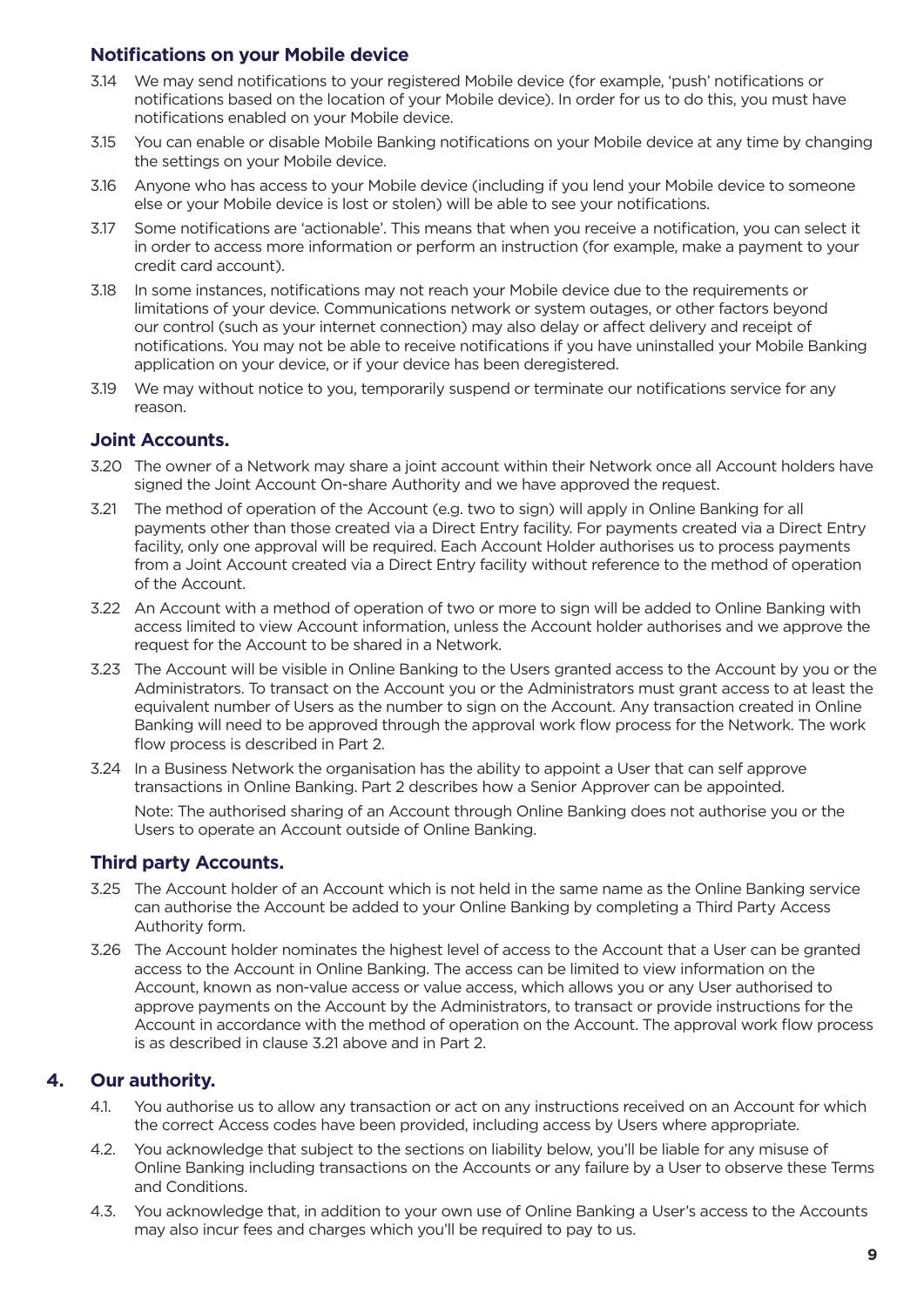### <span id="page-9-0"></span>**5. Payments.**

- 5.1 You may use Online Banking to make payments through a range of payment methods. You need to be aware that any User authorised to approve payments on the Account(s) in Online Banking will also be able to make payments from the Account(s) in accordance with the access to the Account.
- 5.2 You and any User are solely responsible for providing correct payment details including amount and payee details. We have no liability to you or any User for any payment made in accordance with details provided by you or the User.

Where you instruct us to make a Payment to another financial institution, or an Osko® Payment, using a BSB and account number we only verify that the BSB is valid to accept payments. We do not verify that the account number is valid. For a Payment using a BSB and account number to a Westpac account (other than an Osko Payment) we verify that the BSB and account numbers are valid to accept payments.

 We do not verify that the account number matches the account name for any Payments to any financial institution.

### **Transfer Funds.**

5.3 By using the Transfer Funds option in Online Banking, you may transfer funds between the eligible Westpac Accounts that are accessible through Online Banking. The Account balances and transactions lists will be updated straight away, except credit cards and transfers to a foreign currency Account made after the payment cut-off time, where the transactions list will not update until the following Business Day.

 Further, where you transfer funds after a payment cut-off time on a Business Day or a non-Business Day, that transfer may not be included in the balance of your Account for other purposes (such as interest, fees or overdrawing calculations) until the next Business Day.

 Where you have an eligible Account that uses the Savings Goal feature, you can transfer funds between a specified savings goal and eligible Westpac Accounts. The balance of the savings goal will be updated immediately except for future dated payments or Recurring payments, where the balance will usually be updated within an hour after a transfer into or out of a savings goal.

5.4 Transfers from a credit card to any other Account will be treated as a cash advance and will attract the standard cash advance fee and interest charges (refer to the relevant credit card conditions of use for details).

 Transfers from a Corporate Card, Purchasing Card, Virtual Purchasing Card or Employee Benefits Card are not permitted via Online Banking. To make a Transfer Funds payment from these facilities or to effect a reversal of a Transfer Funds made to these facilities, the card Principal must contact their Westpac representative.

5.5 You may also transfer funds to your BT Super for Life superannuation account, and the transfer will have effect from the day of the transfer (if done before the cut-off time shown in the Help centre). However, transfers to this account may take up to 5 Banking Days to appear on your BT Super for Life account transaction list.

 Funds Transfers from eligible accounts to eligible BT Invest, BT Cash Management and BT Panorama accounts will take up to 3 Banking Days to appear and be available in these accounts.

### **Pay Anyone.**

- 5.6 Pay Anyone is a transfer of funds from an Account to any other account which is not held in the same name(s). Payment may be made to other Westpac Accounts, or to any valid account at another Australian financial institution which accepts such a Payment.
- 5.7 If there are insufficient cleared funds in the Account at the time you tell us to make a Payment (including the time for a Scheduled payment you have arranged), we may:
	- decline to make the Payment, or
	- use our discretion to honour the Payment.

 In either case (in accordance with the terms and conditions of the Account) we may charge a fee to the Account. For details of the applicable charges refer to the terms and conditions for the Account from which you're making a Payment.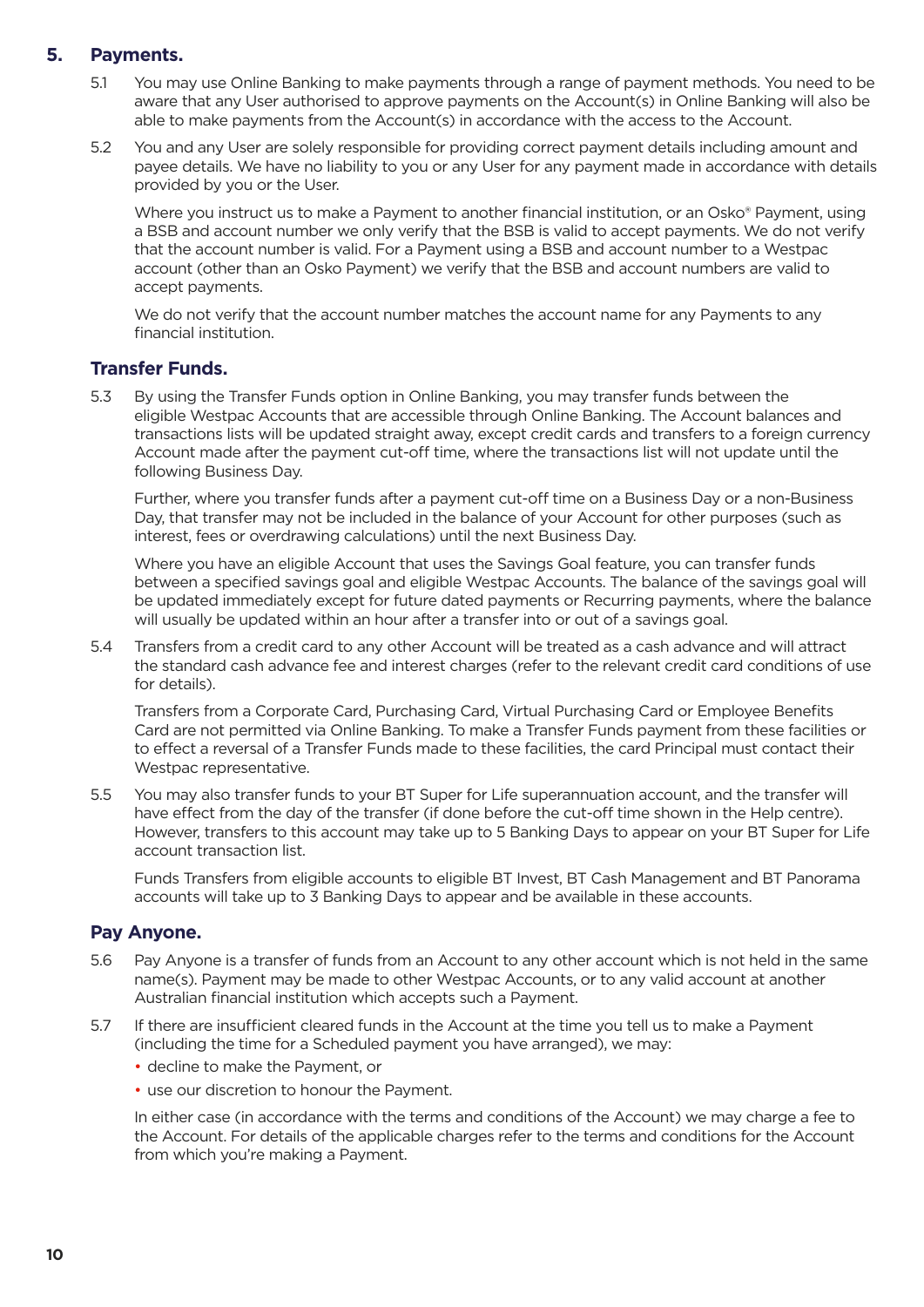### **Same day – RTGS.**

- 5.8 You may have the option to make a payment to a Pay Anyone payee using RTGS (real time gross settlement) which is a centralised payment system used in Australia for the same day settlement of Australian dollars transactions. In order to make a payment you'll need to be registered for a Security device.
- 5.9 The payment must be fully approved before the cut-off time on a Banking Day to be settled with the Australian financial institution of the payee's account by close of business on the same Banking Day. Refer to the Help centre for the cut-off time.
- 5.10 There is a maximum daily limit for Same day RTGS payments that a User can approve. This limit appears in the Same day – RTGS payments section in the Help centre.

### **Pay to Mobile.**

5.11 Pay to Mobile is a way of making a Pay Anyone Payment. Pay to Mobile is a service that allows Westpac customers to make Payments to third parties (Pay to Mobile Payees) by giving us that party's eligible mobile phone number. Mobile or online Payments may be made to an eligible mobile phone number rather than to a Westpac Account or an account at another Australian financial institution. When you register for Pay to Mobile, you can also receive Pay to Mobile Payments as set out in this section. To be eligible for Pay to Mobile, your Mobile phone has to be registered for Westpac Protect SMS Code service and you have to have an eligible Account.

 If you ask us to make a Payment using a mobile phone number as an identifier, we will usually process that payment as an Osko Payment. However, if:

- (a) we make Pay to Mobile available to you for a Payment; and
- (b) the recipient has registered their Mobile phone number for receiving Pay to Mobile payments,

then we may process that Payment through Pay to Mobile.

### **Making Payments using Pay to Mobile.**

5.12 You agree to advise the Pay to Mobile Payee that you have provided us with their eligible mobile phone number for the purpose of the Pay to Mobile Payment.

For Pay to Mobile Payees who are:

- Westpac Group customers not registered for the Pay to Mobile service; or
- customers of another Australian financial institution:
	- (a) Following an instruction from you that you wish to make a Pay to Mobile Payment, we will allocate a Payment Code to you. You must notify the Pay to Mobile Payee that a Pay to Mobile Payment is available for them to claim by using the Payment Code (which must be used in conjunction with their eligible mobile phone number the Payment was made to). You are solely responsible for notifying the Pay to Mobile Payee of this information and we are not liable for any failure or delay in the Pay to Mobile Payee receiving this information.
	- (b) You must provide the Payment Code to the Pay to Mobile Payee only. You must not allow any other person to see, or overhear you providing the Payment Code. You must not record the Payment Code anywhere that is liable to loss, theft or abuse. If the Payment Code is known to any other person, that person may be able to claim the Pay to Mobile Payment and we are not liable for any loss or damage you or any person suffer.
	- (c) The Pay to Mobile Payee must claim the Pay to Mobile Payment from [westpac.com.au/collectpayment](https://www.westpac.com.au/personal-banking/online-banking/ways-to-bank/mobile-banking/paytomobile/) by entering:
		- − their eligible mobile phone number the Payment was made to;
		- − the Payment Code; and
		- − the details of their eligible Australian bank account for the funds to be paid to.
		- If this information is entered incorrectly, their claim of the Payment may be unsuccessful.
	- (d) The Pay to Mobile Payee must successfully claim the Pay to Mobile Payment by midnight Sydney time on the third calendar day following the day on which the Payment Code is allocated. If the Pay to Mobile Payee does not successfully claim the Payment within this time, the Payment Code will expire, the funds will be returned to the Account the funds were debited from, and the Pay to Mobile Payee will not be able to claim Payment.
- 5.13 For Pay to Mobile Payees who are Westpac customers registered for the Pay to Mobile service: Pay to Mobile Payments will be processed directly to their nominated account without further information or action required by you or by them. You cannot delete or cancel a Payment made to these Pay to Mobile Payees.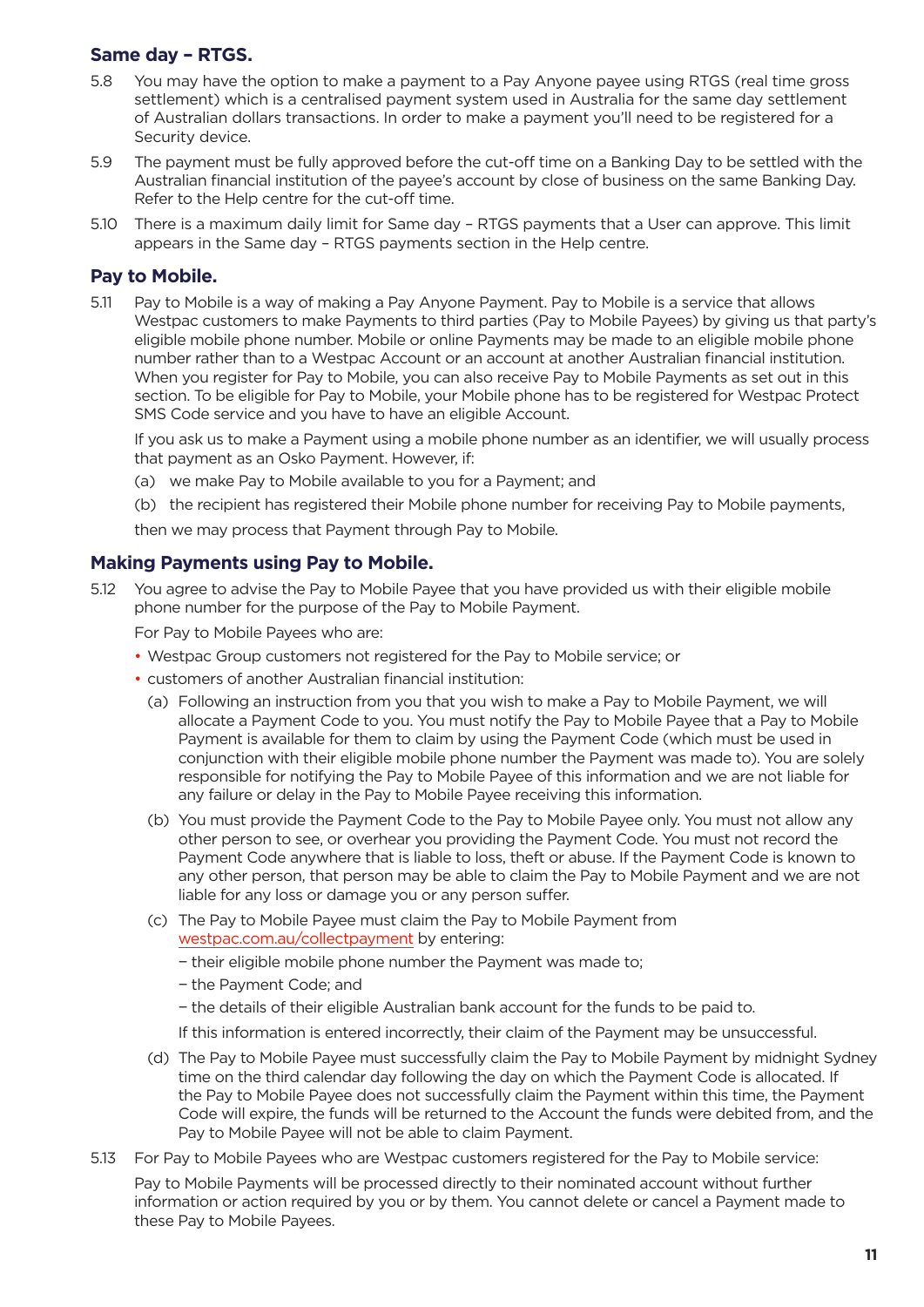- 5.14 Pay to Mobile Payments will be debited from your Account at the time you instruct the Pay to Mobile Payment. When the Pay to Mobile Payee's account will be credited will depend on the policy and systems of their financial institution. We do not pay interest on any amount credited to your Account if the Pay to Mobile Payee does not claim the Payment or the funds are credited back to your Account for any reason.
- 5.15 If the Pay to Mobile Payee wishes to dispute the amount or payment of the Pay to Mobile Payment, they must contact you directly.
- 5.16 Your Daily Payment Limit covers Pay to Mobile Payments in general. There are also specific daily limits for making Pay to Mobile Payments to payees who are Westpac customers not registered for the service or are not Westpac customers. These daily limits form part of your Daily Payment Limit and they appear in the Pay to Mobile payments section in the Help centre.

### **Receiving Payments using Pay to Mobile.**

5.17 Once you have registered for Pay to Mobile, you can also receive Pay to Mobile Payments directly to the Westpac account nominated for Pay to Mobile. Pay to Mobile payments will be paid to your eligible Mobile phone number registered for the Westpac Protect SMS Code service and processed directly to the Account you have nominated without further information or action being required by you. You agree that the payer will be aware that you are a Westpac customer. Where a Pay to Mobile Payee is not registered for Pay to Mobile, payment receipt will occur as described in clause 5.12 above.

### **Osko.**

5.18 Osko is a service administered by BPAY that facilitates payments (including Osko Payments) between participating financial institutions.

 If you are eligible to make Osko Payments and you make a Pay Anyone Payment to a person eligible to receive Osko Payments, then we will usually send that Payment using Osko where we are able to do so (except for payments made using some Pay to Mobile Payments – see clause 5.11).

 When you receive an Osko Payment it will in most circumstances immediately form part of the available balance of your Account, even if you receive the Osko Payment after the end of a Banking Day. However, where you receive an Osko Payment after the end of a Banking Day, that payment may not be included in the balance of your Account for other purposes (such as interest, fees or overdrawing calculations) until the next Banking Day.

 An Osko Payment can be accompanied by a short description, making it easier to know what a payment is for (you must not enter inappropriate payment descriptions such as insulting or defamatory text. We will not be liable to you or any other person for inappropriate payment descriptions).

 Osko is a way of making a Pay Anyone Payment. Although Osko is made available by participating members of the BPAY Scheme, payments using Osko are not BPAY payments (and Section E of these terms and conditions do not apply to payments using Osko).

 You agree to the disclosure and use of your personal information by, and to, NPP participants and providers of NPP services (including other financial institutions, BPAY and NPP Australia Limited) and their service providers, for the purposes of processing and monitoring payments and to meet our obligations including as an NPP participant.

### **PayID.**

5.19 A PayID is a unique identifier that can be used to receive payments made from participating financial institutions throughout Australia.

 Once you have created a PayID with Westpac your PayID will be linked to an eligible Account. When you would like a person to make a payment to your Account, you can give them your PayID, rather than the BSB and Account number of your Account.

 If you are eligible to make payments to a PayID from your Account, you may also make Payments to another person by using their PayID (whether their account is held with Westpac or another financial institution). Payments to a PayID count towards your Daily Payment Limit.

 Your PayID (and the details linked to it) will be held in a central register by NPP Australia Limited that will be accessible to participating financial institutions. Because your PayID is a unique identifier, a PayID can only be registered with a single participating financial institution, and linked to one account. Westpac may require your PayID to contain certain details (such as by requiring your PayID to be consistent with your Online Banking identity).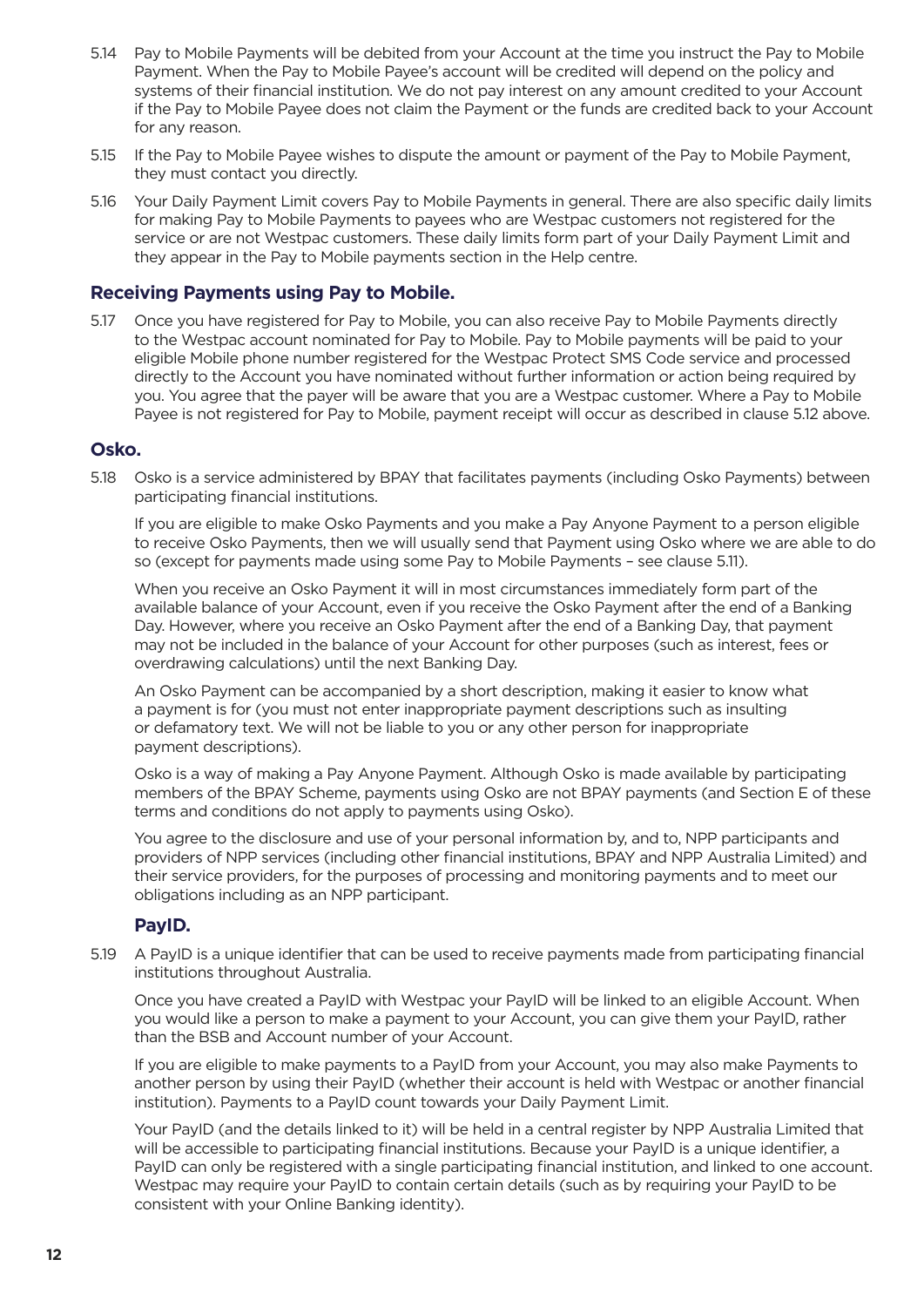5.20 You and any User are solely responsible for providing correct details for any payment made or received using a PayID (including amounts and PayID details). We have no liability to you or any User for any payment made in accordance with details provided by you or the User.

 When we process a payment to a PayID we check only that the details you provide match a registered PayID. We do not check the owner of the PayID, or the account that is linked to that PayID.

### **Creating and managing your PayID.**

5.21 Creating PayID is optional, and we will not create a PayID for you without your consent. The easiest way to create a PayID with Westpac is through Online Banking. To transfer an existing PayID to Westpac, you need to contact the financial institution where your PayID is currently registered and tell them you would like to transfer your PayID to us (we cannot transfer it for you) and then register it with us through Online Banking.

 When you create a PayID with us you will need to link your PayID to an eligible Account. Not all Westpac accounts can be linked to a PayID, and we may not allow all types of PayIDs to be linked to an Account. For an eligible Account that is held jointly, more than one PayID may be created for the Account provided each PayID is unique. You can find out more about the accounts that can be linked to a PayID at Westpac, and the types of PayIDs that can be used to make or receive payments, by visiting our website [westpac.com.au](https://www.westpac.com.au/)

- 5.22 Remember that you need to be entitled to use the PayID. We will only allow you to receive payments using your PayID if we are satisfied that you have the right to use the PayID. We may ask you to provide information that, in our reasonable opinion, establishes that you have the right to use the PayID. If there is a conflict or dispute over a PayID we may lock or close the PayID.
- 5.23 If you have registered your Mobile phone number for Westpac Pay to Mobile, we may require you to create a PayID with us before continuing to make Payments using Pay to Mobile (although you may still receive Pay to Mobile payments).
- 5.24 Because your PayID is linked to your Account, it is important that you keep your PayID details up to date at all times. Contact us if you would like us to:
	- change your PayID, or update your PayID details, such as where your Mobile phone number changes;
	- change the Account linked to your PayID you will need to be authorised to transact on the changed Account;
	- transfer your PayID to another participating financial institution; or
	- close, lock or unlock your PayID.

You must notify us immediately if your PayID details change.

 If you ask us to transfer, lock or close your PayID, your Account will remain linked to your PayID, and your PayID may be used to make and receive payments, until we are able to complete processing your request (including, for transfers, where the other financial institution processes the request). You can instruct us to:

- transfer your PayID to a different account you hold with us,
- initiate a transfer of your PayID to another financial institution, or
- close your PayID,

by calling Telephone Banking (132 032 or (+61 2) 9155 7700 from overseas).

We will typically give effect to your instruction within 24 hours. Please note, if you wish to transfer your PayID to an account with another financial institution, you are responsible for registering your PayID with that financial institution during the two week period (starting from the day we receive your instruction). After this period, the transfer request will lapse. If you have asked us to transfer your PayID to another financial institution, and that financial institution does not process the transfer request within the time frames required under the rules applying to PayID transfers, your transfer request will be cancelled (and your PayID will remain registered with us and linked to your Account).

### **Locked PayIDs, closed PayIDs.**

5.25 You may lock your PayID by contacting us at any time on 1300 655 505. While your PayID is locked:

- your PayID will not be able to receive payments; and
- you will not be able to update your PayID or transfer your PayID to another financial institution.

You must immediately notify us if you suspect any unauthorised use of your PayID.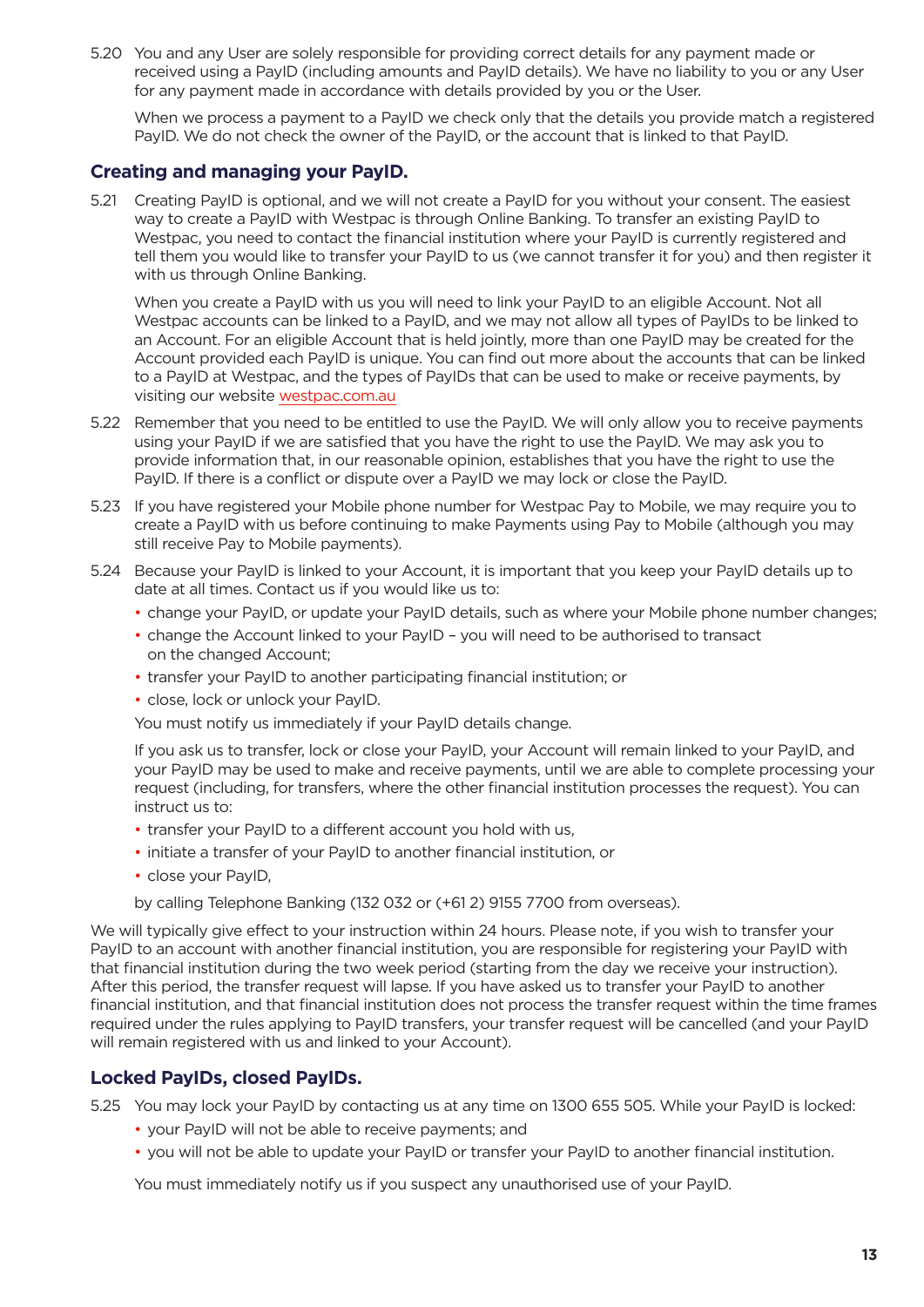<span id="page-13-0"></span> We may, acting reasonably, lock or close your PayID at any time. Without limiting the reasons why we may do so, this may happen if:

- we reasonably suspect that you may not have the right to use a PayID;
- we reasonably consider you have induced us to create or register a PayID by fraud;
- your linked Account is blocked or suspended;
- your linked Account is closed;
- you no longer have authority to transact on the linked account;
- we believe your PayID is being used in a way that may cause loss to you or us;
- we suspect your PayID is being used fraudulently; or
- we believe your PayID has become inactive.
- 5.26 If your Online Banking facility is closed (and your PayID has not been transferred to another financial institution) we may close your PayID.

### **Privacy.**

- 5.27 When a person uses your PayID, they will be able to view your PayID and certain details linked to it (such as your name). This is to help reduce the chances of mistaken payments. You consent to us collecting and storing your personal information in accordance with our Privacy Policy. You also agree to the disclosure and use of your personal information by, and to, participating financial institutions, users of PayID payment services, and the providers of the PayID payment facilities (including NPP Australia Limited and BPAY) and their service providers. If you do not agree, we will not be able to offer PayID payment facilities to you.
- 5.28 You agree to the disclosure and use of your personal information by, and to, participating financial institutions, users of PayID payment services, and the providers of the PayID payment facilities (including NPP Australia Limited and BPAY) and their service providers for the purposes of processing and monitoring payments and PayID activity and to meet our obligations as an NPP participant. If you do not agree, we will not be able to offer PayID payment facilities to you.

### **6. International Payments.**

### **Standard International Payments.**

- 6.1 In order to make an International Payment you'll need to be registered for a Security device.
- 6.2 International Payments will usually be available to the recipient within 2 Banking Days of us processing your Payment. However, we can't guarantee this, and in some circumstances it may take longer.
- 6.3 The services of other financial institutions may be used to carry out an International Payment. The other financial institutions involved in carrying out an International Payment (such as the recipient's financial institution or any intermediary financial institution) may impose fees and charges. Any overseas financial institution charges will be borne by the recipient of the International Payment and deducted from the payment amount. Westpac may receive commissions or other benefits from other financial institutions.
- 6.4 An International Payment may be made in Australian dollars or a foreign currency. If you ask us to transfer an amount in a foreign currency, we'll convert the Payment amount from Australian dollars using the retail exchange rate we make available for the foreign currency on that day. When you make an International Payment in a foreign currency you'll receive a confirmation of the Payment at the rate you purchased.
- 6.5 If an International Payment is returned by an overseas financial institution, we'll credit your Account with the Australian dollar equivalent of the amount received, at our prevailing buying rate of exchange for that currency on the date we credit your Account.
- 6.6 There is a maximum daily limit for International Payments that a User can approve. This limit appears in the International Payments section in the Help centre.
- 6.7 If the payment is less than the Foreign Currency Rate Sheet Limit, you may be told the indicative foreign exchange rate for the payment date and can approve the payment on this basis. A higher or lower rate may apply to the actual payment.
- 6.8 If you request us to make a payment in a different currency to the drawing Account for a value of more than Foreign Currency Rate Sheet Limit, or we advise you at the time of creating the payment, you must fully approve the transaction on the payment date. By approving the transaction you accept the rate derived by us from current foreign exchange rates. We will enter into foreign exchange contracts on the foreign exchange market to lock in that rate.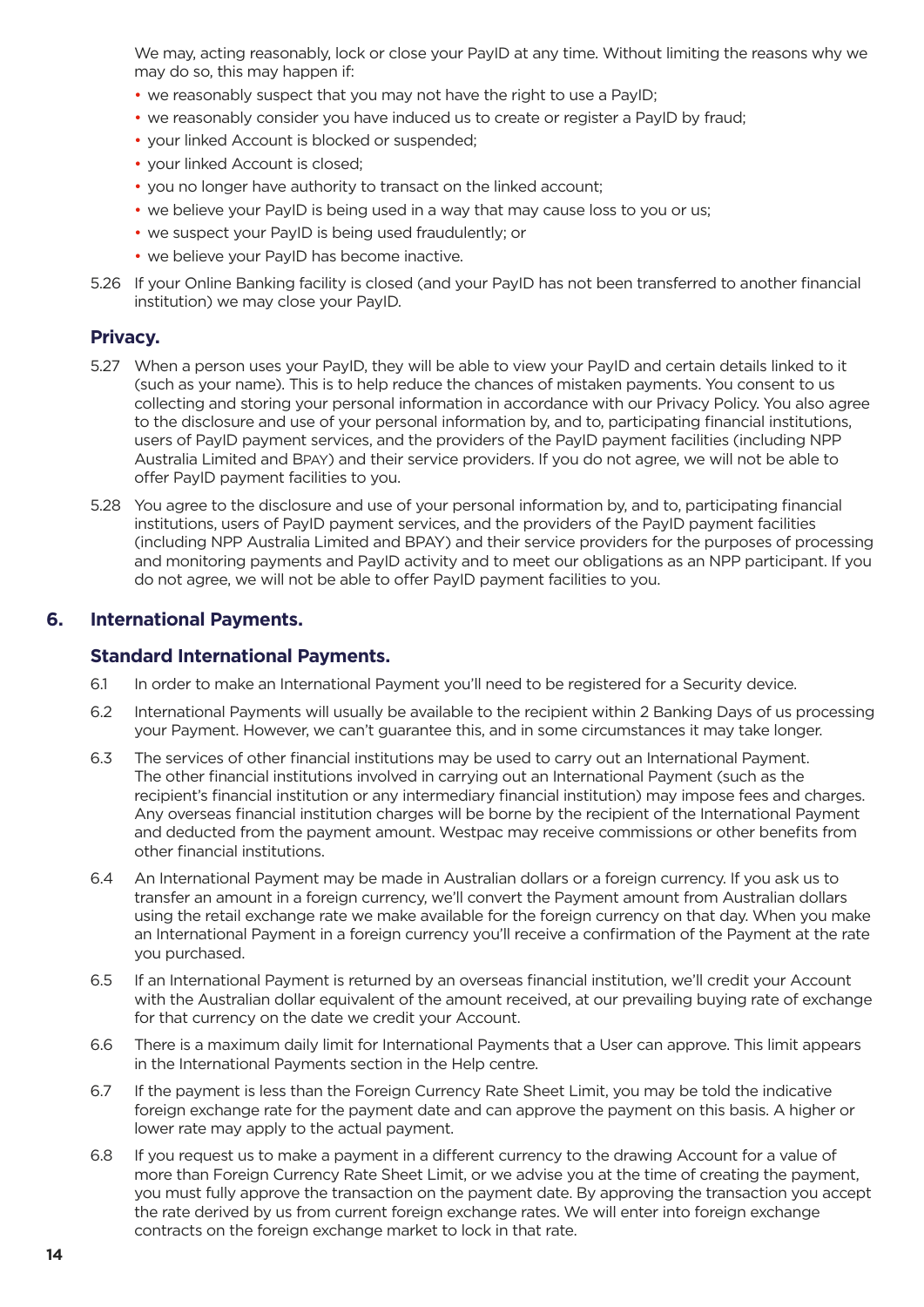- <span id="page-14-0"></span>6.9 If an International Payment does not proceed for any reason, or you amend or alter any of the details of that payment, we will need to cancel the underlying foreign exchange contracts. As part of the cancellation process, it may sometimes be necessary to 'unwind' the underlying foreign exchange contracts used to lock in your International Payment rate. This will result in your International Payment being cancelled. A different or new rate will also be used in the cancellation process. Depending on market movements in the relevant foreign exchange rates, there could be a cost or gain arising as a result of cancellation. We will pass on to you any such cost or gain.
- 6.10 The foreign exchange rate applicable to scheduled International Payment (including Recurring payments) will be determined on the payment date.
- 6.11 If the value of a scheduled International Payment (including Recurring payments) is greater than the Foreign Currency Rate Sheet Limit, if the International Payment is created in a personal or business network, or if we advise you at the time of creating the payment; the International Payment must be fully approved on the payment date. Such approval may not be possible if the payment date is not a Banking Day.
- 6.12 You should check your payments list to confirm that a scheduled International Payment (including a Recurring payment) has been processed. A rejected International Payment will need to be resubmitted for approval and processing.
- 6.13 International payments may be subject to specific requirements or restrictions, including requirements relating to the payee's details (such as the payee name, address and account details) or country, currency and minimum value restrictions. Please sign in to Online Banking for notification of any requirements or restrictions that may be applicable to your intended international payment(s). Alternatively, you may receive notification of these requirements or restrictions at the time of making or setting up your international payment. These requirements, restrictions and conditions are subject to change from time to time at our discretion.

### **7. Payment times.**

### **Cut-off times.**

- 7.1 Payment instructions received after a cut-off time may not be processed until the next Business or Banking Day depending on the payment method. This may be the case even if Online Banking shows a change in Account balances resulting from the instruction given. Different cut-off times apply to different payment methods. Cut off times for BPAY payments are set out in Section E, clause 3.10. For other cut off times refer to the Help centre.
- 7.2 We may vary cut-off times at any time. We'll advise you of permanent or long term variations to cutoff times. If we need to make temporary changes we may not give advance notice.
- 7.3 If you tell us to make an Online Banking transaction or payment before the applicable cut-off time, in most cases it'll be treated as having been made on the same day. However, we may choose to process a transaction or payment on a day after the cut-off time for that day. (The date on which a BPAY payment is effective is worked out in accordance with Section E.)

### **Delayed payments.**

7.4 We will endeavour to process all instructions initiated through Online Banking promptly but there may be delays that are caused by factors beyond our control. If you should reasonably be aware that there are technical problems affecting an instruction, our liability is limited to correcting any errors and refunding any fees that we have charged you.

### **Anti-Money Laundering and Counter-Terrorism Financing Obligations.**

- 7.5 To meet our regulatory and compliance obligations (including those relating to anti-money laundering and counter-terrorism financing) or to manage associated risk, we may, without giving notice to you:
	- block or place a stop on your card; and/or
	- delay, block, freeze or refuse a transaction.

 Examples of when we may take these measures include where we have reasonable grounds to believe that:

- a transaction breaches Australian law or sanctions (or the law or sanctions of any other country); or
- your account and/or card is being used fraudulently or in a way that might cause you or us to lose money.

 We may take these measures for as long as we reasonably need to investigate the transactions. Westpac and its correspondents are not liable for any loss you suffer (including consequential loss) howsoever caused in connection with the relevant product.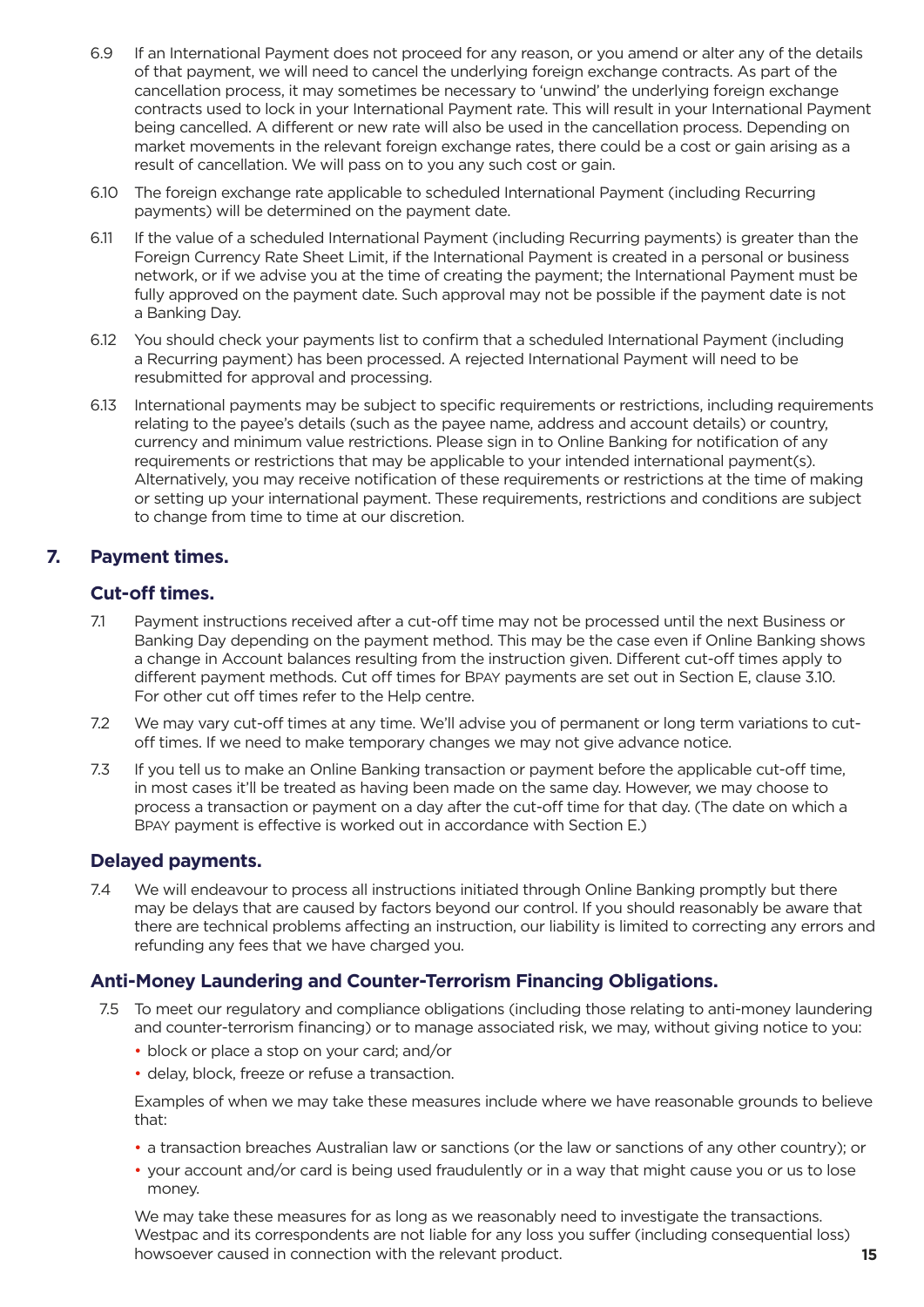- <span id="page-15-0"></span>7.6 You provide Westpac the following undertakings and indemnify Westpac against any potential losses arising from any breach by you of such undertakings:
	- you must not initiate, engage in or effect a transaction that may be in breach of Australian law or sanctions (or the law or sanctions of any other country); and
	- the underlying activity for which any product is being provided does not breach any Australian law or sanctions (or the law or sanctions of any other country).

You should also be aware that:

- we may from time to time require additional information from you to assist us to comply with our regulatory and compliance obligations or to manage associated risk; and
- where legally permitted to do so, we may disclose the information gathered to regulatory and/or law enforcement agencies, other banks, other members of the Westpac Group, service providers or to other third parties.

### **Scheduled payments (for eligible payment types).**

- 7.7 Certain payment services allow you to schedule a Payment up to 24 months in advance as either a one off payment or a Recurring payment (provided that these payments options are available for your Account type). Not all payment services can be used to make Scheduled payments. You can find out more about the types of payment services that can be used to make Scheduled payments by visiting our website [westpac.com.au](https://www.westpac.com.au/)
- 7.8 Cleared funds must be available at least a day before a Scheduled payment is due. A Scheduled payment may not be able to be made if:
	- there is an insufficient Available balance in the Account; or
	- the Payment will exceed the daily limit for the payment method (if applicable); or
	- the payment will exceed your Daily Payment Limit or the Business Daily Limit; or
	- an invalid Account is selected, or
	- a User in a Network involved in the approval of a Recurring payment is no longer an Approver, no longer has access to the Account or has been removed from the Network.

 Note: For individual customers, Scheduled payments and Recurring payments will not be automatically cancelled when your Online Banking service is terminated. We recommend you cancel all Scheduled payments and Recurring payments in Online Banking before you request we terminate your Online Banking.

7.9 You can cancel or make a change to the amount or date of an individual payment before midnight (Sydney time) on the day before the payment date. A change to an individual Scheduled payment won't change any other Scheduled payments to the same payee or the Recurring payment arrangement. To change the payment details for future payments in a Recurring payment arrangement, select the Payment from the Recurring payment list.

### **8. Daily Payment Limits.**

- 8.1 We may impose a maximum amount you may transfer from any one or more of the Accounts you can access using Online Banking per day, known as your Daily Payment Limit.
- 8.2 If you are an individual customer, the default Daily Payment Limit is \$750 per day. You can change your Daily Payment Limit through the self-serve function on Online Banking or the Westpac App. We will notify you of the maximum limits available to you at the time you change your Daily Payment Limit in the Daily Payment Limit section within Online Banking. You will need to be registered for a Security device to amend the limit through Online Banking. You and any Users you add to your Online Banking with make payments access to Accounts will share your Daily Payment Limit (Refer to Part 2 for User access). This is the maximum amount that can be transferred from all the Accounts in the Personal Network per day.
- 8.3 You'll need to be registered for a Security device at all times to have a Daily Payment Limit above the Maximum No Device Limit. If your Daily Payment Limit is above the Maximum No Device Limit and at any time you become deregistered from a Security device, the Daily Payment Limit that applies to you will immediately be reduced to the Maximum No Device Limit. Further information concerning Daily Payment Limits can be found on our website at westpac.com.au and within the Help Centre section of Online Banking.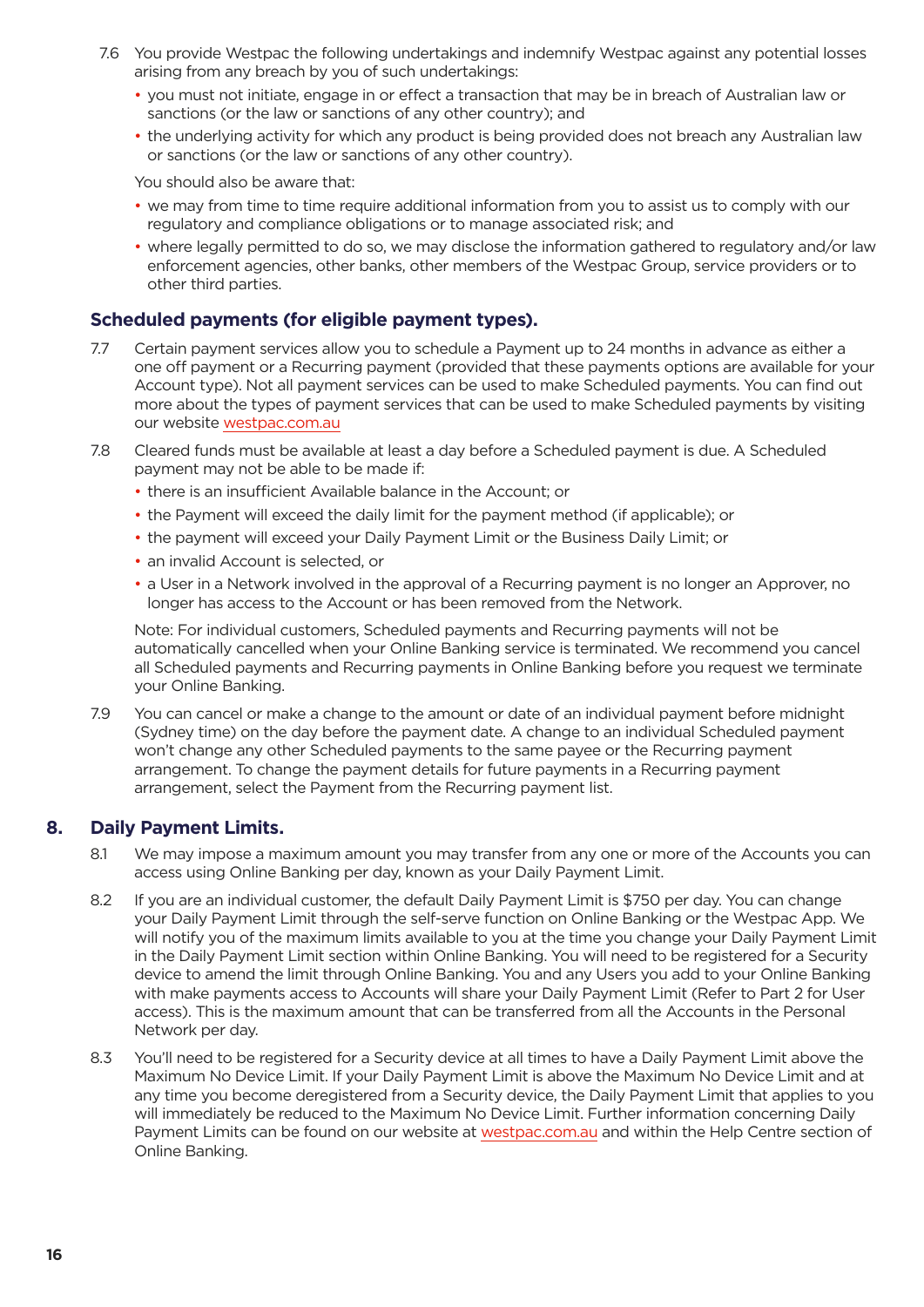### <span id="page-16-0"></span>**Business Networks.**

- 8.4 Each User with Approver access must be assigned a Daily Payment Limit. The default limit when registering a Business Network for the first Administrator will be \$20,000 and subsequent Administrators will have a default limit of \$5,000.
- 8.5 The Administrators will be notified within User administration if an Administrator requests to increase a Daily Payment Limit for a User. Please refer to User administration in Online Banking for the maximum Daily Payment Limits available under a Business Network.
- 8.6 We will notify you in accordance with Part 4 if there are any changes to the default Daily Payment Limits or the Maximum No Device Limit for individual customers. For details of the Daily Payment Limit assigned to each User you can call our contact centre.
- 8.7 The aggregated maximum amount across all the Accounts in a Business Network that can be approved each day is known as the Business Daily Limit. Part 2 of these Terms and Conditions describes this limit.

### **What payment methods does the Daily Payment Limit apply?**

- 8.8 The Daily Payment Limit covers the following payment methods:
	- Pay Anyone payments
	- Same day RTGS payments
	- Pay to Mobile payments
	- Osko Payments
	- International Payments
	- Requests for the issue of a bank cheque
	- BPAY payment to a Restricted BPAY biller
	- Direct Entry (if applicable)
	- Pay Anyone payment to the Australian Taxation Office (ATO) (Business Networks only)
- 8.9 Unless the payment is to a Restricted BPAY biller, any BPAY payments made from an Account won't count towards your Daily Payment Limit.
- 8.10 In addition to the Daily Payment Limit assigned to you, a daily limit may be applicable to certain payment methods for your security and the security of the Accounts. If the daily limit applicable to a payment method is exceeded, the payment won't be processed on that day, whether or not you have sufficient funds available in your Daily Payment Limit.

### **Changes to the Daily Payment Limit.**

- 8.11 If a Daily Payment Limit is increased you should note that this increases your risk that an unauthorised person with knowledge of your Access codes may make larger withdrawals on the Account(s). You should therefore consider your limit carefully and only increase it when necessary or for a large one off payment. You may reduce your Daily Payment Limit at any time.
- 8.12 To better protect you from any ongoing risk of loss, theft or misuse we may lower your Daily Payment Limit where no Online Banking activity has occurred for an extended period (usually of 3 months or more). This is a security feature designed to reduce the risk of unauthorised transactions occurring on the Account(s) in Online Banking. We will give you notice when we do this in accordance with Part 4. We may not give you notice if we reduce the limit to restore security to Online Banking or individual Accounts as described in Part 4.

### **9. Important note on Payments.**

- 9.1 We can't verify Account Details for Payments made to non-Westpac accounts or Osko Payments. If the receiving financial institution has an account with the Account Details you enter, the Payment will usually be completed.
- 9.2 If the Account Details don't match to an account, in most cases the Payment is returned to the Account by the receiving financial institution. You won't be notified and the payment status in Online Banking won't change. (That is, the returned amount is treated as a separate payment to the Account, and not a reversal of your original Payment transaction.) For this reason, please be careful when making Payments to third party accounts, and check the Account Activity lists regularly for any returned Payments.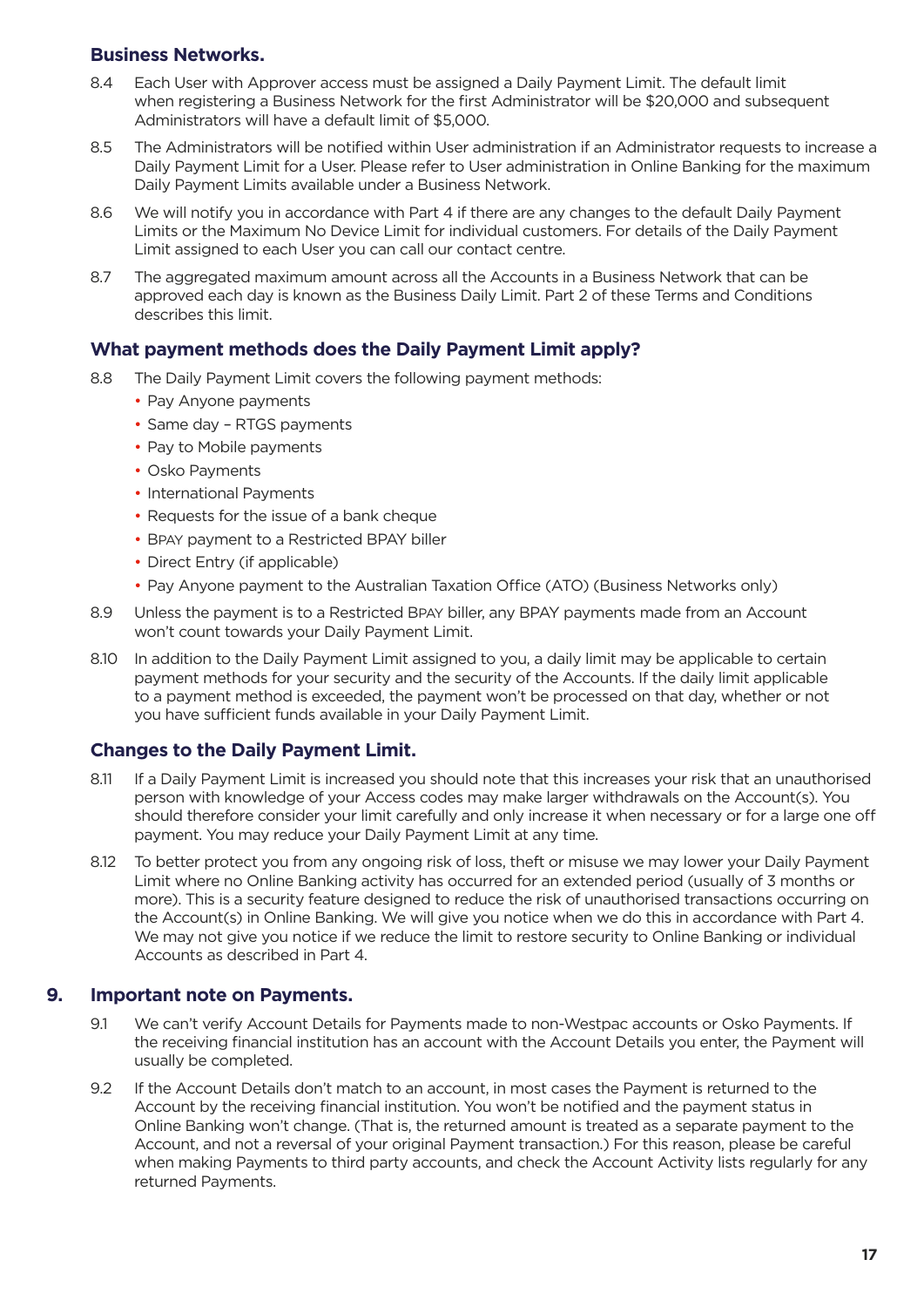- <span id="page-17-0"></span>9.3 If you make a Payment in error and it's not returned automatically by the receiving financial institution, it may not be recoverable. For more information on the process for recovering a Mistaken Internet Payment refer to Section D. For other Payment methods, refer to the Terms and Conditions for the Account.
- 9.4 If you have the permission to create multiple Payments, you need to carefully review the details for each Payment including the Account Details. You will be given the option to save the Payment details into a Payment template after the Payments are approved.
- 9.5 Under an arrangement with the Australian Taxation Office (ATO), the ATO payee details are automatically listed in the Payee list and the ATO cannot be deleted as a payee.
- 9.6 If we are notified that an Account holder on a joint Account dies and we consent to the surviving Account holder's request for the Account to remain open, the surviving Account holder will be liable for all payments that have been authorised by the late Account holder (or authorised on their behalf) in Online Banking including any Recurring payments and future dated payments, unless the surviving Account holder requests us to cancel the payments.

### **10. Receipts and records.**

- 10.1 We'll provide you with a payment ID a unique transaction number and a deposit receipt number each time you make an Online Banking transaction. You should keep this record in case you have any queries in relation to the transaction.
- 10.2 We'll make available an electronic receipt of the details of any payment created in Online Banking. You can request us to send an electronic receipt to an email address as a record.
- 10.3 We recommend you check the status of your Payments and Scheduled Payments after the Scheduled payment date to ensure that it was able to be completed.
- 10.4 You should check your payment records and receipts carefully and promptly report any error to us by calling our contact centre.
- 10.5 Unless stated otherwise the time recorded on transaction records is the time in Sydney.

### **11. Currency of information and availability.**

- 11.1 Information available through Online Banking concerning transactions and balances may not always be up to date. It will usually record the transactions and available balance of an Account up to the close of business on the previous Business Day, but may show the effect of some transactions since the previous Business Day. Information shown through Online Banking at a particular time may be adjusted after that time to reflect the true position between you and us, for example if a cheque is dishonoured.
- 11.2 When you sign into Online Banking for the first time, the record of transactions on an Account may not be available. These transaction records will usually be available the following Business Day.
- 11.3 Not all services and functions offered through Online Banking are available at all times.
- 11.4 Online Banking may be unavailable due to scheduled outages or due to factors beyond our control, such as your internet connection.
- 11.5 The balances given in a regular balance alert or insufficient funds alert are current as at the time and date given within the alert message.
- 11.6 If you set up Quick Balance on your Mobile device, you can view the balances as described in 11.1 above, for your chosen Accounts without signing into Mobile Banking each time. For the most upto-date information available we encourage you to sign in to Mobile Banking. The information will be viewable by anyone who has access to your Mobile device. You can also turn off Quick Balance through Online Banking for your security.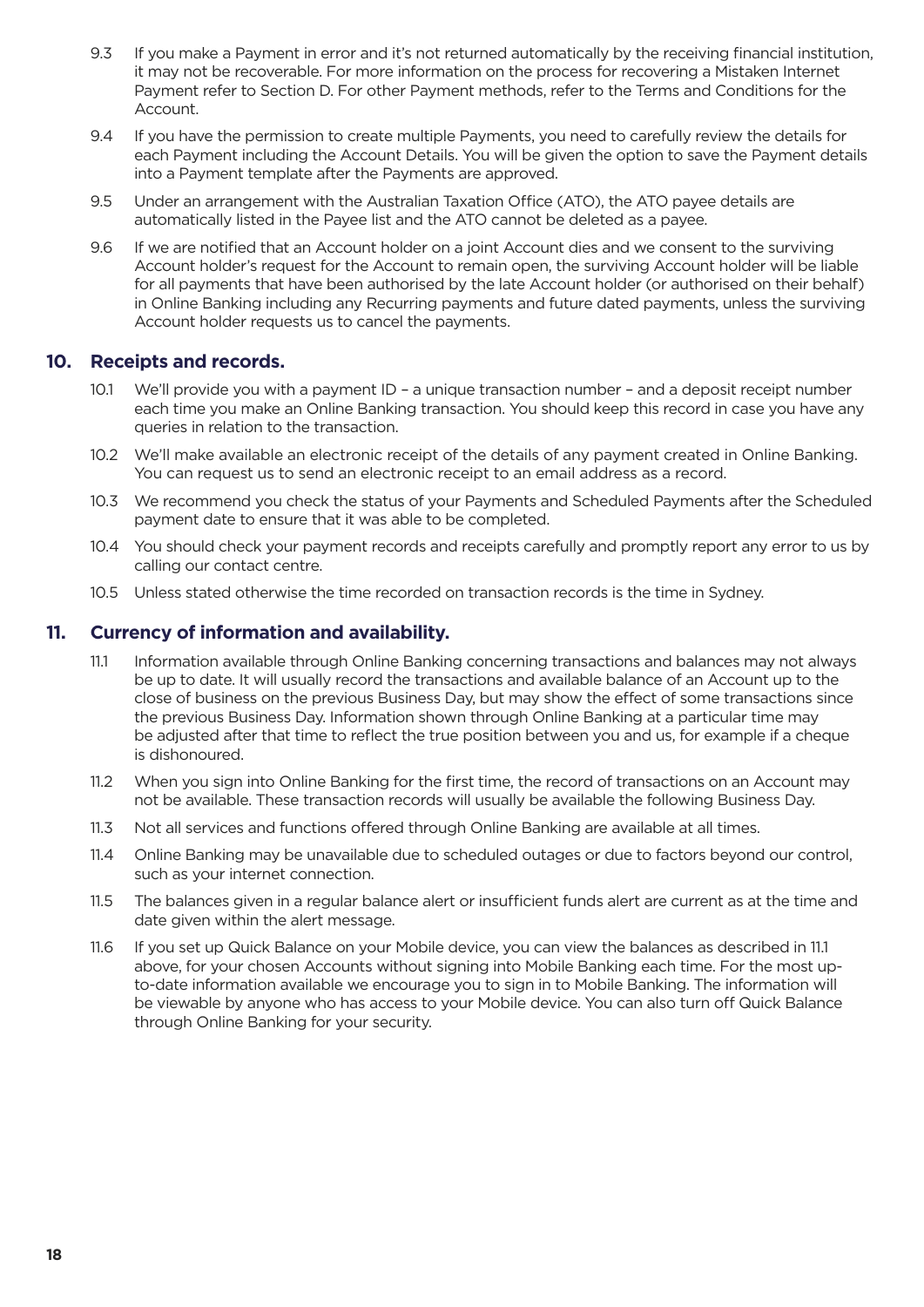### <span id="page-18-0"></span>**12. Statements.**

- 12.1 You may receive statements on eligible Accounts through Online Banking, instead of having paper statements mailed to you. If you stop receiving paper statements on the nominated Account(s) you can revert to paper statements at any time by changing your preferences in Online Banking or contacting us.
- 12.2 If you receive statements through Online Banking we'll send an email to your nominated email address and your Message inbox in Online Banking, advising that your statement is available. It's your responsibility to check your email regularly for these notifications and to access your statement promptly following our email. You must also keep your nominated email address current and let us know if you can't access your email or Online Banking for any reason. While you are receiving statements through Online Banking, you can't opt out of receiving these notifications; however you can change your nominated email address at any time.
- 12.3 If we don't have your current email address, we can't send you email notifications, and for credit card and loan accounts that require statements to be issued, we'll start sending your statements by mail on the second cycle of your statement after the first failed email notice. Where we are required to issue a statement, we'll send them by mail if you cease to be registered for Online Banking or if your Account becomes ineligible to receive non-paper statements.
- 12.4 You can query any entry on your statement by calling Westpac Telephone Banking.

### **13. Electronic communications for individual customers.**

- 13.1 This section does not apply to Online Banking notices or communications provided in accordance with Part 4 of these terms and conditions. Part 4 continues to operate despite any withdrawal of consent from receipt of electronic account communications in accordance with this section.
- 13.2 You may receive notices, documents and communications electronically for current and future eligible Accounts and insurance policy types, including through Online Banking, instead of having paper documents mailed to you. You can withdraw your consent to receiving documents electronically at any time and revert to paper documents by changing your preferences by account type in Online Banking. To review the account types, and make any changes, go to your mail settings in the services menu in Online Banking.
- 13.3 For some accounts and insurance policy types we can't send documents electronically, including because the law requires some things to be sent by post.
- 13.4 If you receive notices and communications through Online Banking we'll send an email to your nominated email address (notification), advising that you have new documents available. It's your responsibility to check your email regularly for these notifications and to access the documents promptly following our email. You must also keep your nominated email address current and let us know if you can't access your email or Online Banking for any reason. While you are receiving documents through Online Banking, you can't opt out of receiving these notifications; however you can change your nominated email address at any time.
- 13.5 You will be able to print or download the documents provided electronically through Online Banking for up to 18 months. Once the documents are no longer available through Online Banking, they will continue to be available to you (for up to 7 years from their creation) by contacting us.

### **14. Suspension and termination.**

- 14.1 You agree that you will not use Online Banking to transmit any content, including via any payment methods (for example, text in payment descriptions for Osko Payments), that in our opinion:
	- includes inappropriate, crude or insulting language;
	- is defamatory or otherwise unlawful; and/or
	- promotes or is, harassing, abusive, intimidating or threatening, including any threats of physical violence or mental harm, to any other person.

If, in our opinion, you do not comply with this clause we may refuse to process a payment and/or suspend or terminate your use of Online Banking in accordance with clause 14.2.

14.2 We may suspend or terminate your access to Online Banking or limit Online Banking features or functionality without giving you notice where we reasonably believe your access should be limited, suspended or terminated. This includes where we believe that there is a risk of fraud or security breach, you do not comply with clause 14.1 above or where you have not accessed your Online Banking profile for a period of 6 months or more.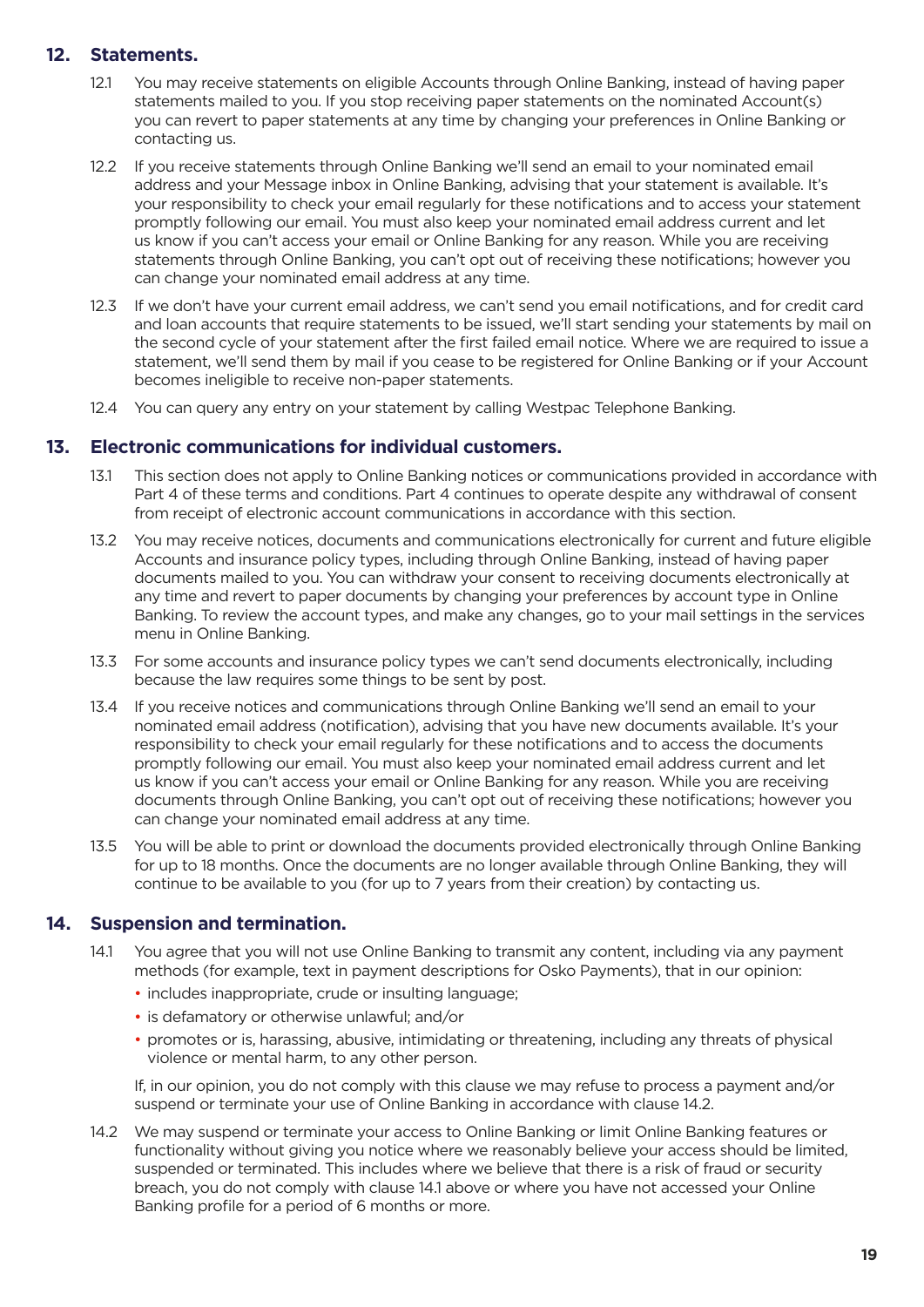<span id="page-19-0"></span>14.3 You may terminate your use of Online Banking at any time by giving us written notice or calling our contact centre.

### **15. Chat service in Online Banking.**

- 15.1 We may give you access to our chat service in Online Banking, where you may chat with the virtual assistant (bot) or a member of our staff. The virtual assistant can only offer self-service support.
- 15.2 The virtual assistant and our staff cannot perform any online banking transaction over the chat service, unless they accept your instruction and provide you with a receipt number (in the case of a payments transaction) or otherwise confirm that a transaction has been completed. You should check your payment records and receipts carefully, and promptly report any error to us by calling our Telephone Banking team.
- 15.3 Where the virtual assistant or our staff is not able to assist with your query over the chat service, we may refer you to our Telephone Banking team or a Westpac branch. Telephone Banking Terms and Conditions apply to telephone banking (which is available at [westpac.com.au\)](https://www.westpac.com.au/).
- 15.4 Please don't provide personal information over the chat service unless specifically requested. Westpac's Privacy Policy applies to your use of the chat service.
- 15.5 If the chat service is not available, please call Telephone Banking.

### **16. Open Banking – Consumer Data Right.**

Open Banking gives you the ability to share your banking information with Accredited Data Recipients that you trust, online. To use Open Banking to share your data, you will need to be registered for Online Banking and satisfy other eligibility criteria.

If you/a Business Network's Administrator or nominated User ask us to share your/the Business Network Owner's data via Open Banking, this will not affect any existing data sharing permissions on your Account in Online Banking that are not related to Open Banking.

### **Open Banking for Business Networks.**

16.1 If a Business Network Owner has activated the Open Banking feature in accordance with the process described below, Administrators are able to nominate themselves or other Users to give, amend and manage authorisations to share the Business Network Owner's Open Banking Account data with Accredited Data Recipients and revoke any such nominations. For customers already registered for Online Banking as at 1 November 2021, the Open Banking feature can be activated by the Business Network Owner completing the form required by Westpac. For customers not already registered for Online Banking as at 1 November 2021, Open Banking will be activated at the time that the Business Network Owner has completed the registration for Online Banking (using the form required by Westpac).

If a Business Network Owner has activated the Open Banking feature all of the Business Network Owner's Open Banking Accounts will be available to the Administrator or nominated User to select some or all of these Open Banking Accounts for data sharing. Open Banking Accounts include accounts that are open, closed, not visible in Online Banking and accounts that the Administrator or nominated User may not have access to in Online Banking.

Business Network Owners can revoke (using the form required by Westpac) an Administrator's ability to nominate themselves or other Users, to give, amend and manage authorisations to share the Business Network Owner's Open Banking Account data with Accredited Data Recipients on behalf of the Business Network Owner, and revoke any existing authorisations to share data on behalf of the Business Network Owner.

Visit [westpac.com.au/openbanking](http://westpac.com.au/openbanking) for further information about Open Banking.

### Section D – Security and liability.

### **1. Access codes.**

1.1 Access codes are the keys to each Account. They allow anybody using them to conduct operations on the Account. Because of this you must take special care to protect them.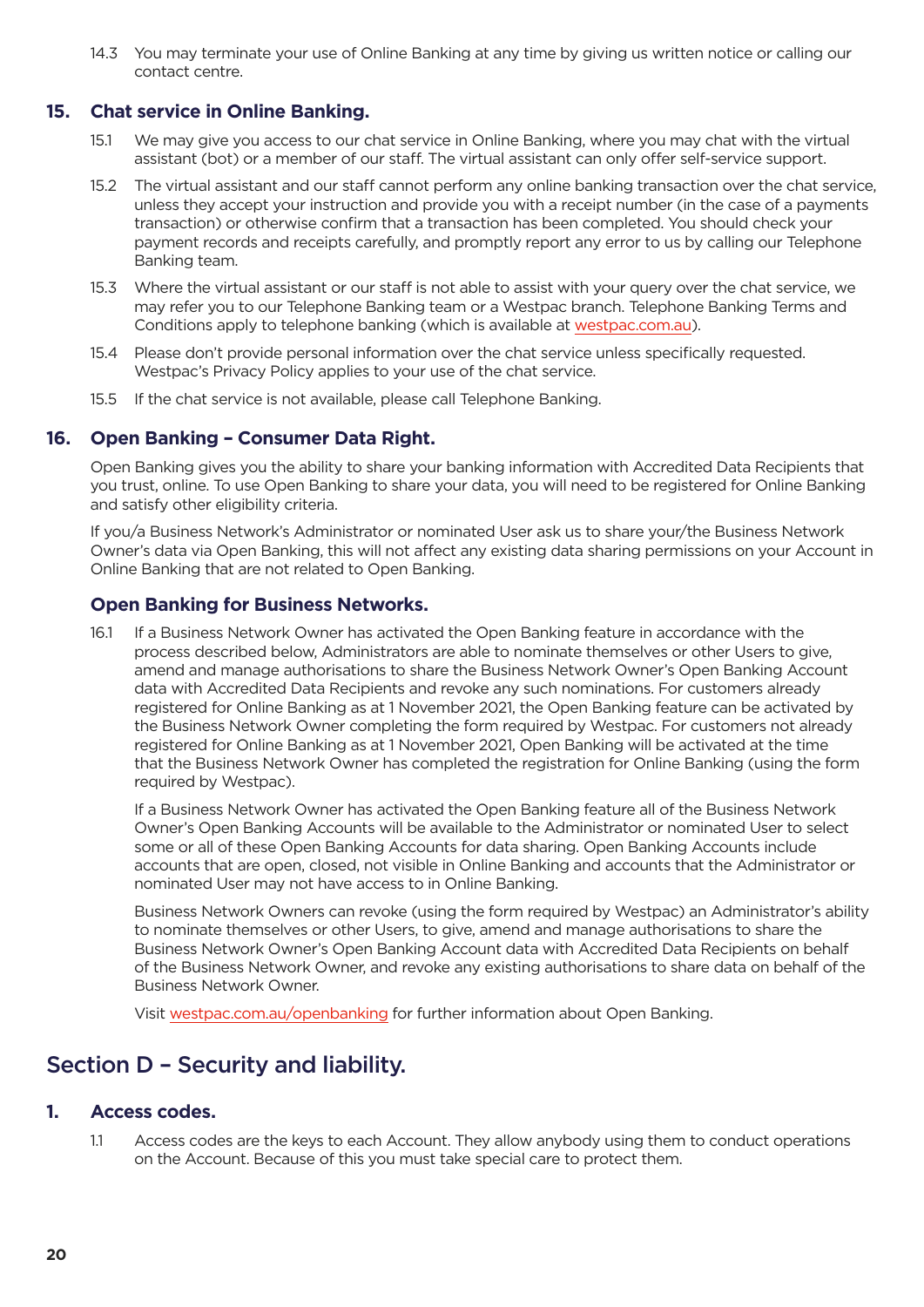- <span id="page-20-0"></span>1.2 You must ensure that your Access codes are kept secure. The requirements for protecting your Access codes are set out in clause 4 below. You must ensure that all Users comply with these requirements.
- 1.3 You must not disclose your Access code to anyone, except to us, in the course of using Online Banking.
- 1.4 If you enter any of your Access codes incorrectly 3 consecutive times, your Online Banking may be suspended and you won't have access to Online Banking. If this occurs, please call our contact centre to reactivate your Online Banking access.

### **2. Sign in using Passwords, Mobile passcodes and biometric information.**

- 2.1 When you register for Online Banking you'll be provided with a temporary Password (unless you are under 12 years old). If you are under 12, an account signatory will be provided with the Password. You must change this Password when you first access Online Banking and ensure any User does the same.
- 2.2 It is very important that your Password, and every User's Password, remains secure. Ways to achieve this include choosing a Password that nobody could guess, not using one that includes your name, date of birth (or part thereof) or a combination of these, and not using the same password that is used for other services such as your email service.
- 2.3 If you use Mobile Banking, you can access your Mobile Banking using your Customer ID and Password. You may be given an opportunity to select a Mobile passcode or choose to use biometric information such as the fingerprints or facial data you store on your Mobile device for accessing Mobile Banking through your chosen Mobile device. Selecting a Mobile passcode or selecting to use the stored biometric information to sign in to Mobile Banking are alternatives to entering the Password each time. We will notify you through the Mobile device when you can choose to set up these options to sign in to Tablet Banking.
- 2.4 You can sign in by using biometric information where your Mobile device allows you to control access to it using, for example, any fingerprint or facial data that you store in the device. If you wish to sign in using biometric information, you should ensure that only your biometric information is stored on the Mobile device. Each time the Mobile device registers a use of biometric information to authorise any transactions through Westpac Mobile Banking or Westpac Tablet Banking (as applicable), you instruct us to perform those transactions.
- 2.5 In addition to ensuring your Mobile device is secure, it is very important that each Mobile passcode or biometric information used in connection with that Mobile device, remain secure.
- 2.6 If we suspect the security of your Password or Mobile passcode has been breached, you'll be required to change it.

### **3. Security Codes.**

- 3.1 In order to make certain Online Banking transactions, including changes to your Online Banking settings you'll need to be registered for a Security device, for example Westpac Protect SMS Code service.
- 3.2 Once you're registered you may need to enter the Security Code provided for particular transactions or activity, including:
	- Create new and amend payee and biller details;
	- a new Pay Anyone payment (i.e. a payment to a person whom you have not already made a Pay Anyone payment);
	- a Pay to Mobile payment;
	- a new BPAY payment (i.e. a BPAY payment using a biller code and reference number combination that you have not previously used for a BPAY payment);
	- a Same day RTGS payment:
	- an International Payment (not applicable for Online Banking for business);
	- a request for an issue of a bank cheque to a person who doesn't appear in your bank cheque payee list;
	- an instruction to withdraw funds from or close a Term Deposit account;
	- update your contact details;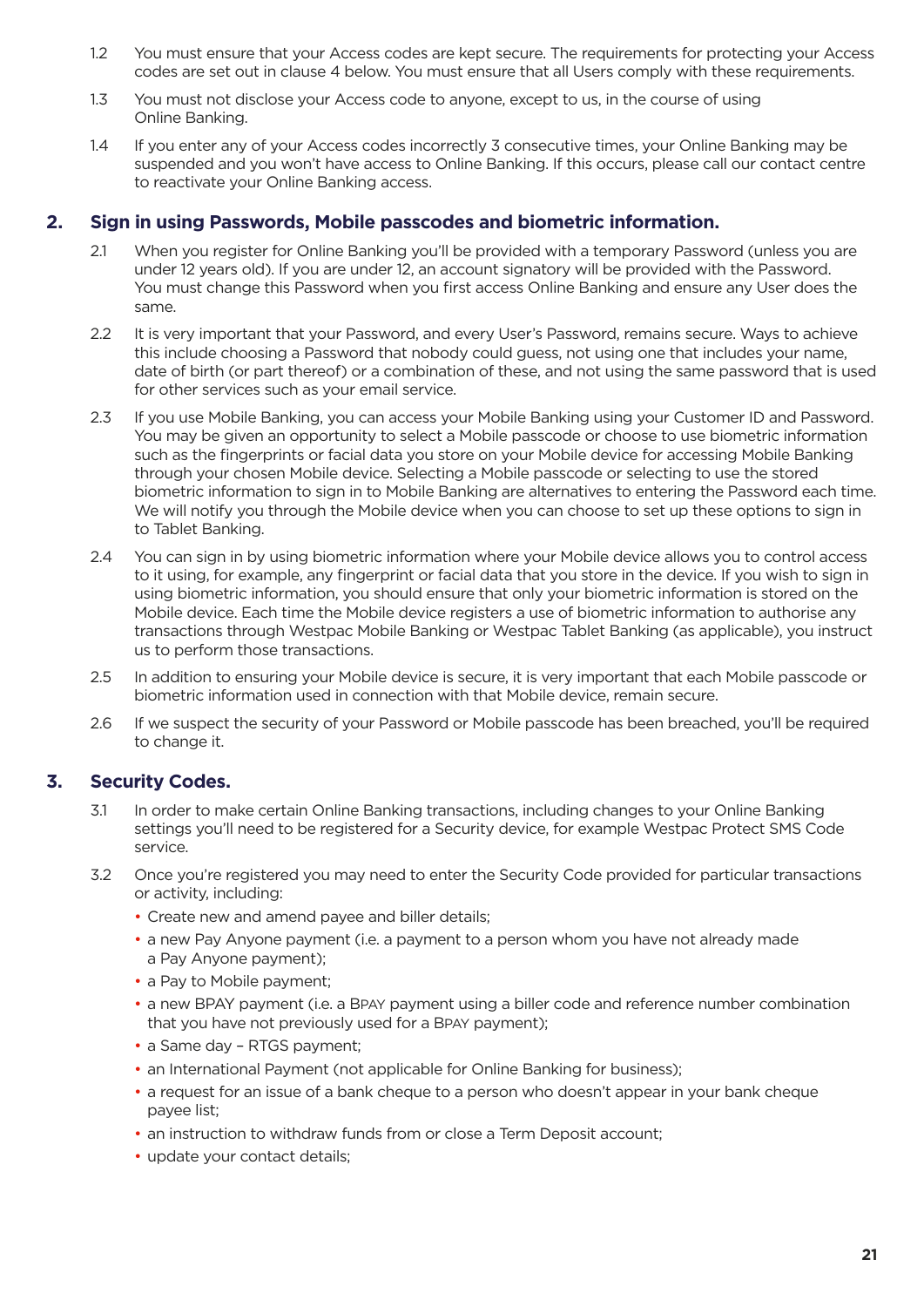- <span id="page-21-0"></span>• Administrators to access and make any changes in User administration; and
- any other feature that may be deemed to require additional authentication based on our security controls and monitoring.
- 3.3 If you are no longer registered for a Security device at any time it may have the effect of immediately reducing your Daily Payment Limit as described in the section Daily Payments Limits in Section C. You can cancel your registration for a Security device by contacting us, or if you are a Business Network User, the Administrator can cancel your registration in User administration.
- 3.4 If you are registered for a Security device call our contact centre for assistance if you need to approve a transaction and:
	- your Mobile phone or Security device has been lost or stolen
	- your Mobile phone or Security device is not operational
	- If you are registered for SMS Code:
		- − you don't have access to the Mobile phone
		- − you're out of phone range, or
		- − the SMS Code service is not operational.

### **Westpac Protect SMS Code service.**

- 3.5 We will send the Westpac Protect SMS Code by SMS to your Mobile phone, and you'll need to promptly enter that Access code in Online Banking for the transaction to be processed.
- 3.6 We recommend you nominate a Mobile phone number used only by you. If the Mobile phone is also used by other people, they may receive, or be able to access your SMS Code messages. If you tell us your Mobile phone number is changing via Online Banking, we'll send an SMS to your old number. If you call our contact centre to tell us about this change, we'll send an SMS to both the old and new numbers.
- 3.7 We don't charge you a fee for sending a SMS Code to your Mobile phone. However, your Mobile phone service provider may impose fees and charges, including fees and charges for sending and receiving SMS messages. The payment of any such fees and charges is the responsibility of the Mobile phone account holder. If you have any concerns regarding such fees and charges speak with your service provider.

### **Tokens.**

- 3.8 If you are registered to hold a Token you agree that the Token issued to you remains our property, and agree to return the Token to us immediately:
	- upon our request;
	- on cancellation of Online Banking; or
	- on termination of your authority to use the Security device by us or any Administrator.
- 3.9 You must keep any Token secure and in a location where unauthorised people can't access it.

### **4. Protecting your Access codes.**

- 4.1 To protect your Access codes you must:
	- try to memorise them;
	- destroy any documentation or communication we issue to you that contains an Access code;
	- not write your Access codes including your Password or Mobile passcode on your computer, Mobile phone, Mobile device or Security device, even if disguised;
	- not keep a record of your Access codes with or near your computer, Mobile phone, Mobile device or Security device;
	- not tell anyone your Access codes, including family members, friends and our staff; and in the case of making a Pay to Mobile payment, only notify the Pay to Mobile Payee the Payment Code in accordance with Section C;
	- not select as your Access code a number or word that can easily be associated with you, such as your date of birth, phone number, driver's licence number, or part of your name; and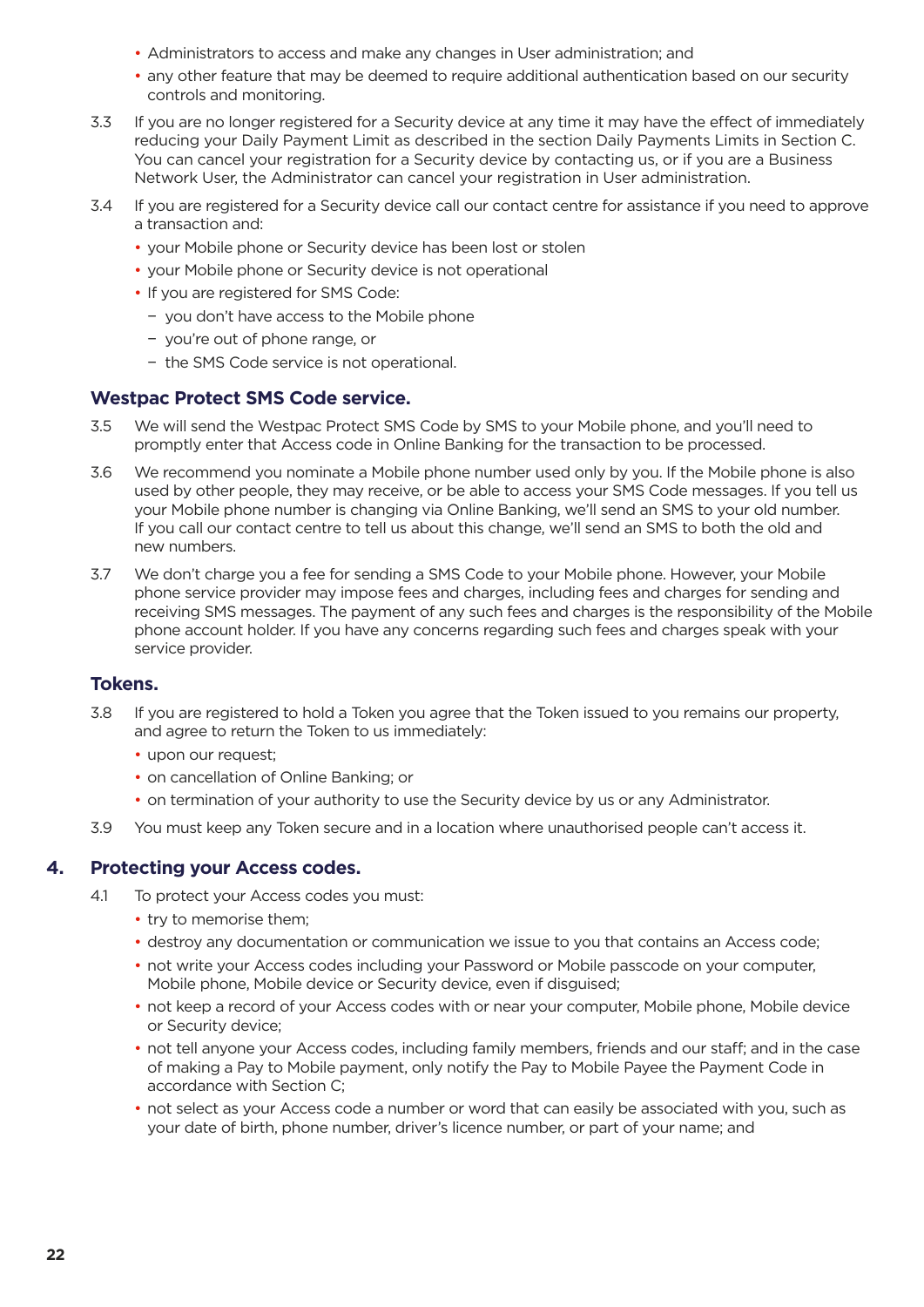- <span id="page-22-0"></span>• make sure nobody watches you or hears you when you're entering or using your Access codes at electronic equipment or when you notify the Pay to Mobile Payee the Payment Code in accordance with Section C.
- 4.2 If you make a record of your Access codes you must either take reasonable steps to prevent unauthorised access to the record or ensure it is reasonably disguised. We don't consider it a reasonable attempt to disguise an Access code if you only:
	- record it in reverse order;
	- record it as a series of numbers with any of them marked to indicate the Access code;
	- record the Access code as a phone number with the Access code in its correct sequence within the number;
	- record the Access code as a telephone number where no other telephone numbers are recorded; or
	- disguise the Access code as a date or as an amount.

 There may be other forms of disguise which may be similarly unsuitable because of the ease of another person working out your Access code.

- 4.3 If you make a record of your Access code you must keep that record separate and well away from any electronic equipment (such as a computer or Mobile phone) or any other Access code or Security device you use to access Online Banking unless the Access code is reasonably disguised.
- 4.4 If you're registered for a Security device, to protect the Accounts you must:
	- keep your Security device secure and in a location where unauthorised people can't access it;
	- not write your Customer number, Password on, or store them in an unprotected manner in or on the Security device; and
	- not keep a record of your Customer number, Password near the Security device.
- 4.5 If you're using Mobile Banking, you must also not write your Customer number, Password or Mobile passcode on your Mobile device or keep a record of any of them near the Mobile device.

### **What you must do if you suspect an unauthorised transaction, loss of Security devices or breach of security of Access codes.**

- 4.6 If you suspect the security of any Access code has been breached, your Mobile device has been lost, stolen or misused, your Security device or the Mobile phone you use to receive Westpac Protect SMS Codes has been lost, stolen or misused, or an unauthorised transaction has occurred you must ensure:
	- you call our contact centre immediately (details are at the front of these Terms and Conditions);
	- the Access code (excluding Customer number) is changed;
	- the Mobile device is de-authorised for Mobile Banking;
	- the Security device (excluding Customer number) is replaced; and
	- you inform us that SMS Codes should no longer be sent to the Mobile phone number.
- 4.7 We'll give you the notification number or some other form of acknowledgment which you should retain as evidence of the date and time of your report of a suspected breach.
- 4.8 If you can't contact us by phone because our emergency telephone numbers are unavailable, you'll not be responsible for any unauthorised use of Online Banking which could have been prevented if you were able to contact us by phone provided you tell us of the loss, theft or misuse of your Security device or Mobile phone or suspected breach of security of your Access code(s) within a reasonable time after our contact numbers become available again.

### **5. Liability.**

- 5.1 Liability for any losses resulting from unauthorised transactions made using Online Banking will be determined by us in accordance with the ePayments Code, where that Code applies to the transaction.
- 5.2 For the purposes of this clause 5, a reference to you or your means the Account holder of the Account from which an unauthorised transaction has occurred.
- 5.3 You are responsible to ensure when you grant access to your Account(s) to another Online Banking service, that the owner of that Online Banking service notifies you of any changes to the Daily Payment Limit and/or Business Daily Limit. Any increase to these limits may increase your liability for unauthorised transactions.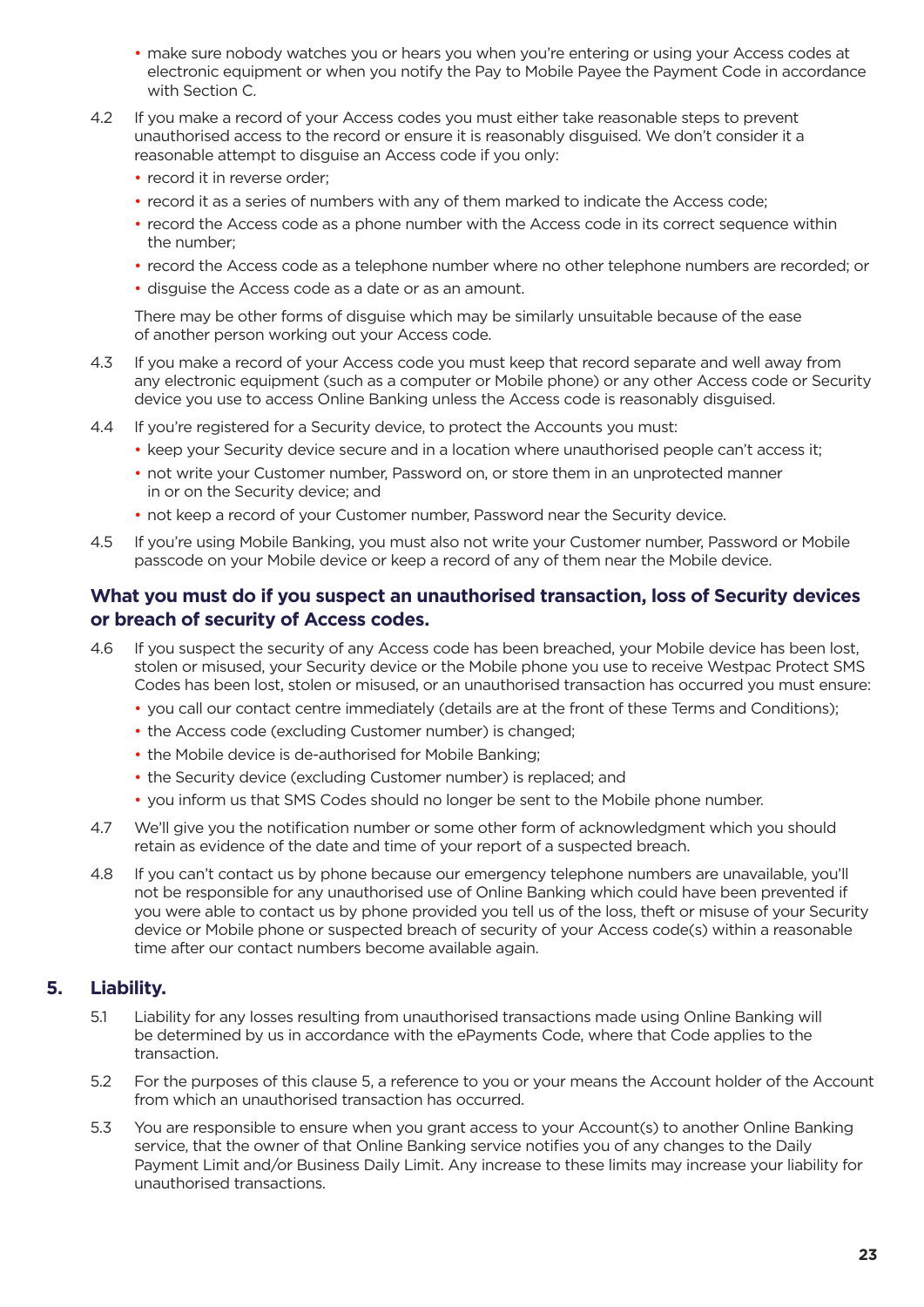### **When you are not liable.**

- 5.4 You'll not be liable for losses resulting from unauthorised transactions made using Online Banking where it is clear that you or a User have not contributed to the loss.
- 5.5 You'll also not be liable for losses resulting from unauthorised transactions made using Online Banking that:
	- are caused by the fraudulent or negligent conduct of our employees or agents or companies involved in networking arrangements, or merchants or their agents or employees;
	- happen before you or a User receives or selects an Access code and/or Security device (including any reissued Access code or Security device);
	- happen after we have been notified that a Security device or Mobile phone has been misused, lost or stolen or that the security of any Access code has been breached;
	- relate to any component of a Security device, an Access code or Identifier that is forged, faulty, expired, or cancelled; and
	- are the result of the same transaction being incorrectly debited more than once to the same account.

In the above situations we will credit the amount of the unauthorised transaction to the Account.

### **When you are liable.**

- 5.6 You'll be liable for losses resulting from transactions which are carried out by you, a User or by another person with the knowledge and consent of you or of any User.
- 5.7 You'll be liable for actual losses resulting from unauthorised transactions made using Online Banking caused by you or a User:
	- engaging in fraud;
	- voluntarily disclosing any of their Access codes to anyone, including a family member or friend (except in the case of Pay to Mobile where the voluntary disclosure relates to the Payment Code to the Pay to Mobile Payee in accordance with Section C);
	- keeping a record of an Access code without making a reasonable attempt to disguise it or to prevent unauthorised access to it in accordance with clause 4;
	- where more than one Access code is required, recording both (or all) of the codes in a way that they could be lost or stolen together. For transactions where a Security device is required this includes keeping a record of an Access code in a way that could be stolen with their Mobile phone, Mobile device or Security device;
	- writing their Access codes or a disguised record of their Access codes on their Mobile phone or Security device;
	- selecting an Access code which represents their date of birth (or part thereof), or being an alphabetical code which is a recognisable part of their name, after we have asked them not to select such an Access code and told them of the consequences of doing so; or
	- acting with extreme carelessness in failing to protect the security of their Access codes.
- 5.8 You'll also be liable for actual losses resulting from unauthorised transactions made using Online Banking caused by the User unreasonably delaying notifying us of the misuse, loss or theft of a Mobile phone, Security device, or of their Access code(s) becoming known to someone else.
- 5.9 In these cases your liability will only extend to losses which occur between the time when you or a User became aware (or should reasonably have become aware) of such misuse, loss or theft and when we were actually notified. This limit on liability does not apply to customers of Online Banking for business.
- 5.10 However, you'll not be liable to pay for:
	- that portion of the losses incurred in a period which exceed any transaction limit for that period;
	- that portion of the losses incurred which exceed the balance of their account(s), including any pre-arranged credit;
	- losses incurred on any accounts which the Account holder and Westpac had not agreed could be accessed using Online Banking; or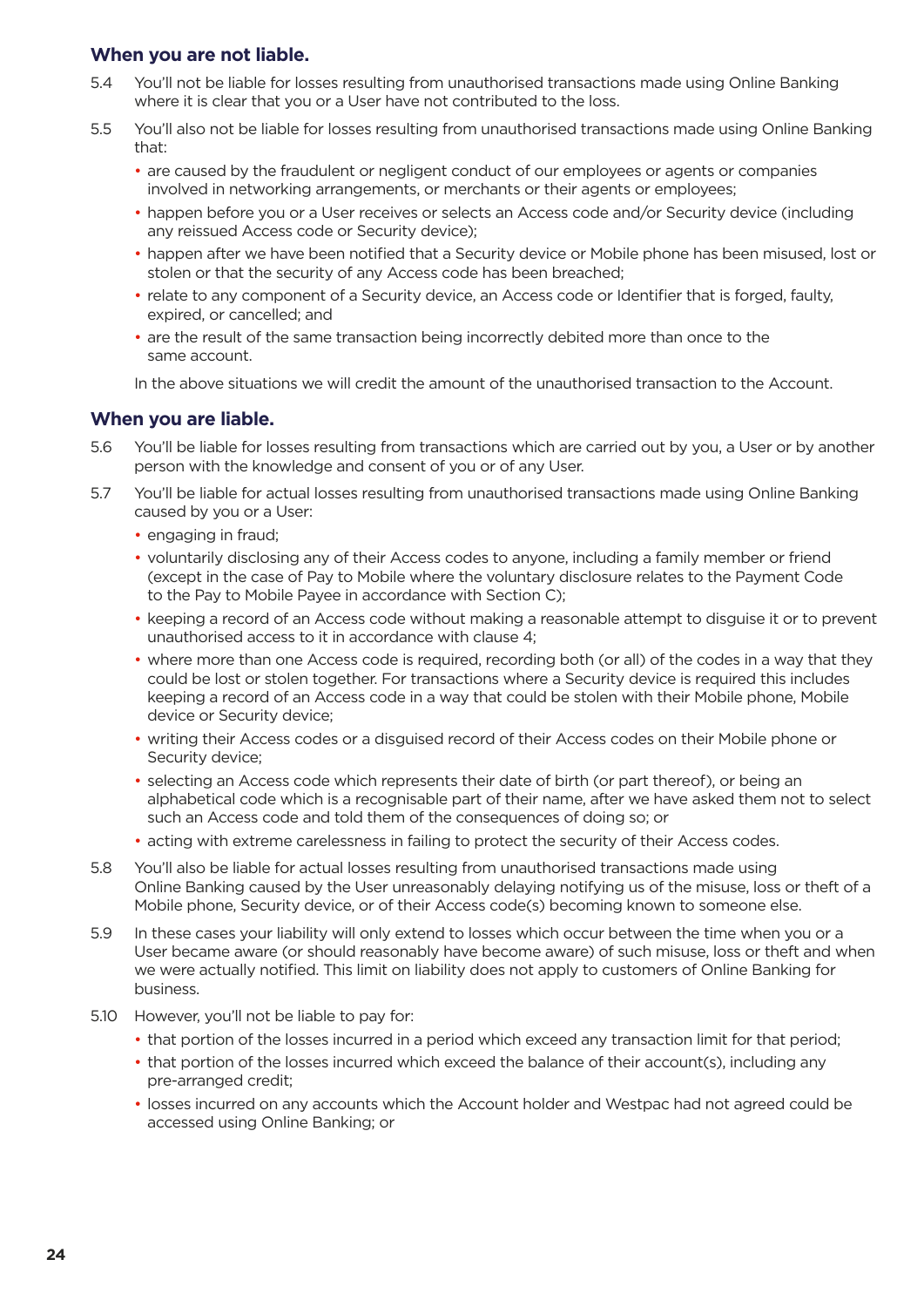- losses occurring after we have been notified that a Security device that has been issued, has been lost or stolen or that the security of the Access code(s) has been breached.
- <span id="page-24-0"></span>5.11 Your liability is subject to Westpac proving on the balance of probability that a User contributed to the losses in one or more of the ways listed above.
- 5.12 If more than one Access code is required to perform a transaction and we prove that a User breached the security requirements for one or more, but not all, of those codes, you will be liable under this clause only if we also prove, on the balance of probabilities, that the breach of the security requirements was more than 50% responsible for the losses.
- 5.13 In circumstances where it is unclear whether you (or a User) contributed to the loss, you will only be liable for losses resulting from unauthorised transactions made using Online Banking to a limited extent. Your liability in such cases will be the least of:
	- \$150.00:
	- the balance of the Account on which the unauthorised transactions were made; or
	- the actual loss incurred before we are notified of the misuse, loss or theft of a Security device, or Access codes becoming known to someone else (excluding that portion of the loss incurred on any one day which exceeds the applicable Daily Payment Limit).

### **Online Banking for business.**

- 5.14 In circumstances where it is unclear whether you (or a User) contributed to the loss, you will only be liable for losses resulting from unauthorised transactions made using Online Banking to a limited extent. Your liability in such cases will be the least of:
	- the balance of the Account on which the unauthorised transactions were made; or
	- the actual loss incurred before we are notified of the misuse, loss or theft of a Security device, or Access codes becoming known to someone else (excluding that portion of the loss incurred on any one day which exceeds the applicable Daily Payment Limit).
- 5.15 You will also be liable for losses resulting from an Administrator or User accessing Online Banking via a computer that you know contains software that has the ability to reveal to a third party, or to otherwise compromise, Access codes and/or customer information, including account information.

### **6. Mistaken Internet Payments.**

- 6.1 This clause does not apply to:
	- (a) BPAY payments. See Section E of these Terms and Conditions for what to do if you believe a BPAY payment has been affected by a mistake; and
	- (b) business customer Pay Anyone Payments; and
	- (c) any other payment method other than an individual customer's Pay Anyone Payment (including Same day – RTGS payments and Osko Payments), or a Pay to Mobile Payment. See the Account terms and conditions for what to do if you believe a payment has been affected by a mistake.
- 6.2 You should report Mistaken Internet Payments to us as soon as you become aware of them. You can report Mistaken Internet Payments to us in Online Banking, by visiting a Westpac branch or by calling Telephone Banking.
- 6.3 We'll give you a notification number or some other form of acknowledgment which you should retain as evidence of the date and time of your report.

### **How we deal with Mistaken Internet Payments.**

- 6.4 Mistaken Internet Payments will be dealt with by us in accordance with the ePayments Code, where that Code applies to the payment. This section provides a summary of the processes in that Code.
- 6.5 We may be the sending institution, that is the financial institution whose customer made the payment or the receiving institution, that is the financial institution whose customer received the payment (this customer is the unintended recipient of the payment). We will be the sending institution where the payment is made from your Westpac Account. We will be the receiving institution where the payment is made to your Westpac Account.
- 6.6 Where a financial institution other than us is the receiving or sending financial institution, we can't guarantee that it'll follow the processes in the ePayments Code. A financial institution is unlikely to follow these processes if it is not an authorised deposit-taking institution for the purposes of the Banking Act. We are not liable for any loss suffered if it doesn't follow those processes.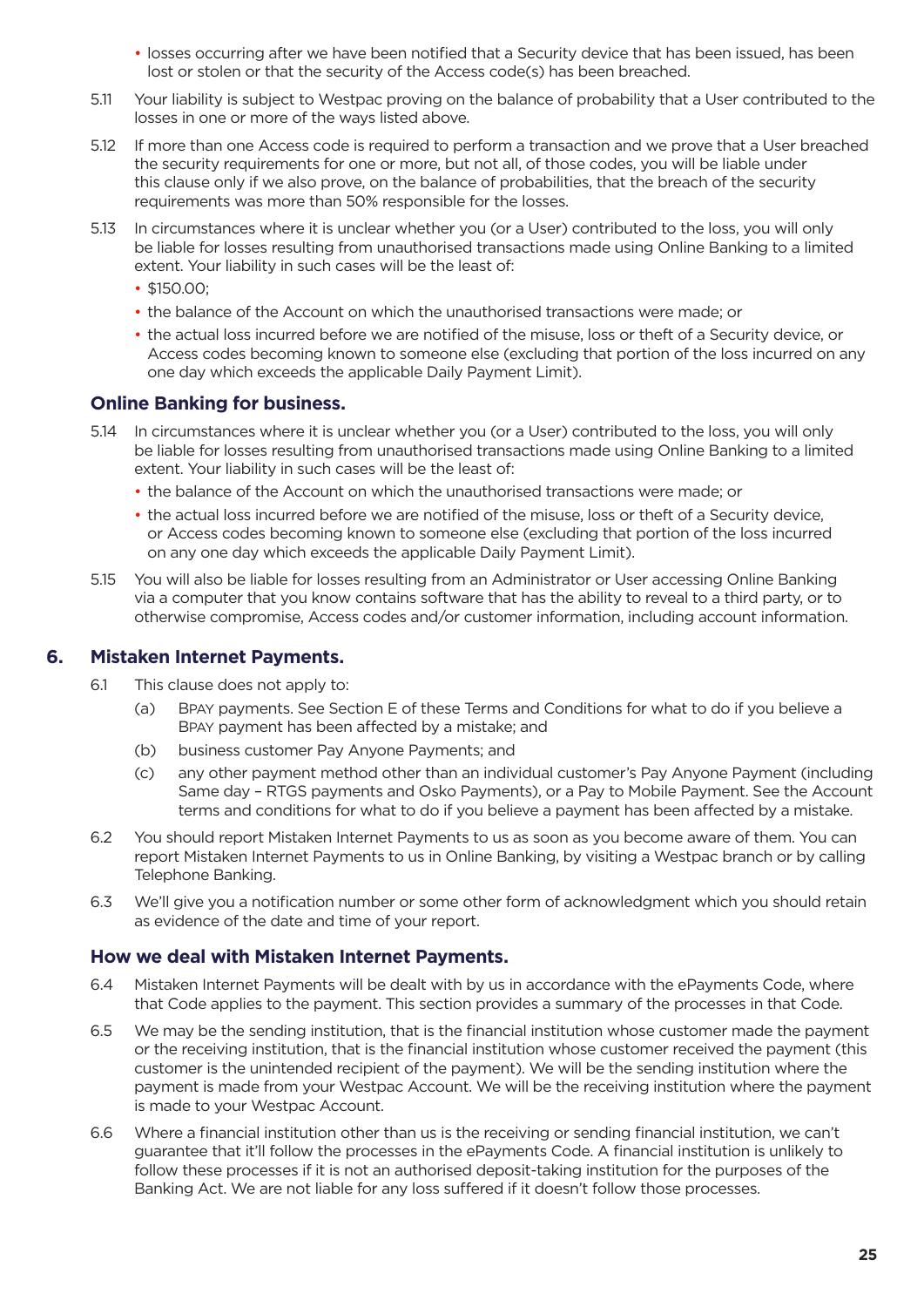- 6.7 Where the sending institution is not satisfied that a payment is a Mistaken Internet Payment, it is not required to take any further action, however it may choose to contact the unintended recipient and explain that a person has claimed that a transaction was mistaken.
- 6.8 Notwithstanding anything set out below, where the unintended recipient of the Mistaken Internet Payment is receiving income support payments from Centrelink, the receiving institution must recover the funds from that recipient in accordance with the Code of Operation for Centrelink Direct Credit Payments.
- 6.9 Where you or another financial institution advises us that you are, or we think you may be, the sender or recipient of a Mistaken Internet Payment, you must give us, as soon as reasonably practicable and within the time we request, any information we reasonably require to enable us to determine whether the payment was a Mistaken Internet Payment.

### **Where sufficient funds are available in the unintended recipient's account.**

6.10 Where the sending institution is satisfied that the Mistaken Internet Payment occurred and there are sufficient credit funds available in the account of the unintended recipient to the value of the Mistaken Internet Payment, the process that will apply will depend upon when the report of the mistaken transaction is made.

### **Where the report is made within 10 business days of the payment.**

6.11 If the receiving institution is satisfied that a Mistaken Internet Payment has occurred, it will return the funds to the sending institution within 5 Business Days of the request or any reasonably longer period up to a maximum of 10 Business Days.

### **Where the report is made between 10 business days and 7 months of the payment.**

- 6.12 The receiving institution will investigate the payment and complete the investigation within 10 Business Days of receiving a request.
- 6.13 If the receiving institution is satisfied that a Mistaken Internet Payment has occurred, it will prevent the unintended recipient from withdrawing the funds for a further 10 Business Days and notify the unintended recipient that they will withdraw the funds if that recipient does not establish they are entitled to the funds within that 10 day period.
- 6.14 If the unintended recipient does not establish they are entitled to the funds within that time, the receiving institution will return the funds to the sending institution within 2 Business Days of the end of that period.

### **Where a report is made more than 7 months after the payment.**

- 6.15 If the receiving institution is satisfied a Mistaken Internet Payment occurred, it must seek the consent of the unintended recipient to return the funds.
- 6.16 In each case where the receiving institution is not satisfied that a Mistaken Internet Payment has occurred, it may (but is not required to) seek consent of the unintended recipient to return the funds.
- 6.17 In each case, where the funds are returned to the sending institution, it will return the funds to the source Account as soon as practicable.

### **Where sufficient funds are not available.**

6.18 Where both the sending and receiving institution are satisfied that a Mistaken Internet Payment has occurred but there are not sufficient credit funds available in the account of the unintended recipient, the receiving institution will use reasonable endeavours to recover the funds from the unintended recipient.

### **Where you receive a Mistaken Internet Payment.**

6.19 Where:

- both we and the sending institution are satisfied that a payment made to your account is a Mistaken Internet Payment; and
- sufficient credit funds are available in your account to the value of that payment; and
- the Mistaken Internet Payment is reported 7 months or less after the payment; and
- for Mistaken Internet Payments reported between 10 business days and 7 months of the payment, you don't establish that you are entitled to the payment within the relevant 10 business day period referred to in clause 6.13;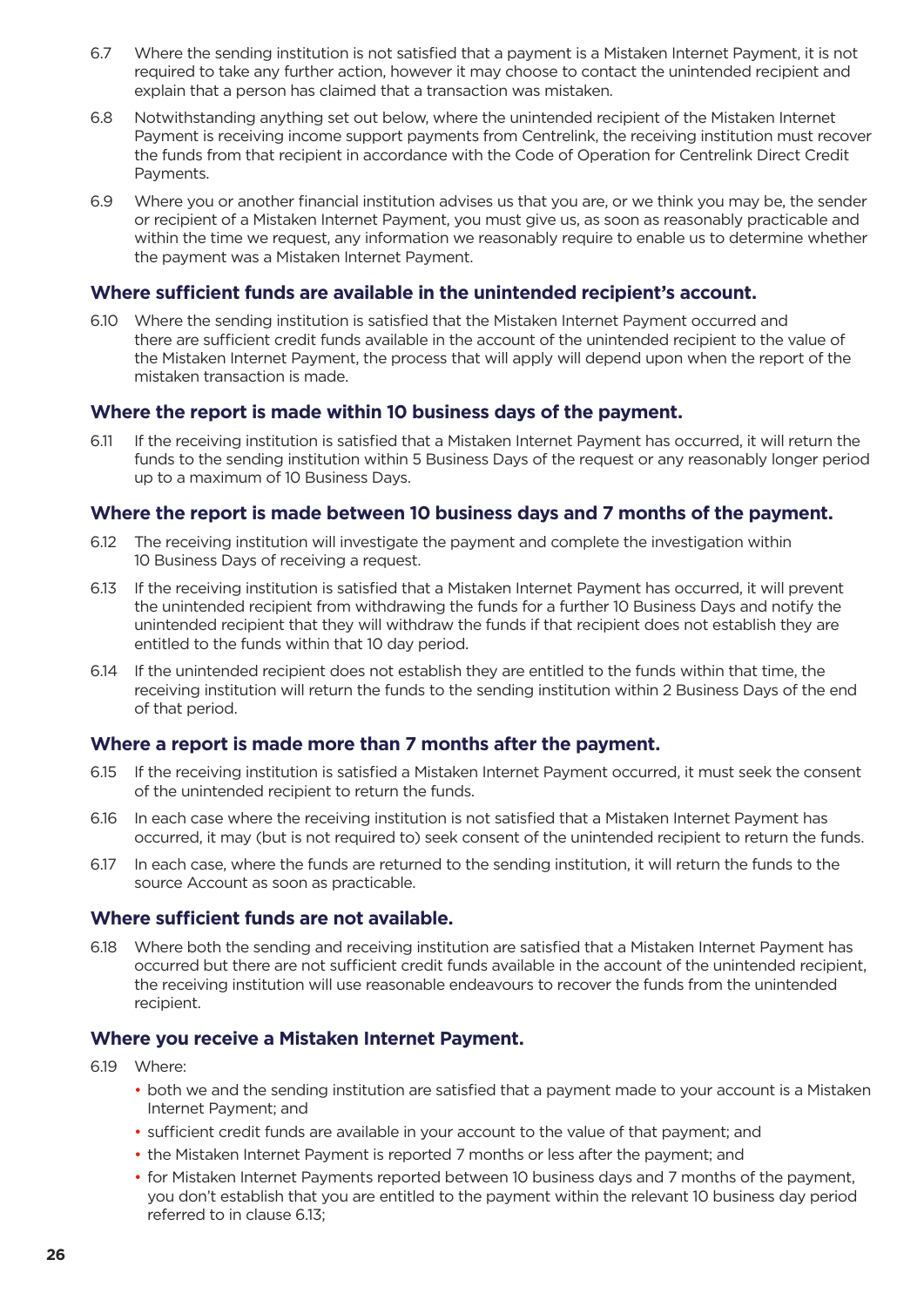<span id="page-26-0"></span> we will, without your consent, deduct from your account an amount equal to that mistaken payment and send that amount to the financial institution of the payer in accordance with clause 6.11 or 6.14 above.

- 6.20 If there are insufficient funds in your account, you must co-operate with us to facilitate payment by you of an amount of the Mistaken Internet Payment to the payer.
- 6.21 We can prevent you from withdrawing funds that are the subject of a Mistaken Internet Payment where we are required to do so to meet our obligations under the ePayments Code.

### **Liability for losses arising from Mistaken Internet Payments.**

6.22 You must ensure that Internet payment details are correct. You and any User are solely responsible for providing correct payment details including amount and payee details. We will return to you any funds recovered by us on your behalf from an unintended recipient in respect of a Mistaken Internet Payment in accordance with this clause 6, but otherwise have no liability to you or your user for any payment made in accordance with details provided by you or your user including Mistaken Internet Payments.

### Section E – BPAY.

### **1. BPAY Terms and Conditions.**

- 1.1 The terms and conditions set out in this section apply when you make a payment through the BPAY Scheme.
- 1.2 In relation to your use of BPAY, if there is any inconsistency between these BPAY terms and conditions and any other terms and conditions (such as those that apply to an Account) then these terms and conditions will apply to the extent of that inconsistency.

### **2. BPAY Scheme.**

- 2.1 We are a member of the BPAY Scheme. We'll tell you if we're no longer a member of the BPAY Scheme.
- 2.2 For the purposes of the BPAY Scheme, we may also be a biller and you may nominate us as a biller for the purposes of your use of BPAY View. You may be able to make a transfer from an account at another financial institution which is a member of the BPAY Scheme to an Account you have with us.

### **3. BPAY payments.**

- 3.1 You can use the BPAY service of Online Banking to pay any of your bills displaying the BPAY logo. You may select to pay your bills on either the current date or a date up to 24 months in the future.
- 3.2 When we make a BPAY payment on your behalf we are not acting as your agent or the agent of the biller to whom that payment is directed.

### **Making a payment.**

- 3.3 You don't need to register for BPAY in order to make a BPAY payment.
- 3.4 When you ask us to make a BPAY payment, you must give us the information specified below:
	- the Account you want us to debit the payment from;
	- the amount you wish to pay;
	- the biller code of the biller you wish to pay (this can be found on your bill, or can be selected from your existing biller list if you have previously made a payment to this biller); and
	- your customer reference number (this can be found on the bill or invoice you receive from the biller).
- 3.5 When the payment is approved, we'll debit your nominated Account with the amount you specify. Details of BPAY payments, including a receipt number, will appear on your Account statement.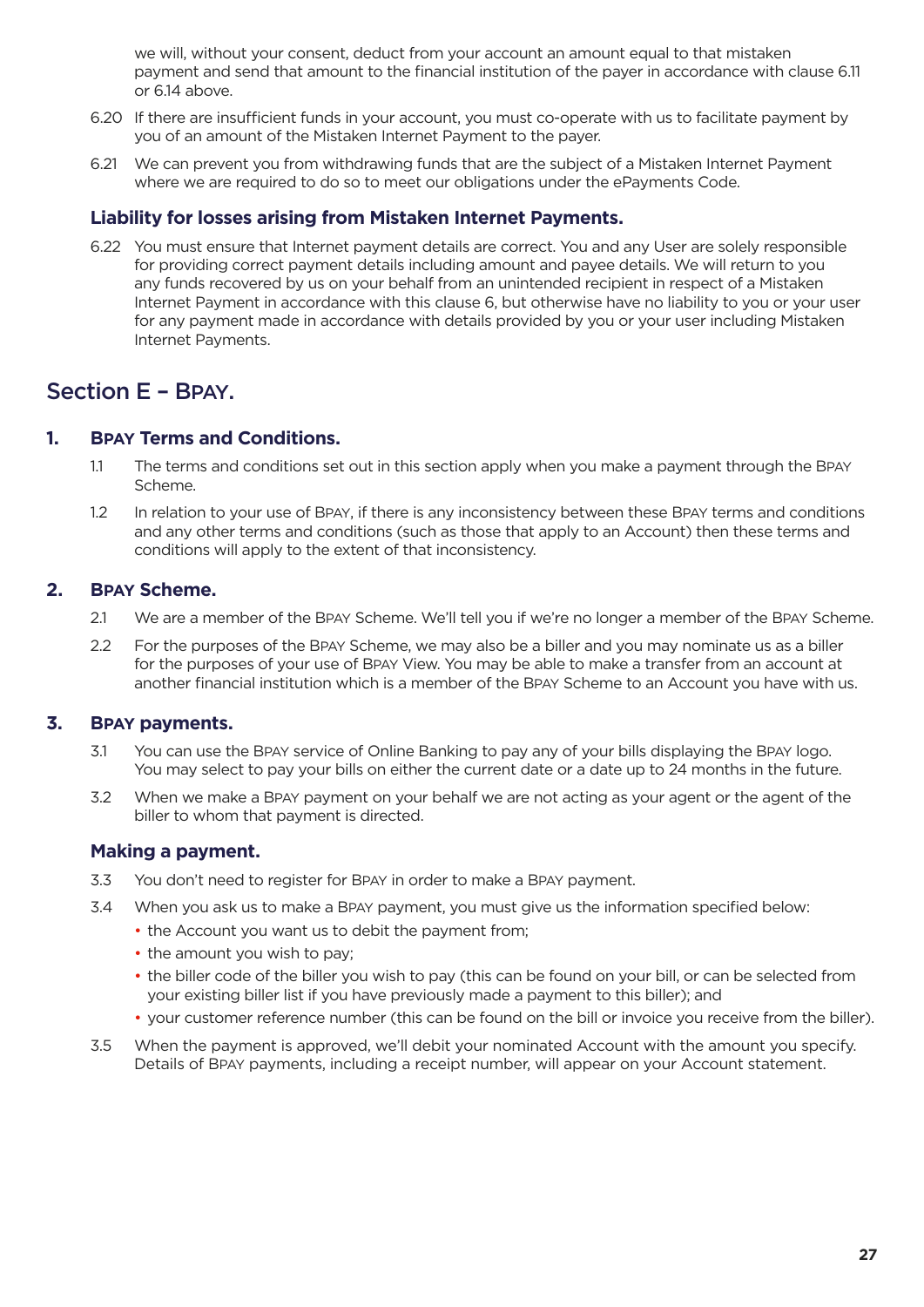- 3.6 If you are registered for a Security device and are making a payment to a new BPAY biller and customer reference number combination you've not paid before, you'll be required to enter an Access code to confirm your payment.
- 3.7 If there aren't sufficient cleared funds in the Account at the time you tell us to make a BPAY payment, we may:
	- decline to make the payment; or
	- use our discretion to honour the payment.

 In either case (in accordance with the terms and conditions of the Account) we may charge a fee to the Account. For details refer to the terms and conditions for the Account from which you're making a payment.

- 3.8 BPAY payments can be made from most Accounts held with us. A list of eligible Accounts appears in the BPAY section in the Help centre. Some billers will not accept BPAY payments from certain account types.
- 3.9 When you use a credit card to make a BPAY payment, we treat that payment as a credit card purchase transaction.

### **BPAY payment cut-off times.**

3.10 Billers participating in the BPAY Scheme will treat BPAY payments you make as received according to the table below:

| If the BPAY payment is made:                               | If the Payment will be treated as received: |  |
|------------------------------------------------------------|---------------------------------------------|--|
| Before 6.00pm Sydney time on a Banking Day                 | On the date that you make the BPAY payment  |  |
| After 6.00pm Sydney time on a Banking Day                  | On the next Banking Day                     |  |
| On a non-Banking Day<br>(including for Scheduled payments) | On the next Banking Day                     |  |

- 3.11 A delay might occur in the processing of a BPAY payment where:
	- there is a public or bank holiday on the day after you tell us to make a BPAY payment;
	- we received your BPAY instructions after the cut-off times referred to above; or
	- another participant in the BPAY Scheme isn't complying with its obligations.
- 3.12 If we're advised that a BPAY payment can't be processed by a biller, we'll send an alert in Online Banking to advise you of this, credit the account with the amount of the BPAY payment, and if you ask us to do so, take all reasonable steps to assist you in making the BPAY payment as quickly as possible.

### **Scheduled BPAY payments.**

3.13 You can arrange a BPAY payment to be made up to 24 months in advance as either a one-off payment or a Recurring payment. If the date you select is a non-Banking Day, your BPAY payment may be delayed as described above.

 Cleared funds must be available in the Account the day before the Payment is made. If there aren't sufficient cleared funds in the Account on the day before the selected date, we may:

- decline to make the payment; or
- use our discretion to honour the payment

 in accordance with the terms and conditions of the Account. We may charge a fee to the Account and/or debit interest charges to any overdrawn amount. For details refer to the terms and conditions for the Account from which you have selected as the source of the payment.

3.14 A Scheduled payment may not be able to be made for a number of reasons including if the biller no longer participates in the BPAY Scheme. If we aren't able to make a BPAY payment at the nominated future payment date we'll advise you by email.

### **BPAY biller daily limits.**

3.16 To increase the security of your BPAY service, a daily limit of \$10,000 will be applied to a certain group of billers (in particular, this relates to payments made to credit card accounts). Note this limit is different to your Daily Payment Limit and Business Daily Limit, and if the daily limit for your BPAY service is exceeded, further BPAY payments will be rejected, irrespective of whether sufficient funds are available in your Daily Payment Limit and Business Daily Limit (as applicable).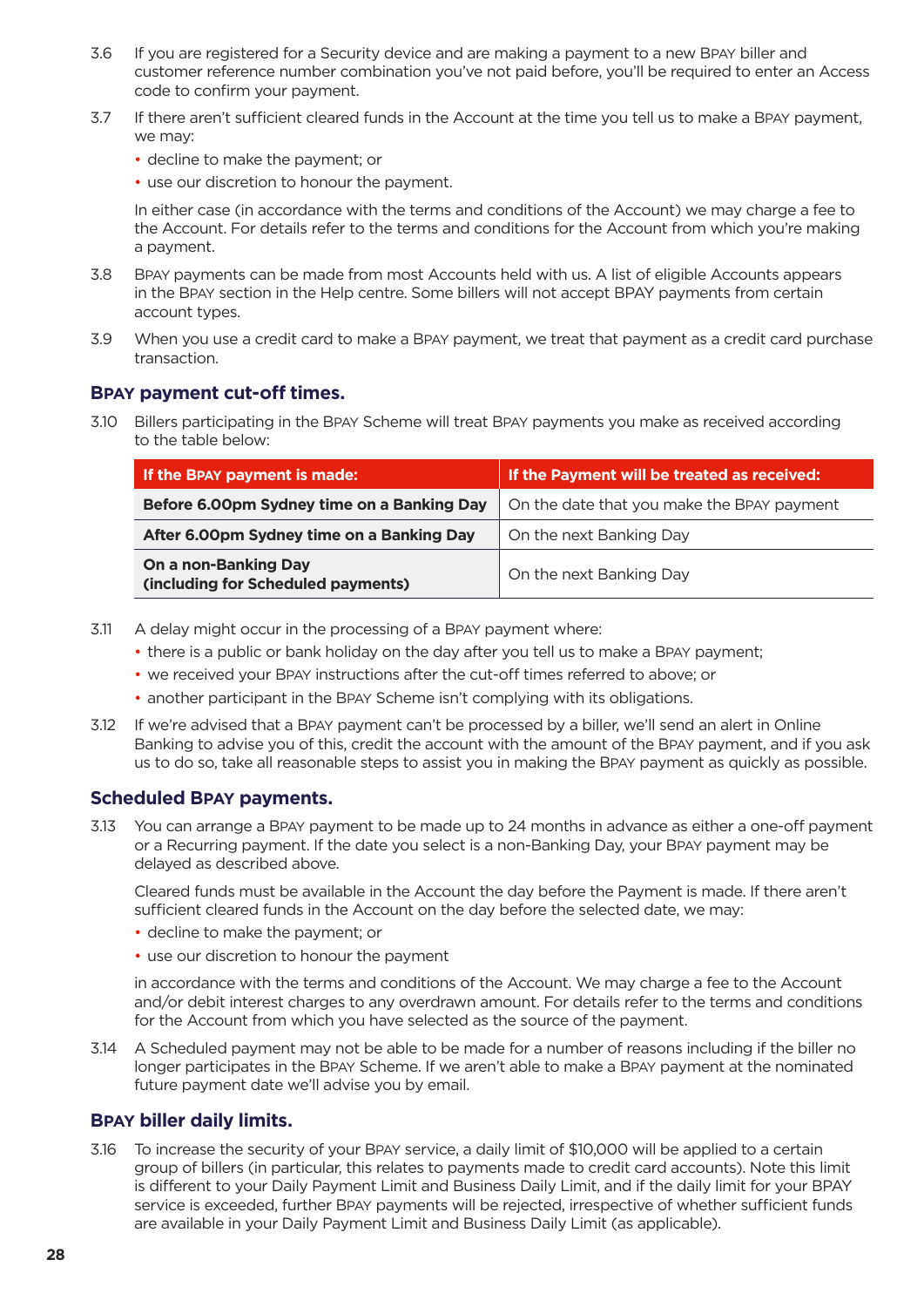- <span id="page-28-0"></span>3.17 A daily limit won't be implemented for billers related to payments of your utilities; e.g. electricity or phone bills.
- 3.18 Please be aware that a BPAY biller may also set limits on the amount of a BPAY payment they'll accept.

### **Stopping or altering payments.**

- 3.19 If you believe that you have made a mistake in a BPAY payment, you must contact us as soon as possible so that we can locate the transaction and take action.
- 3.20 If you make a BPAY payment and later discover that:
	- the amount you specified is greater than the required amount then you must contact the biller to obtain a refund of the excess;
	- the amount you specified is less than the required amount then you can make another BPAY payment to make up the difference; or
- 3.21 You may stop or alter a Scheduled payment by asking us to before midnight on the Business Day immediately prior to the day the payment is to be made.
- 3.22 We can't accept a request to stop or alter a BPAY payment that is not a Scheduled payment after you have instructed us to make it.

### **4. Liability for BPAY payments.**

- 4.1 We attempt to rectify any mistaken or unauthorised BPAY payments in the way described in this section. If the ePayments Code applies to an unauthorised BPAY transaction, liability for that transaction will be determined in accordance with the provisions of that Code.
- 4.2 Other than as set out below (and subject to the ePayments Code) we'll not be liable for any loss or damage you suffer as a result of using the BPAY Scheme.
- 4.3 No refunds will be provided through the BPAY Scheme where you have a dispute with the biller about any goods or services you may have agreed to acquire from the biller. Any dispute must be resolved with the biller. Even where your BPAY payment has been made using a credit card, no chargeback rights will be available under BPAY Scheme rules.

### **Mistaken BPAY payments.**

- 4.4 Please tell us promptly if you're aware if a BPAY payment is made to a person or for an amount which is not in accordance with your instructions. If the Account was debited for the amount of that mistaken payment, we will credit that amount back to that Account.
- 4.5 However, if you were responsible for a mistake resulting in that payment and we cannot recover within 20 Business Days of us attempting to do so, the amount of that payment from the biller who received it, you will be liable to pay us that amount.

### **Unauthorised BPAY payments.**

- 4.6 You should tell us promptly if you become aware that a BPAY payment that you didn't authorise has been made from your Account.
- 4.7 You won't be liable for loss of funds if a BPAY payment is made in accordance with a payment direction which appeared to be from you or on your behalf but for which you did not give authority. If the Account was debited for the amount of that unauthorised payment, we will credit that amount back to that Account.
- 4.8 However, you must pay us the amount of that unauthorised payment if:
	- we cannot recover that amount within 20 Business Days of us attempting to do so from the biller who received it; and
	- the payment was made as a result of a payment direction which did not comply with our prescribed security procedures for such payment directions.
- 4.9 If you tell us that a BPAY payment made from your Account is unauthorised, you must give us your written consent addressed to the biller who received that BPAY payment, consenting to us obtaining from the biller information about your account with that biller or the BPAY payment, including your Customer Reference Number and such information as we reasonably require to investigate the BPAY payment. We are not obliged to investigate or rectify any BPAY payment if you do not give us this consent. If you do not give us that consent, the biller may not be permitted under law to disclose to us information we need to investigate or rectify that BPAY payment.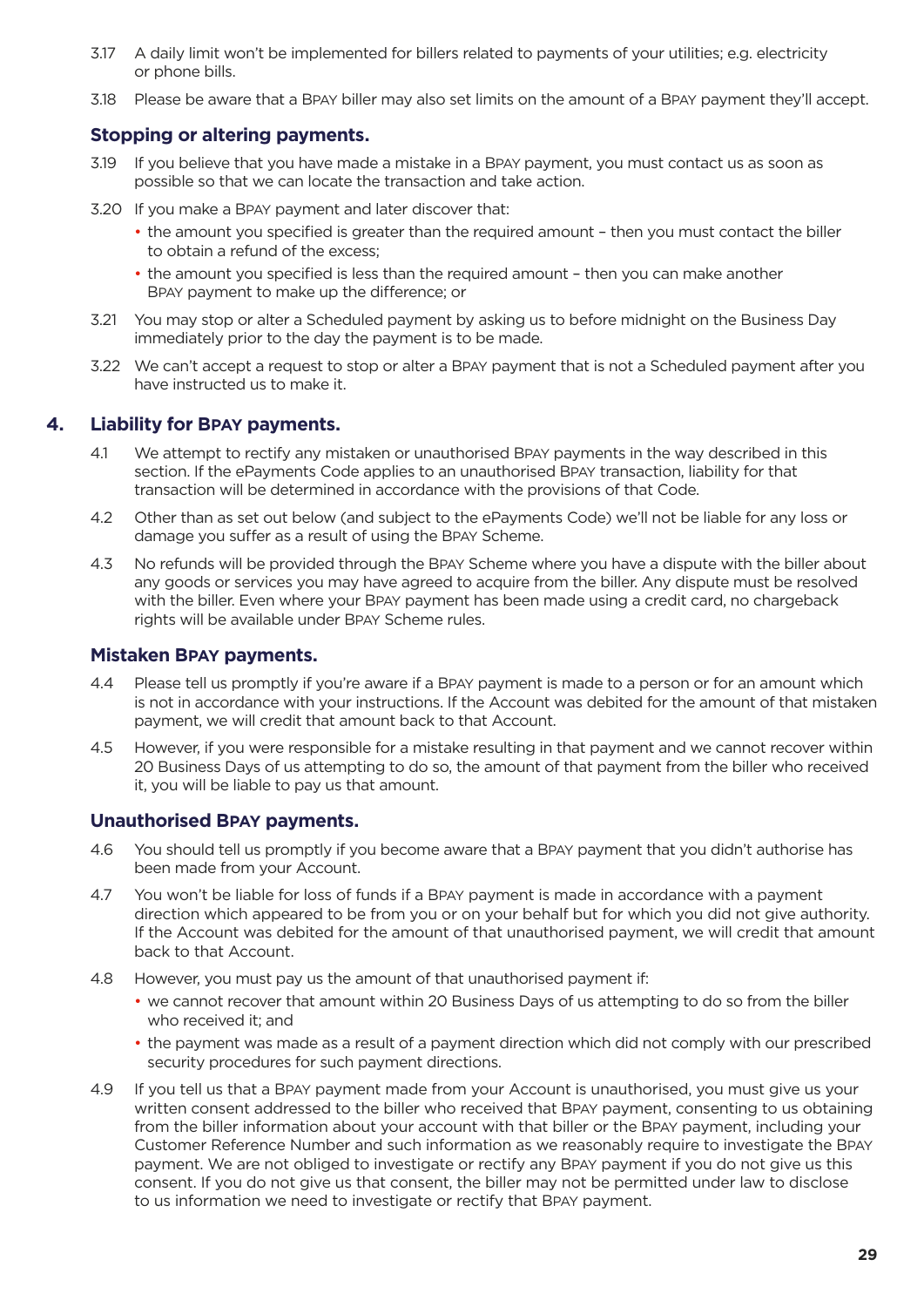### <span id="page-29-0"></span>**Fraud.**

4.10 If you make a BPAY payment because of the fraud of a person involved in the BPAY Scheme (e.g. a biller), then that person should refund the amount of the fraud induced payment. If you aren't able to obtain a refund, then please advise us and we'll inform you of other rights of recovery you may have under the BPAY Scheme rules.

### **If there is more than one reason for the payment.**

4.11 If an unauthorised BPAY Payment mentioned in clause 4.6 is also affected by a mistake mentioned in clause 4.4 or fraud as described in clause 4.10, we will resolve it under the unauthorised BPAY payments regime in clauses 4.6 to 4.9. If a BPAY payment that is not an unauthorised BPAY payment is affected by both a mistake mentioned in clause 4.6 and fraud as described in clause 4.10, we will resolve it under the rules for fraud induced payments under clause 4.10.

### **Consequential loss.**

- 4.12 We're not liable for any consequential loss or damage you suffer as a result of using the BPAY Scheme, other than due to any loss or damage you suffer due to our negligence or in relation to any breach of a condition or warranty implied by law in contracts for the supply of goods and services and which may not be excluded, restricted or modified at all or only to a limited extent.
- 4.13 You indemnify us against any reasonable loss or damage we may suffer due to any claim, demand or action of any kind brought against us arising directly or indirectly because a user did not observe any of their obligations under these terms and conditions or acted negligently or fraudulently in connection with the use of the BPAY Scheme.
- 4.14 This clause doesn't apply to the extent that it's inconsistent with or contrary to any applicable law or other code of practice to which we've subscribed. If those laws or that code would make this clause illegal, void or unenforceable or impose an obligation or liability prohibited by those laws or that code, this clause is to be read as if it were varied to the extent necessary to comply with those laws or that code or, if necessary, omitted.

### **5. BPAY View.**

- 5.1 BPAY View enables you to receive bills from participating billers nominated by you through Online Banking. Users within a Network must be granted access to manage BPAY View by the Administrators, and only then will be able to register a biller for BPAY View, see bill summaries, and where applicable, view detailed bills.
- 5.2 If you nominate to receive bills through BPAY View, you agree to:
	- (a) Us or a biller (as appropriate) collecting data about whether you access your emails, Online Banking and any link to a bill or statement.
	- (b) Receive bills and statements electronically and agree that this satisfies the legal obligations (if any) of a biller to give you bills and statements. For the purposes of this clause we are the agent for each biller nominated by you.

Refer to clause 7 Privacy on the disclosure and use of your personal information in the BPAY Scheme.

- 5.3 You can remove a biller at any time. The removal is effective immediately, the biller will be removed from your BPAY View bill registrations and you will no longer receive electronic bills from that biller.
- 5.4 When using BPAY View to receive bills, you must:
	- check your emails or Online Banking at least weekly;
	- tell us if your contact details (including email address) change;
	- tell us if you're unable to access your email or Online Banking or a link to a bill or statement for any reason; and
	- ensure your mailbox can receive email notifications (e.g. it has sufficient storage space available).

### **Notice of bills or statements.**

- 5.5 You agree that when using BPAY View if you receive an email notifying you that you have a bill or statement, then that bill or statement is received by you:
	- (a) when we receive confirmation that your server has received the email notification, whether or not you choose to access your email; and
	- (b) at the email address nominated by you.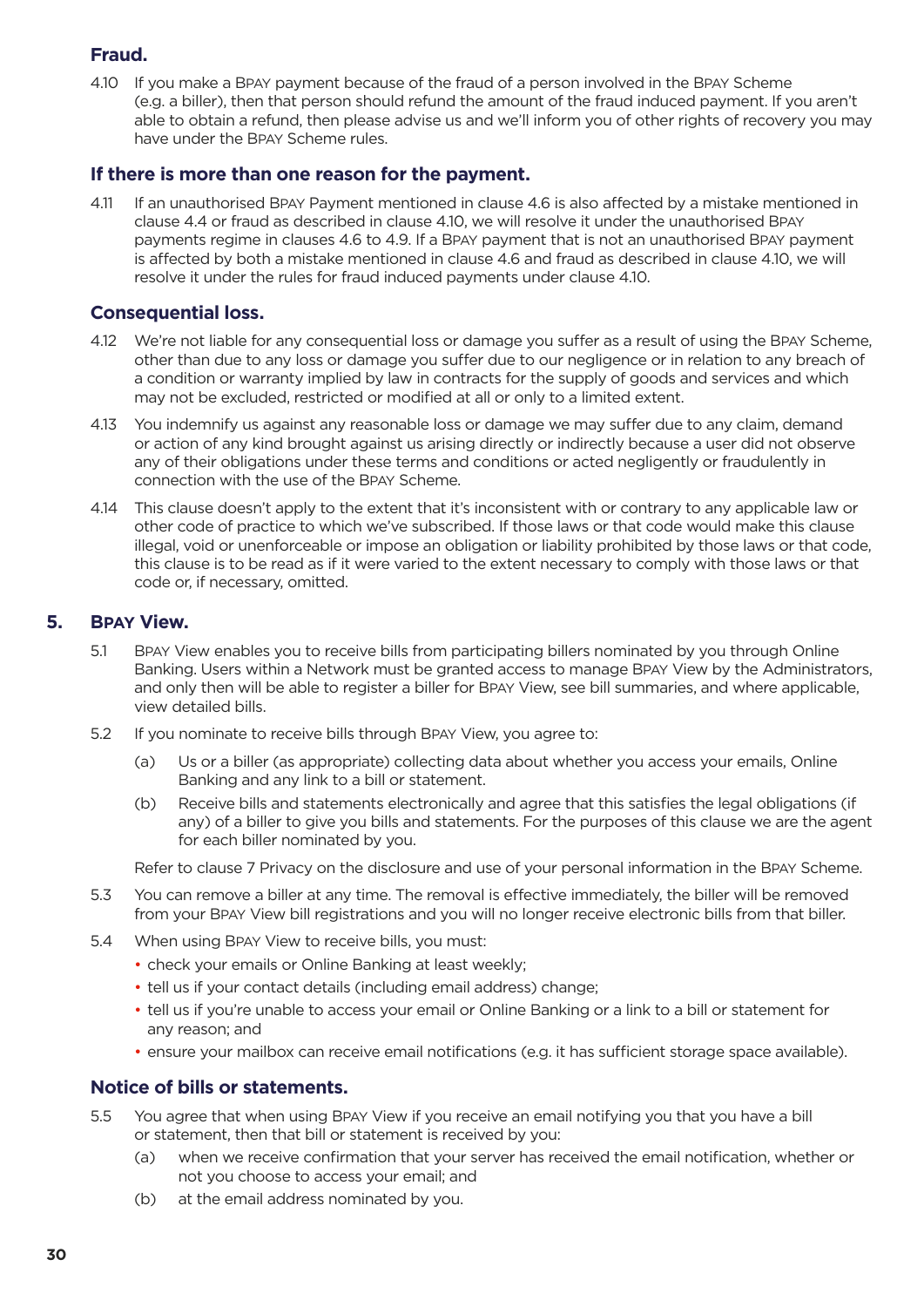- <span id="page-30-0"></span>5.6 You agree that when using BPAY View if you receive notification in Online Banking without an email then that bill or statement is received by you:
	- (a) when a notification is posted on Online Banking, whether or not you choose to access our Online Banking; and
	- (b) at Online Banking.
- 5.7 You agree that when using BPAY View, bills and statements delivered to you remain accessible through Online Banking for the period determined by the biller, after which they will be deleted, whether paid or not. However, if you don't use Online Banking for 6 months we may determine that you're inactive and may delete the bills and statements at any time from that determination.
- 5.8 You agree that when using BPAY View you'll contact the biller direct if you have any queries in relation to bills or statements.

### **Paper bills and statements.**

- 5.9 You may receive paper bills and statements from a biller instead of electronic bills and statements:
	- (a) At your request to a biller (a fee may be charged by the applicable biller for supplying the paper bill or statement to you if you ask for this in addition to an electronic form).
	- (b) If you or a biller de-register from BPAY View.
	- (c) If we receive notification that your email mailbox is full, so that you can't receive any email notification of a bill or statement.
	- (d) If your email address is incorrect or can't be found and/or your email is returned to us undelivered.
	- (e) If we're aware that you're unable to access your email or Online Banking or a link to a bill or statement for any reason.
	- (f) If any function necessary to facilitate BPAY View malfunctions or isn't available for any reason for an extended period.

### **BPAY View billing errors.**

- 5.10 For the purposes of this clause, a BPAY View billing error means any of the following:
- (a) If you've successfully registered to receive bills via BPAY View:
	- failure to give you a bill (other than because you failed to view an available bill);
	- failure to give you a bill on time (other than because you failed to view an available bill on time);
	- giving a bill to the wrong person; or
	- giving a bill with incorrect details.
- (b) If your attempt to deregister from BPAY View has failed for any reason giving you a bill if you've unsuccessfully attempted to deregister
- 5.11 You agree that if a billing error occurs:
	- (a) you must immediately upon becoming aware of the billing error take all reasonable steps to minimise any loss or damage caused by the billing error, including contacting the applicable biller and obtaining a correct copy of the bill; and
	- (b) the party who caused the error is responsible for correcting it and paying any charges or interest that would ordinarily be payable to the applicable biller due to any consequential late payment and as a result of the billing error.
- 5.12 You agree that for the purposes of this clause you're responsible for a billing error if the billing error occurs as a result of an act or omission by you or the malfunction, failure or incompatibility of computer equipment you're using at any time to participate in BPAY View.

### **6. Suspension.**

- 6.1 We may suspend your right to participate in the BPAY Scheme at any time.
- 6.2 The circumstances in which we may suspend your right to participate are:
	- (a) You're in breach of the Online Banking Terms and Conditions or these Terms and Conditions;
	- (b) You or someone acting on your behalf is suspected of engaging in fraudulent conduct; or
	- (c) You're engaging in conduct that is in our reasonable opinion disruptive to the operation of Online Banking and or BPAY.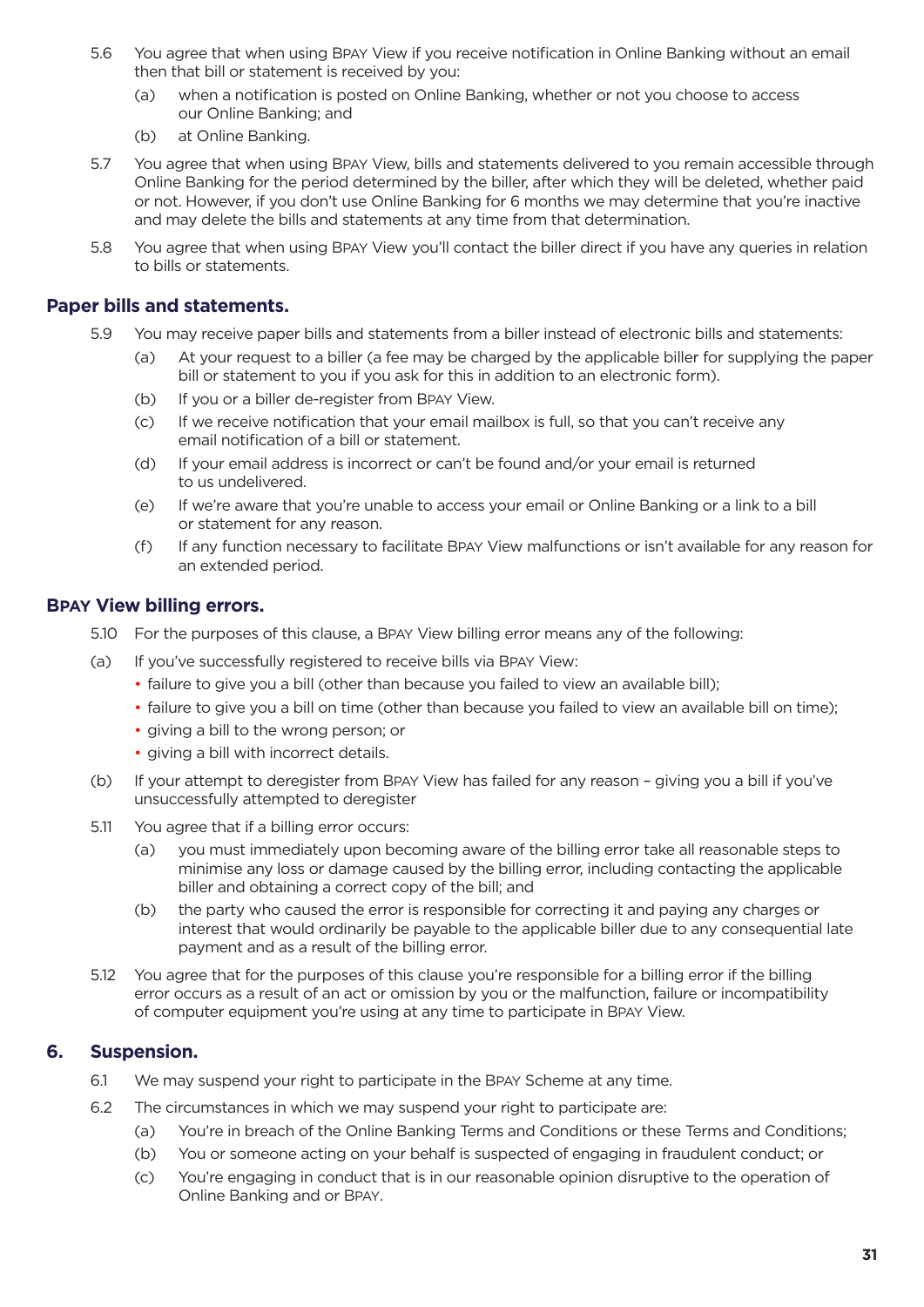### <span id="page-31-0"></span>**7. Privacy.**

- 7.1 If you use the BPAY Scheme (including BPAY View), you agree to our disclosing to billers nominated by you and if necessary the entity operating the BPAY Scheme (BPAY Pty Ltd) and any agent appointed by it from time to time, including Cardlink Services Limited, that provides the electronic systems needed to implement the BPAY Scheme:
	- (a) such of your personal information (for example your name, email address and the fact that you are our customer) as is necessary to facilitate your registration for or use of the BPAY Scheme. If you nominate to receive bills through BPAY View, to billers nominated by you to verify that you can receive bill and statements electronically using BPAY View (or telling them if you cease to do so);
	- (b) such of your transactional information as is necessary to process your BPAY payments and your use of BPAY View. Your BPAY payments information will be disclosed by BPAY Pty Ltd, through its agent, to the biller's financial institution and your information necessary to process your use of BPAY View will be disclosed by BPAY Pty Ltd, through its agent, to the biller; and
	- (c) that an event in clause 4.9 has occurred.
- 7.2 You must notify us if any of your personal information changes and you consent to us disclosing your updated personal information to all other participants in the BPAY Scheme as necessary.
- 7.3 You can request access to your information held by us, BPAY Pty Ltd or its agent, Cardlink Services Limited at their contact details listed in the section 'Meaning of Words'.
- 7.4 If your personal information detailed above is not disclosed to BPAY Pty Ltd or its agent, it will not be possible to process your requested BPAY payment or use of BPAY View.

### Section F – Cardless Cash.

### **1. Cardless Cash Terms and Conditions.**

- 1.1 The terms and conditions set out in this section apply to your use of Cardless Cash, a facility that may be used by Account holders of eligible Westpac transaction accounts to withdraw cash from their Accounts without a card at Westpac Group-branded ATMs and Precinct-branded ATMs in Australia. Westpac Group-branded ATMs include those branded as Westpac, St.George, Bank of Melbourne and BankSA.
- 1.2 Except to the extent of any inconsistency, and only to the extent relevant, the terms and conditions that apply to your eligible Westpac transaction account also apply to Cardless Cash.
- 1.3 You will be deemed to have agreed to these terms and conditions when you use (or another person uses) a cash code supplied by us to you.

### **2. Meaning of words.**

2.1 Additional Meaning of words.

In this Section F, the following meanings apply, in addition to Meaning of Words in Part 4:

 '**Account balance**' has the meaning given in your eligible Westpac transaction account terms and conditions.

 '**Card**' means any authorised card issued by us for your eligible Account or which we allow you to link to your eligible Westpac transaction account and includes a Debit Mastercard®, Visa debit card, Handycard and a Westpac credit card.

 '**Cash code**' means an identifier (within the meaning of the ePayments Code) which we issue to you on your request which is to be used to make Cardless Cash withdrawals at Westpac Group-branded ATMs and Precinct-branded ATMs in Australia.

 '**eligible Westpac transaction account**' means a Westpac deposit account in relation to which Cardless Cash is available for use from time to time. A list of eligible Westpac transaction accounts is available on our website at [westpac.com.au/emergencycash](https://www.westpac.com.au/personal-banking/online-banking/making-the-most/cardless-cash/?wbc-vnty=www.westpac.com.au/emergencycash)

 '**Emergency cash**' means the facility to access Cardless Cash via Telephone Banking, subject to the terms and conditions of Section F.

'**user**' means the person(s) authorised by the account holder to perform a Cardless Cash transaction.

 '**Westpac Group-branded ATMs**' includes ATMs in Australia that are branded as Westpac, St.George, Bank of Melbourne, or BankSA.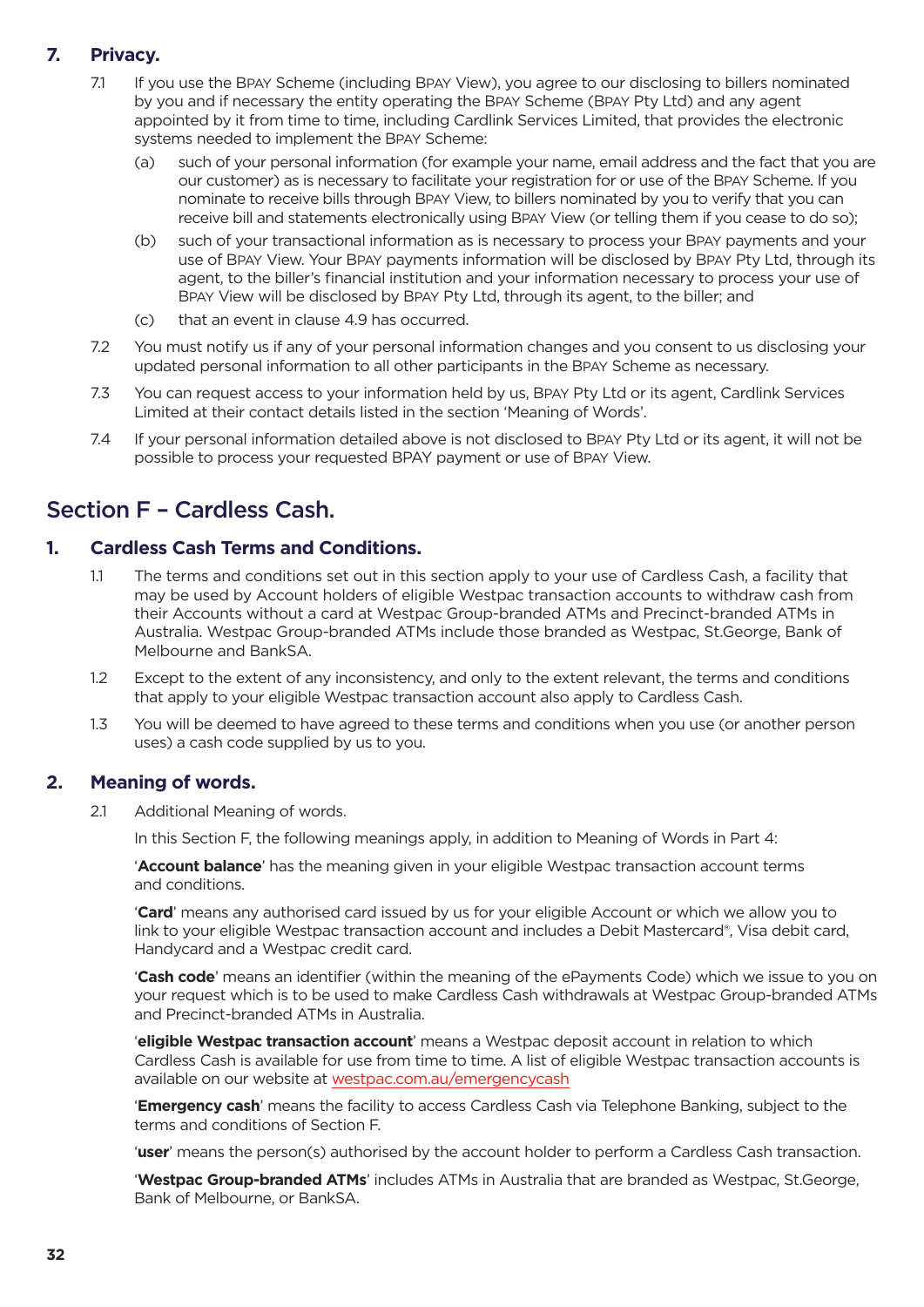### <span id="page-32-0"></span>**Meaning of words to be amended.**

2.2 Update definition of Identifier

The following definition will apply in this Section F:

 '**Identifier**' means information that you, a User or Administrator knows and must provide to perform a transaction but is not required to be kept secret.

### **3. What is Cardless Cash?**

Cardless Cash is a facility through which account holders and users may withdraw cash without a card from eligible Westpac transaction accounts from Westpac Group-branded ATMs and Precinct-branded ATMs in Australia.

### **How do I set up Cardless Cash?**

- 3.1 You can generate a cash code via Westpac Mobile Banking by selecting the Cardless Cash feature. All first-time users must set up Cardless Cash by following the steps below:
	- 1. Open Westpac Mobile Banking App on your device.
	- 2. Sign into Cardless Cash, using your Online Banking credentials.
	- 3. Set up your device for Cardless Cash by requesting and entering the Westpac Protect™ SMS Code. Note: You will need to be registered for Westpac Protect SMS Code before you can set up Cardless Cash.
	- 4. After first time set up, you can start using Cardless Cash once steps 1–3 are completed successfully.
	- 5. Start using Cardless Cash by selecting an eligible Westpac transaction account that you wish to make a withdrawal from. You should ensure that the eligible Westpac transaction account you nominate contains sufficient funds.
	- 6. Enter the amount you wish to withdraw and tap 'Go'.
	- 7. A cash code will be generated on the next screen. You also have the option to share the code with family and friends (see 'May I pass the cash code on to my family and friends?' over the page).

 If you access Westpac Mobile Banking on multiple devices and would like to use Cardless Cash on any of these devices, you will need to go through the above set up steps for each device. Only one account holder can access Cardless Cash per device at a time. Cardless Cash cannot be set up on a Joint Account if the method of operation of the Account is two to sign.

 You should take care of your cash code and ensure that it is not given or made available to any person unless you want that person to be able to withdraw cash from your account using Cardless Cash (see 'May I pass the cash code on to my family and friends?' over the page).

### **How much cash can I withdraw using Cardless Cash?**

3.2 You may withdraw up to the maximum amount you nominate when you request a cash code, subject to the Cardless Cash daily and weekly transaction limits, available on our website at [westpac.com.au/cardlesscash](https://www.westpac.com.au/personal-banking/online-banking/making-the-most/cardless-cash/) These limits apply in addition to the daily withdrawal limits that apply to your card. You may conduct up to three cardless transactions per day, subject to the daily transaction limit.

Daily and weekly limits will apply per Account holder, for Joint Account holders.

### **Are there any fees or charges associated with Cardless Cash?**

3.3 There is no additional charge to access Cardless Cash. Refer to the terms and conditions that apply to your eligible Westpac transaction account for standard fees and charges applicable to transactions that you make on your eligible transaction account.

 If you currently incur transaction fees for Westpac Group-branded ATM or Precinct-branded ATM withdrawals, you will continue to incur those fees in accordance with the terms and conditions of your eligible Westpac transaction account.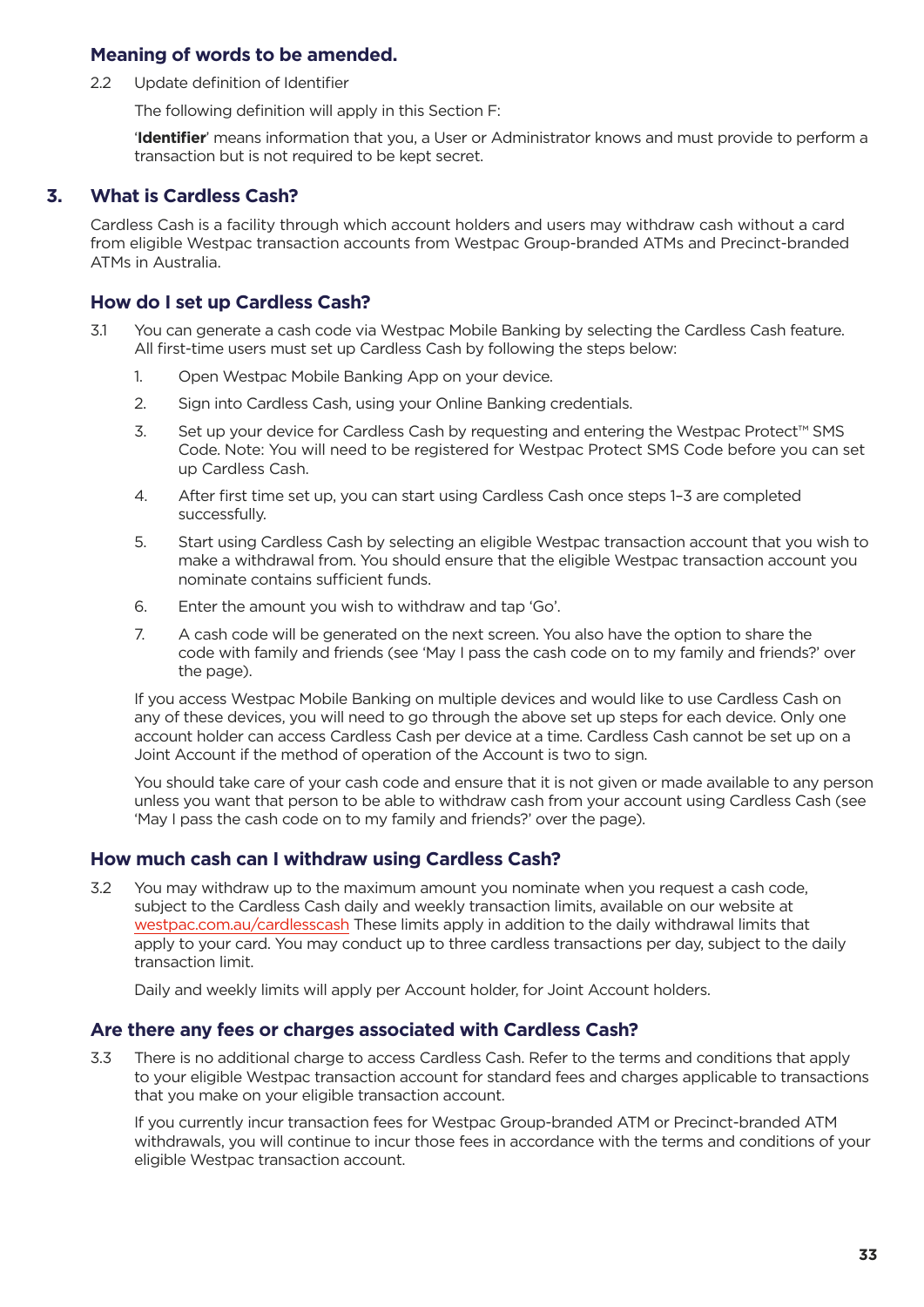<span id="page-33-0"></span> You will not incur transaction fees for Telephone Banking (staff assisted) cardless cash transactions. Note: The Bank may elect not to charge a fee, which it is otherwise entitled to charge, under the terms and conditions of the account. Any failure by the Bank to charge a fee shall not constitute a waiver of that fee or the right to charge that fee.

### **4. Cash codes.**

### **What is a 'cash code'?**

4.1 A cash code is a 6-digit identifier given to you, upon your request, for the purposes of withdrawing cash using Cardless Cash from a Westpac Group-branded ATM or Precinct-branded ATM in Australia.

### **May I pass the cash code on to my family and friends?**

- 4.2 Yes, if you give a cash code to an authorised person (a 'user') they can withdraw up to the nominated amount of cash from your eligible Westpac transaction account using Cardless Cash.
	- A user is someone who:
	- is authorised by you to withdraw up to the amount of cash nominated by you in a single withdrawal from your eligible Westpac transaction account following your instruction to Westpac to issue you with a cash code, and may not perform any other transaction or give any other instruction; and
	- will not be acting as agent for you (whether the user accesses funds through use of a cash code for itself or for you, that person does so as principal and not as agent).

### **When does the cash code expire?**

4.3 The cash code will expire 3 hours after it is given to you, and may only be used once (even if you do not withdraw the maximum available amount when you use the cash code). To obtain a new cash code, request one through Cardless Cash in Mobile Banking on your Mobile device.

### **Can I have more than one cash code?**

4.4 No. Only one cash code can be generated per Account holder for an eligible Westpac transaction account at any one time. This means that there can be only one live cash code at any time. If you suspect your cash code has fallen into the wrong hands, you should call us to cancel the code and request a new one immediately. You can also cancel the code and request for a new one via Cardless Cash at any time. See section 5 below in relation to loss, theft or misuse of a cash code.

### **Can I access Cardless Cash at non-Westpac branded ATMs or overseas?**

4.5 Yes. Cardless Cash can be accessed through Westpac Group-branded ATMs and Precinct-branded ATMs in Australia. This includes any ATM branded as Westpac, St.George, Bank of Melbourne, BankSA or Precinct. You cannot access Cardless Cash at overseas ATMs.

### **Emergency Cash**

4.6 Emergency Cash is only available via Telephone Banking where you are unable to access Cardless Cash via Mobile Banking on your Mobile device. If you access Emergency Cash via Telephone Banking, these Cardless Cash terms and conditions will apply to your use of Emergency Cash.

### **5. Security and liability for Cardless Cash.**

### **Protecting your cash code.**

- 5.1 To protect your cash code, you must:
	- not give it to another person unless you want that person to perform a Cardless Cash withdrawal from your eligible Westpac transaction account;
	- try to memorise it;
	- make sure that nobody watches you or hears you when you are entering or using your cash code at a Westpac Group-branded ATM or a Precinct-branded ATM (except for users you have authorised to use your cash code);
	- never enter your cash code at an ATM that does not look genuine, has been modified, has a suspicious device attached to it or is operating in a suspicious manner;
	- be ready to make a withdrawal when you approach an ATM;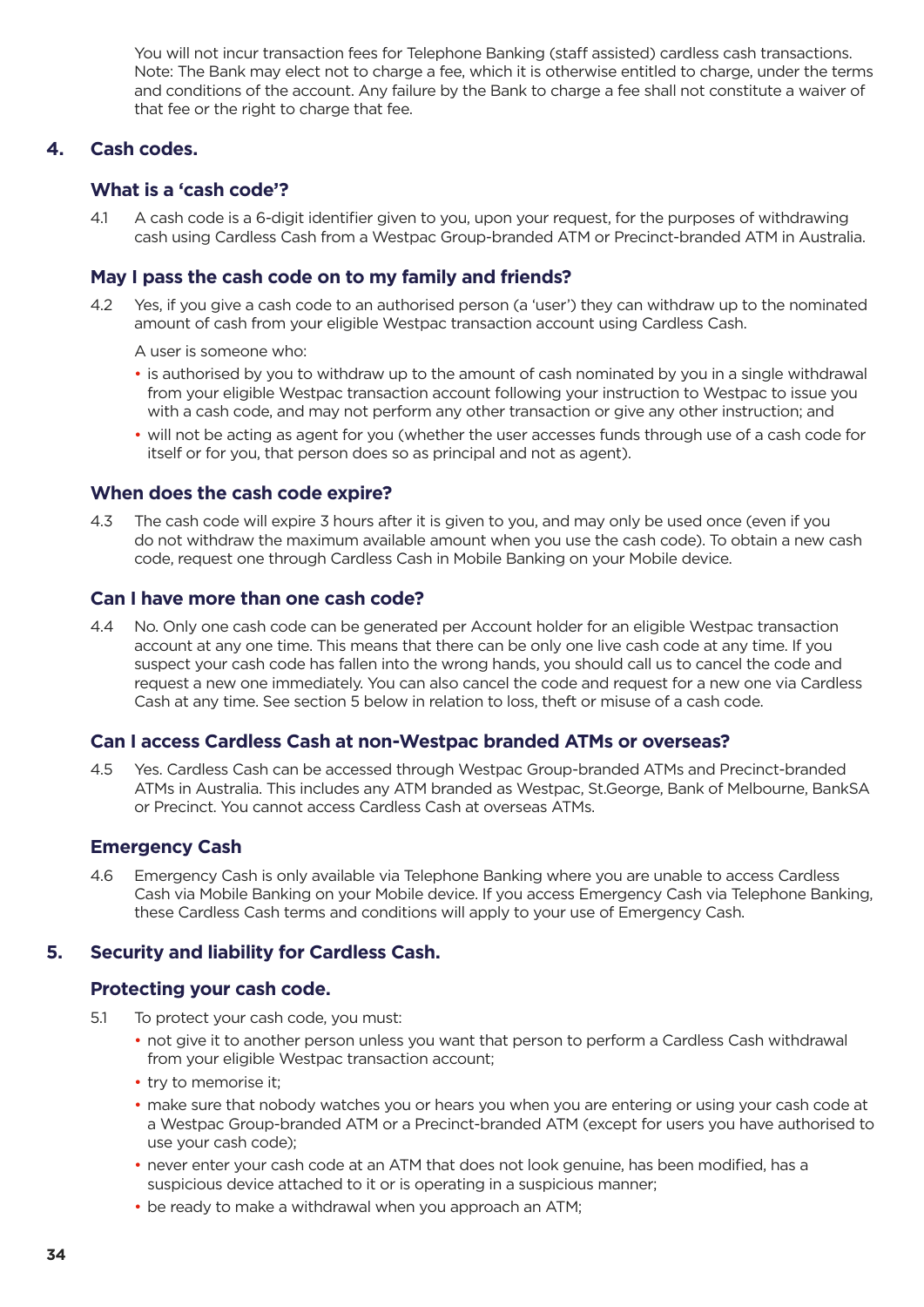<span id="page-34-0"></span>• lock the Mobile device that you nominated to receive the text message containing the Cardless Cash details, to avoid unintended persons accessing this information should your Mobile device be stolen or go missing.

Please note: Liability for losses resulting from unauthorised transactions are determined under and subject to Section D of these terms and conditions, and the relevant provisions of the terms and conditions relating to your eligible Westpac transaction account.

### Section G – Bank Feeds.

### **1. Bank Feeds Terms and Conditions.**

- 1.1 The terms and conditions set out in this section apply to your use of and direction you provide to us to provide data to your Third-Party Service Provider as a Bank Feed.
- 1.2 Except to the extent of any inconsistency, and only to the extent relevant, the terms and conditions that apply to your Eligible Westpac Account also apply to Bank Feeds.
- 1.3 You will be deemed to have agreed to these terms and conditions when you or a User in your Network makes a request to activate a Bank Feed.

### **2. Meaning of words.**

2.1 Additional Meaning of words

In this Section G, the following meanings apply, in addition to the Meaning of Words in Part 4:

**'Account Balance**' has the meaning given in your Eligible Westpac Account terms and conditions.

**'Data**' means the current and historical transactional information (including Account Balances) in relation to the Eligible Westpac Account nominated by you in your request to activate a Bank Feed(s).

**'Eligible Westpac Account**' means a Westpac transaction, business credit card or term deposit account from which Bank Feeds are available for use from time to time. A list of Eligible Westpac Account is available on our website at westpac.com.au/connect-bank-feeds/

**'Third-Party Service Provider**' means the accounting software or other third party that will be provided the Data relating the account(s) nominated by you in your request to activate a Bank Feed(s) by Westpac by electronic file transfer (or such other method as Westpac agrees). A list of eligible accounting software packages and Third-Party Service Providers is available on our website at westpac.com.au/connect-bank-feeds/

### **3. What is a Bank Feed?**

A Bank Feed, also known as a data feed, links your Eligible Westpac Account with your accounting software or Third-Party Service Provider. It is the provision of your Data to the Third-Party Service Provider by Westpac.

### **How do I connect a Bank Feed?**

- 3.1 IMPORTANT: Before you can connect your accounts in Online Banking to a Bank Feed, you'll need to set up a Bank Feed with your online accounting or Third-Party Service Provider. Contact your Third-Party Service Provider to find out how.
- 3.2 Once you have set up a Bank Feed with your online accounting or Third-Party Service Provider, follow the steps below:
	- 1. Sign into Online Banking from a desktop.
	- 2. Select "Service".
	- 3. In the "Account services" section, select "Bank Feeds".
	- 4. Select your pre-connected accounting provider under "To third-party service provider".
	- 5. Then select an account (or multiple accounts) under "Account".
	- 6. Select "Connect feed".

If you make a request to activate a Bank Feed by following the steps above, you declare that you set up a Bank Feed with your online accounting or Third-Party Service Provider before making the request to activate a Bank Feed.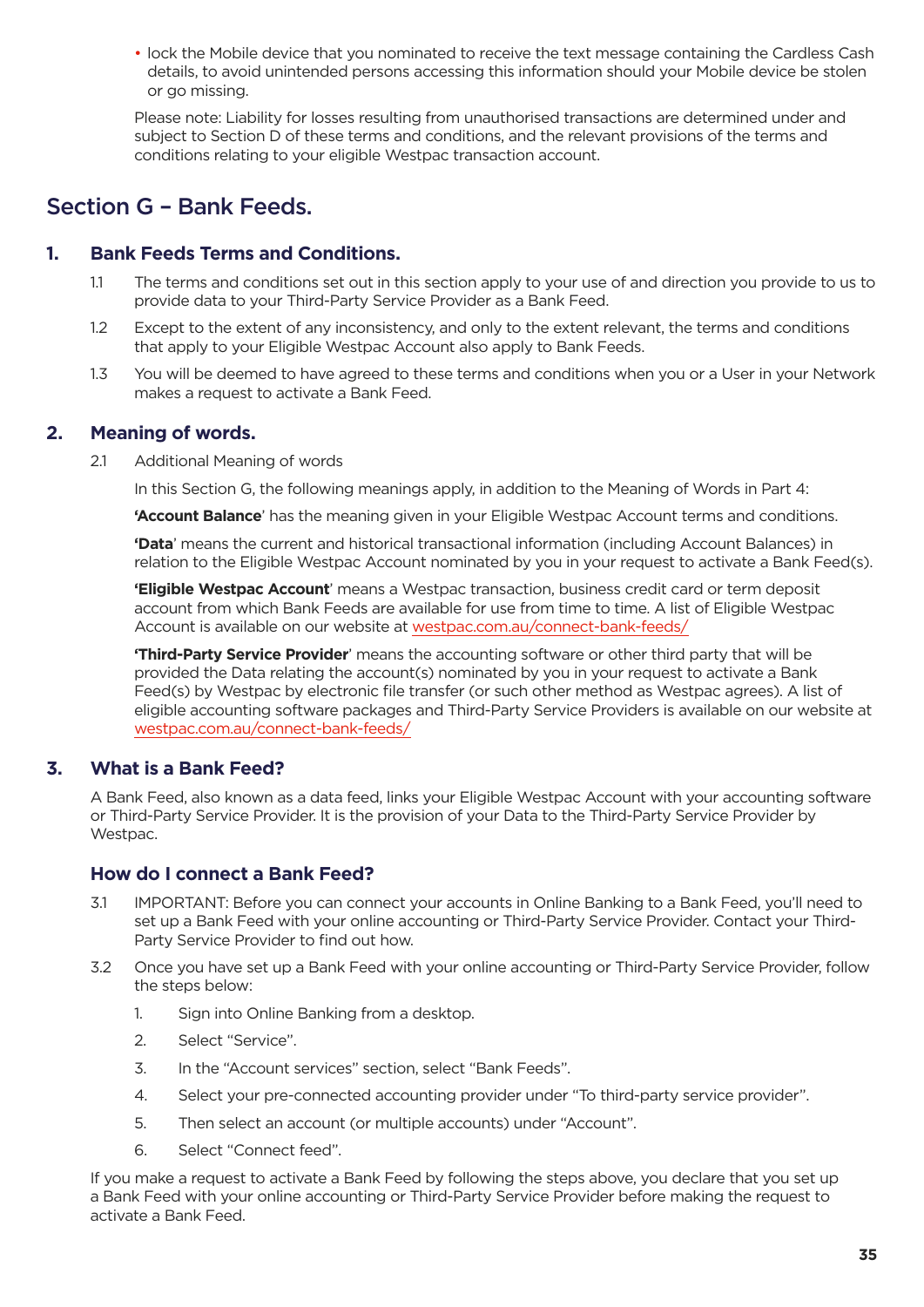### <span id="page-35-0"></span>**How do I disconnect a Bank Feed?**

- 3.3 IMPORTANT: You understand your Bank Feed(s), once activated, can be deactivated by you or any User in your Network regardless of whether they were involved in setting up the Bank Feeds. Once a Bank Feed has been connected, any changes to a User's access will not impact the connection. However, you may choose to disconnect your Bank Feed(s) if a User's access or Network access levels have changed.
- 3.4 To disconnect a Bank Feed , follow the steps below:
	- 1. Sign into Online Banking from a desktop.
	- 2. Select "Service".
	- 3. In the "Account services" section, select "Bank Feeds".
	- 4. Select your pre-connected accounting provider under "To third-party service provider".
	- 5. Then select an account (or multiple accounts) under "Account".
	- 6. Select "Disconnect feed".

### **4. Consents and Acknowledgments about providing Data.**

- 4.1 You agree for your Data, as well as any personal information about you, or third parties, that the Data may contain, to be disclosed to the Third-Party Service Provider.
- 4.2 You give permission for Westpac to disclose your Data to the Third-Party Service Provider you've selected. Once sent, this information will be subject to the privacy policy and information security controls of the Third-Party Service Provider.
- 4.3 The Third-Party Service Provider may deactivate your Bank Feed without your consent, and you accept this is outside of Westpac's control.
- 4.4 You acknowledge that you have the consent of any other account signatories and understand they'll be able to view and access the Data sent to the Third-Party Service Provider, regardless of who set up the Bank Feed.
- 4.5 Once you've submitted your request to activate a Bank Feed, the effective activation will be determined by the Third-Party Service Provider.
- 4.6 You acknowledge and agree that Westpac has the right, in its sole discretion, to discontinue the provision of Data to the Third-Party Service provider at any time upon written notice to the Third-Party Service Provider.
- 4.7 Westpac may also choose not to disclose Data related to accounts that are subject to restrictions (including those that require more than one user to authorise transactions).
- 4.8 You understand and agree that Westpac may charge additional fees to your Third-Party Service Provider for this service.
- 4.9 You understand and agree that unless discontinued by Westpac or the Third-Party Service Provider a Bank Feed for an Eligible Westpac Account will continue until the earlier of the closure of the Eligible Westpac Account or the Bank Feed is disconnected by you or a User in your Network through Online Banking.

The above acknowledgements and consents are provided in addition to the declarations made in the request to activate a Bank Feed.

### **5. Liability for Bank Feeds.**

- 5.1 You accept that while Westpac will make a reasonable effort to provide all of the Data, any historical data or Account Balances are subject to compatibility between the account and the Third-Party Service Provider software platform.
- 5.2 You agree to pay or reimburse Westpac, upon request, for any reasonable costs or losses we incur as a result of any action or omission by either Westpac or the Third-Party Service Provider in the disclosure of your Data or any other information included in your Bank Feed(s), except to the extent of any cost or loss arising from the gross negligence, fraud or wilful default by Westpac, its officers, employees, contractors, agents, or any receiver appointed by Westpac.
- 5.3 You agree not to hold Westpac or the Third-Party Service Provider liable in contract, tort (including negligence) or otherwise for any damage, special or consequential loss or cost (including legal costs) to you, or any other person, caused from the action or omission, by either Westpac or the Third-Party Service Provider, of any information included in your Bank Feed(s).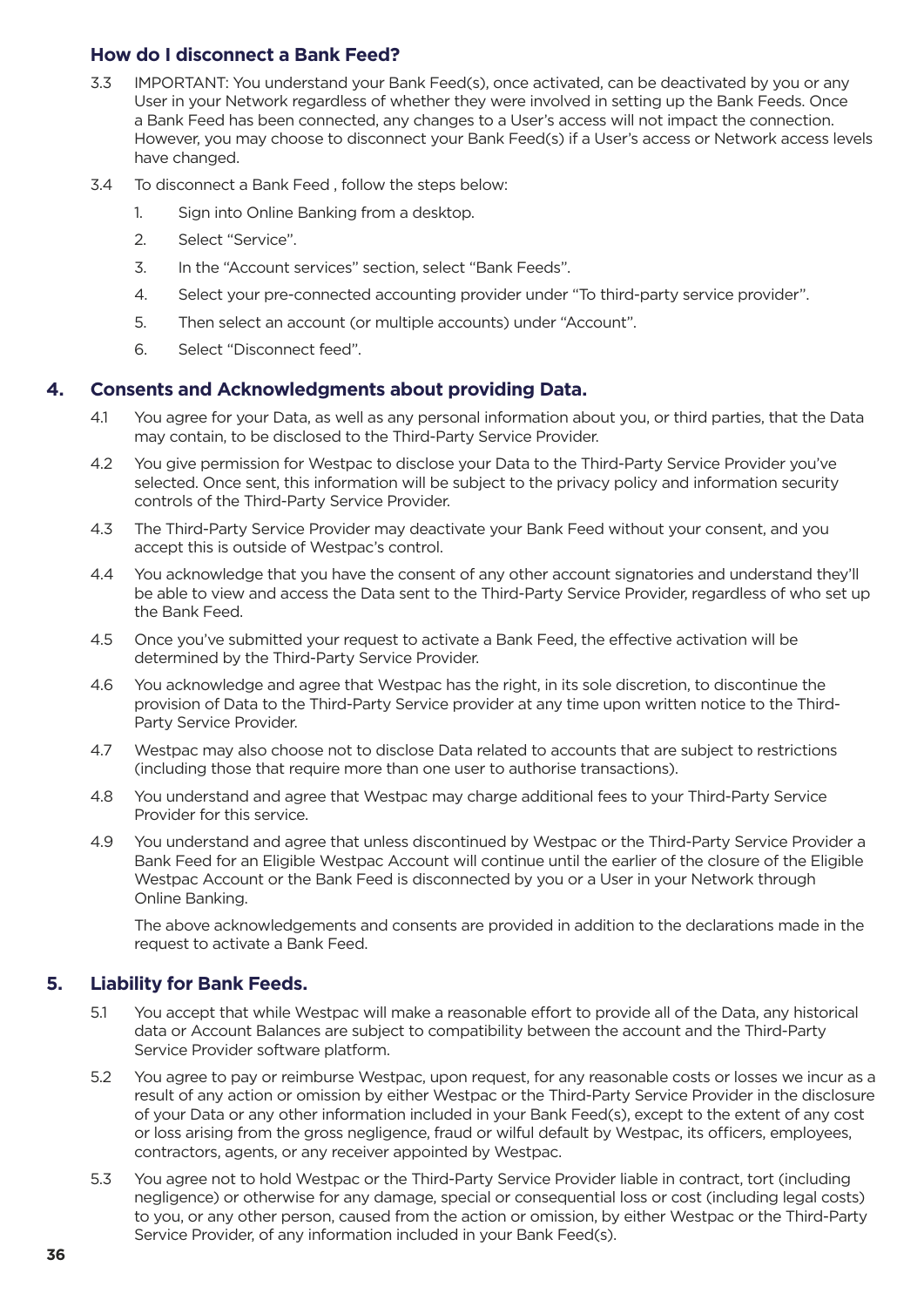- <span id="page-36-0"></span>5.4 You agree to indemnify Westpac and hold them harmless against all loss, damage, cost, expense, claim, proceeding or liability of any kind, unless it occurs as the result of gross negligence or fraud by Westpac or any of its employees.
- 5.5 Westpac is not responsible for the completeness or accuracy of the Data supplied to the Third-Party Service Provider, and is not liable for delays, non-performance, processing errors or any other issue arising out of or in connection with this authority. Westpac is not liable to any person for any reliance placed on the Data supplied to the Third-Party Service Provider.
- 5.6 No partnership, joint venture, agency or any other type of similar relationship exists between Westpac and the Third-Party Service Provider. Westpac is not responsible for the acts or omissions of the Third-Party Service Provider, and carries no liability and you should resolve this with the Third-Party Service Provider.

# **Part 2 – Additional Terms and Conditions that apply to Networks**

### **1. Network Terms and Conditions.**

- 1.1 For individual customers, you as the owner can authorise Users to access any Accounts available in your Online Banking. This is known as a Personal Network. An Administrator of your Personal Network can also assign Users access to any Accounts available in your Online Banking.
- 1.2 For business customers, you, the organisation as the owner of the Online Banking service nominate Administrators to manage your Business Network. The Administrators can manage Users' access to the Accounts in the Business Network.

### **2. Administrators.**

- 2.1 There must be at least one Administrator on a Network. The Administrators can manage the permissions including the features Users can access on the Accounts through User administration in Online Banking. The types of tasks an Administrator is authorised to perform include:
	- Add, amend or remove a User.
	- Suspend and reactivate a User's access.
	- Add and assign User access to Accounts and features available in the Network.
	- Set up payee and biller groups within the payee and biller list and assign User access.
	- Create and update new payees and billers.
	- Manage contact details for Users.
- 2.2 An Administrator in a Business Network can also:
	- Add, reset, suspend, reassign and remove Security devices.
	- Amend a User's Daily Payment Limit.
	- Amend the Business Daily Limit.
	- Amend information about the business that we hold.
	- Manage the Accounts and features available in the Business Network.
	- Manage the number of approvals required for payments and other tasks.
	- Manage statements on eligible Accounts through Online Banking.
	- Add and assign Users access to manage PayIDs (which includes the creations of a PayID and linking an eligible account to a PayID).
	- Nominate themselves and/or Users to give, amend and manage authorisations to share the Business Network Owner's Open Banking Account data with Accredited Data Recipients on behalf of the Business Network Owner, and to revoke any such nominations.
- 2.3 To add an Administrator to your Online Banking, you, the owner of the Online Banking service will need to complete the application form. The form is available in User administration online, on the Westpac website or from a Westpac branch.

### **3. User Access.**

3.1 Each User added to a Network must be assigned an access group by the Administrators, who can then customise the features accessible to the Users. The following table sets out the User access groups available in the Networks and the features that can be made available to Users in the Network.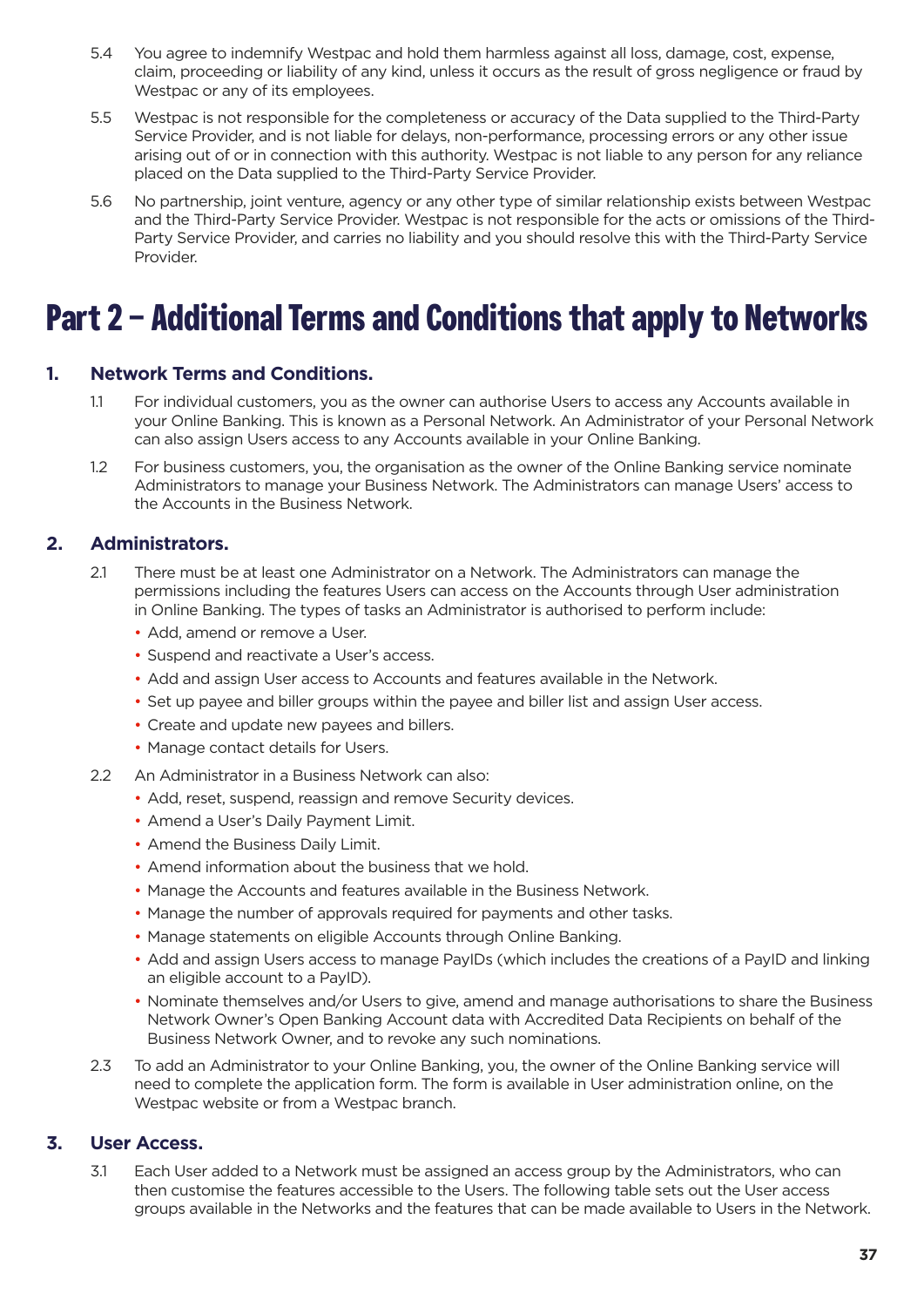| <b>Group</b>                   | <b>Business Network</b>                                                                                                                                                                                                                                                                                                                                                                                                                                                                                                                                                                    | <b>Personal Network</b>                                                                                                                                                                                                                                                                                                                                                                                                                            |  |
|--------------------------------|--------------------------------------------------------------------------------------------------------------------------------------------------------------------------------------------------------------------------------------------------------------------------------------------------------------------------------------------------------------------------------------------------------------------------------------------------------------------------------------------------------------------------------------------------------------------------------------------|----------------------------------------------------------------------------------------------------------------------------------------------------------------------------------------------------------------------------------------------------------------------------------------------------------------------------------------------------------------------------------------------------------------------------------------------------|--|
| <b>View</b><br><b>Accounts</b> | • view Account balances<br>• view transaction details, statements<br>· initiate a stop cheque request<br>• request a cheque or voucher image<br>• view cheque and voucher images<br>• request a cheque is stopped<br>• request to trace a transaction<br>• export files including to third party software providers<br>• create or access a Financial Position<br>· quick Balance through Mobile Banking<br>Approver access to Approve (Business Networks only)<br>nominated by Administrators to have this ability)<br>account as applicable.                                             | • create a request to open everyday, savings and Term Deposit accounts for a User with<br>· give, amend and manage authorisations to share the Business Network Owner's Open<br>Banking Account data with Accredited Data Recipients, on behalf of the Business<br>Network Owner (applicable only to Users in Business Networks that have been<br>Any fees charged in relation to these services will be charged to the Account or billing         |  |
| <b>Create</b><br>payments      | • create payments on an Account for Users with<br>Approver access to approve the payment<br>• create multiple payments<br>• create international payments and same day<br>(RTGS) payments<br>• create new and amend payee and biller details<br>• import files<br>• create a bank cheque<br>• provide instructions for the alteration,<br>renewal and termination of an account<br>• manage Term Deposit maturity instructions<br>• open everyday savings and Term Deposit<br>accounts including accepting the terms and<br>conditions of the Account on your behalf<br>• manage BPAY View |                                                                                                                                                                                                                                                                                                                                                                                                                                                    |  |
| <b>Make</b><br>payments        |                                                                                                                                                                                                                                                                                                                                                                                                                                                                                                                                                                                            | • create and make a payment<br>• create a payment on an Account for<br>another User with make payments<br>access on the Account to approve the<br>payment<br>• create and make multiple payments<br>• create new and amend payee and<br>biller details<br>• import files<br>• order a bank cheque<br>• provide instructions for the alteration,<br>renewal and termination of an account<br>• create a PayID for linking to an<br>eligible Account |  |
| <b>Approver</b>                | An Approver with 'Create Payments' access to<br>any account may:<br>• approve tasks that the Approver has been<br>assigned (for example, approve a new biller),<br>• approve a payment created by another User,<br>or<br>• simultaneously create and approve a<br>payment themselves. Note: further approvals<br>may be required depending on the account<br>authority or payment task approvals.                                                                                                                                                                                          |                                                                                                                                                                                                                                                                                                                                                                                                                                                    |  |

3.2 Each User who is assigned access to an Account linked to Biz Invoice will have access to Biz Invoice.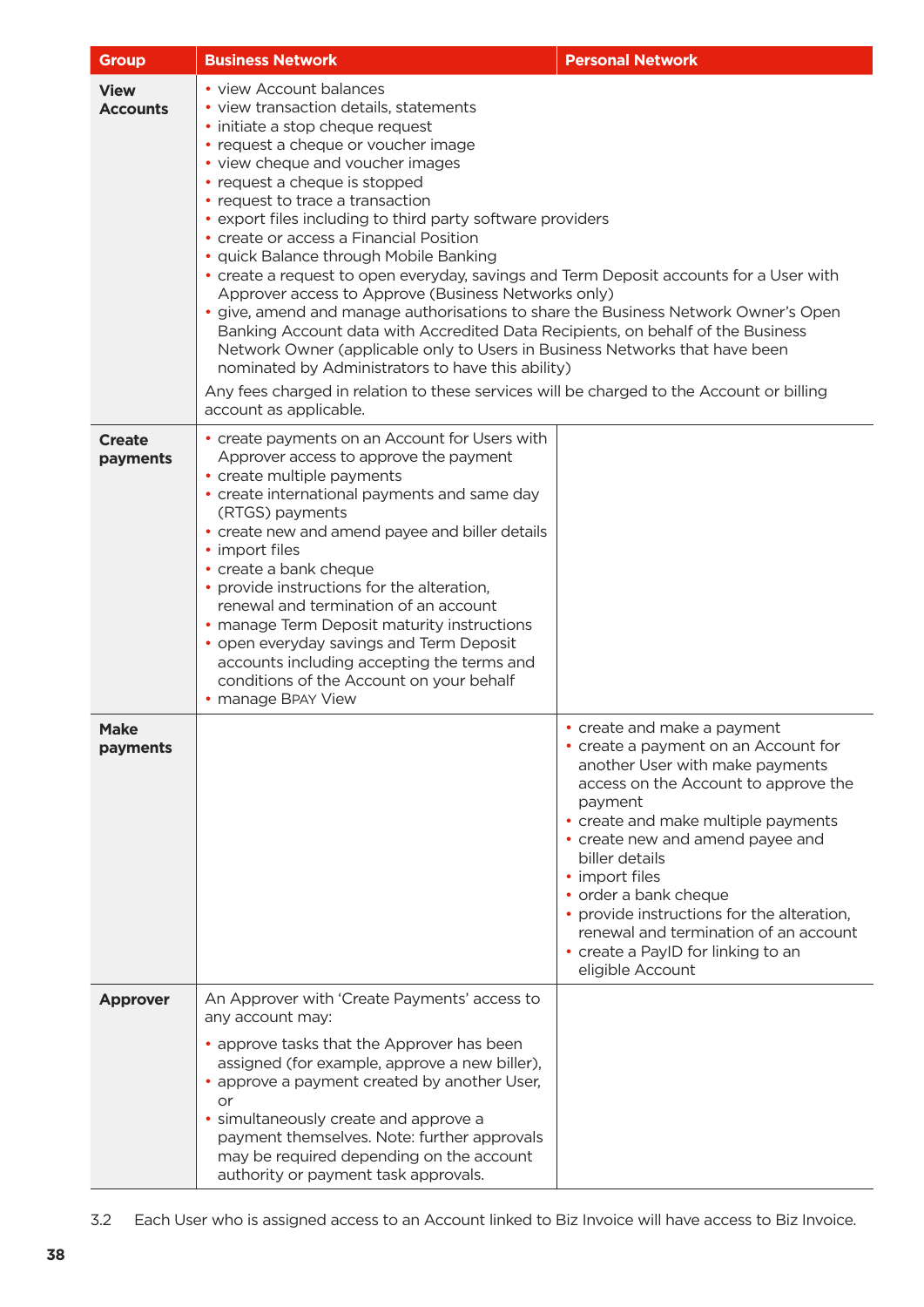### <span id="page-38-0"></span>**Approval work flow process.**

- 3.3 A payment may be fully approved up to 90 calendar days after it has been submitted, regardless of the scheduled payment date. After 90 days following submission the unapproved payment will expire and will need to be created again in order to be processed. International, Same day (RTGS) and Recurring payment arrangements will expire on the scheduled payment date.
- 3.4 Once the payment is fully approved it will be processed in accordance with the cut-off time applicable for that payment method.
- 3.5 A Scheduled payment will count towards the Daily Payment Limit and Business Daily Limit on the payment date initially scheduled when submitted for approval.
- 3.6 In a Personal Network for all payments other than those created via a Direct Entry facility, the account method of operation (e.g. 2 to sign) determines the number of Users with make payments access that must approve the transaction in work flow. For payments created via a Direct Entry facility, only one User will be required to approve the transaction.
- 3.7 In a Business Network, for all payments other than those created via a Direct Entry facility, the account method of operation (e.g. 2 to sign) determines the minimum number of Users that must approve a transaction. For payments created via a Direct Entry facility, only one User will be required to approve the transaction unless the Administrator has nominated otherwise. An Administrator may nominate a higher number of approvals for any payment method or task, including payments created via a Direct Entry facility.
- 3.8 A Senior Approver is a User with Approver access that can self approve payments and tasks that usually require more than one User with Approver access to authorise in Online Banking. Clause 5 below describes how a Senior Approver can be established on a Network.

### **Third party Accounts.**

3.9 The Account holder can nominate non-value access, which allows the Administrators to assign view Accounts access to Users in the Network, or value access, which allows the Administrators to assign view Accounts, make payments or create payments or Approver access to the User.

Note:

- for Business Networks non-value access will also allow a User to create payments.
- for Personal Networks, where the Savings Goals feature is available on an Account, value access will also allow a User to use the Savings Goals feature, including to view, add, edit and remove savings goals on the Account.

### **Joint Accounts and third party Accounts.**

3.10 The Account holder in authorising for the Account to be added to the Network acknowledges the Account may be nominated as the billing account for the Network and any transactions authorised by the Network Administrators and Users are treated as being authorised by the Account holder.

### **4. Additional terms and conditions for Personal Networks.**

- 4.1 You or any Administrator of your Personal Network can authorise Users to access any of the Account(s) in your Online Banking now and in the future by registering an individual through User administration in Online Banking.
- 4.2 You and any Users with make payments access will share the Daily Payment Limit set for your Online Banking. If you increase your Daily Payment Limit, Users will also be able to access the increased limit provided they are registered for a Security device.

### **5. Additional terms and conditions for Business Networks.**

### **Business Daily Limit.**

5.1 The Business Daily Limit is the maximum monetary amount that can be approved to be processed from the Accounts in a Business Network per day. Once the Business Daily Limit is reached, no further transactions can be approved, irrespective if any User has an amount remaining in their individual Daily Payment Limit.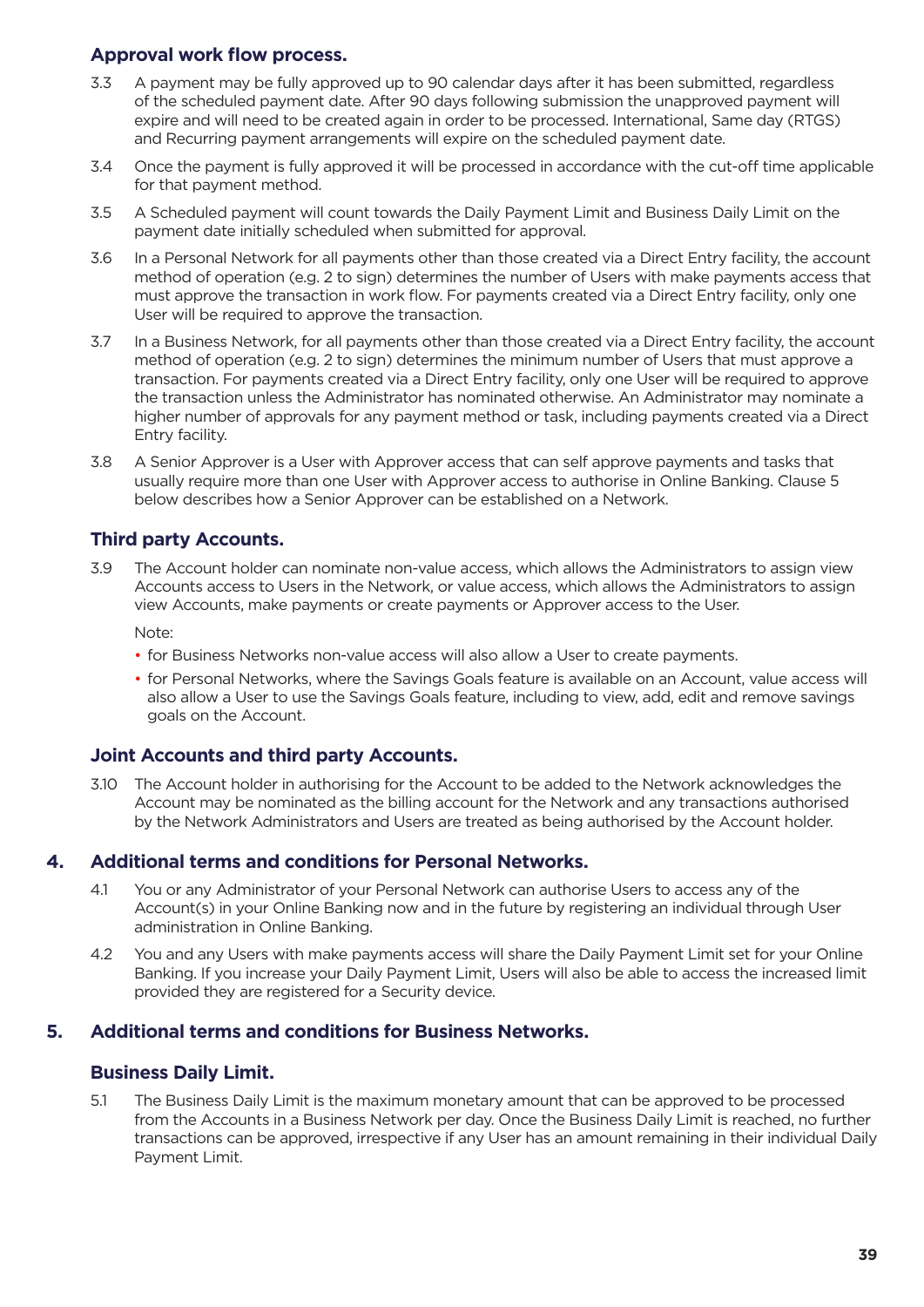- <span id="page-39-0"></span>5.2 The default Business Daily Limit of \$10,000,000 applies to Business Networks, which may be changed by an Administrator up to a maximum amount. The maximum Business Daily Limit for Business Networks is subject to change and appears in the 'What's a Daily Payment Limit?' section in the Help centre.
- 5.3 We will notify you in accordance with Part 4 if there are any changes to the default Business Daily Limit.

### **Senior Approver.**

5.4 You, as the owner of the Online Banking for business may authorise a User to self approve tasks and payments on all Accounts they have access to in the Network by completing a Senior Approver nomination form and returning it to us. A User will be granted Senior Approver access until the authorisation is revoked by the organisation.

# **Part 3 – Additional Terms and Conditions that apply to Biz Invoice (business customers only)**

### **1. Meaning of words.**

- 1.1 In this Part 3, the following meanings apply:
	- (a) **Invoice** means an invoice for payment that has been generated using Biz Invoice (including tax invoices).
	- (b) **Recipient** means each person in respect of which you provide an Invoice using Biz Invoice.

### **2. Biz Invoice.**

2.1 If you are a business customer, you can use Biz Invoice for the purposes of generating Invoices for goods and services you provide to a Recipient, and to allow you to track when those Invoices have been paid.

You must not use Biz Invoice for any other purpose.

- 2.2 Biz Invoice may only be used where the Invoice is issued for an amount in Australian dollars and where payment will be made in Australian dollars. Biz Invoice is not suitable for use in circumstances involving exchange of foreign currencies.
- 2.3 In order to use Biz Invoice the Account holder must maintain an Australian domestic address for the Account.
- 2.4 You acknowledge that:
	- (a) you are responsible for the accuracy of the information contained in any Invoice, and you agree that the Westpac Group is not liable for and you will indemnify the Westpac Group in relation to any claims resulting from reliance on or any deficiency in any Invoice;
	- (b) Biz Invoice is not an accounting solution/tool;
	- (c) Biz Invoice's function is limited to the issuing of Invoices and recording of payments made towards those Invoices;
	- (d) we will not be involved in the resolution of any dispute between you and any other third party including any Recipient, nor will we be responsible to you or any third party including any Recipient for any loss arising in connection with a dispute, as a result of or in relation to Biz Invoice;
	- (e) we are not responsible to you for any discrepancy between the amount required to be paid under an Invoice and the actual amount received by you (except where caused by our fraud or gross negligence), and it is your responsibility to verify that you have received the correct amount in payment of an Invoice;
	- (f) we are not responsible if any Invoice is not received by the appropriate officer of, or contact for, the Recipient (except where caused by our fraud or gross negligence);
	- (g) we are not responsible to you or any Recipient if you do not receive the amount required to be paid under an Invoice or if payment is delayed as a result of any error or other action by you, a Recipient, or any Recipient's financial institution;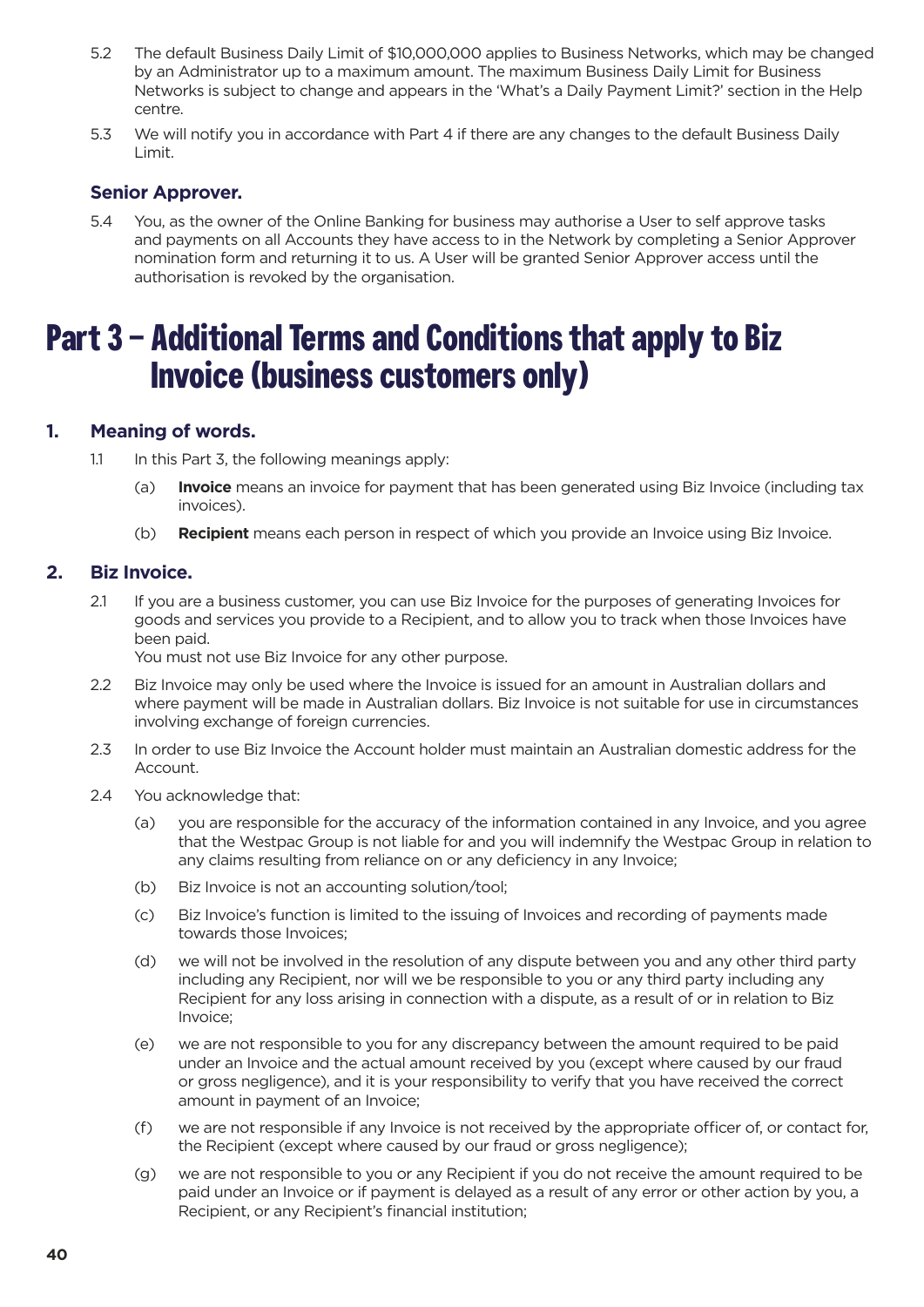- <span id="page-40-0"></span>(h) any User that has access to the Account will be able to use Biz Invoice;
- (i) you will comply with all Australian laws including in relation to the content of any Invoice, and agree that the Westpac Group is not responsible to you, any Recipient, or any third party in relation to any deficiency in content or form of any Invoice or report generated using Biz Invoice and, to the extent permitted by law, you agree to indemnify the Westpac Group and hold it harmless in relation to any claims resulting from reliance on or any deficiency in any Invoice or report.
- 2.5 You represent and warrant that:
	- (a) you have the right to use any logo or trademark you apply to an Invoice and your use of that logo or trade mark will not infringe the intellectual property rights of any third party;
	- (b) you will not include inappropriate, insulting or inflammatory statements in any Invoice.

### **3. Personal information.**

- 3.1 You agree that:
	- (a) before you give any personal information to us about a Recipient you will obtain that Recipient's approval to do so, and you will notify that Recipient that we will handle their personal information in accordance with our Privacy Policy;
	- (b) you will respond to any request by a Recipient to access the personal information that we hold about them, or to correct any personal information we hold about them, as soon as reasonably practicable, and you will take such steps as are necessary in order to comply with a Recipient's request;
	- (c) you will provide such other assistance as and when requested by us to enable us to comply with our obligations under the *Privacy Act 1988.*

### **4. Liability.**

- 4.1 You will be solely responsible for supply of the goods or services described in the Invoice and payment will be the sole responsibility of the relevant Recipient.
- 4.2 We will not be liable to you (except liability arising as a result of our gross negligence or fraud) for any loss you incur directly, or indirectly, including without limitation losses arising out of:
	- (a) any failure by you to comply with any of your obligations under this Part 3;
	- (b) payments of amounts owed by the Recipient to you (including, for example, where you do not receive the full amount required to be paid under an Invoice, or where the payment is delayed);
	- (c) any unauthorised access to Biz Invoice;
	- (d) any limitations in the functionality of Biz Invoice;
	- (e) any dispute between you and a Recipient or any other person (including without limitation any dispute arising from inaccurate or inappropriate information you have included in an Invoice);
	- (f) any disruption caused by:
		- (i) a malfunction of all, or any part of, Biz Invoice; or
		- (ii) any period when all, or any part of, Biz Invoice is unavailable;
	- (g) any inaccuracy, error or delay in, or omission from, any information provided to you; and
	- (h) any delays, failures, or inaccuracies in the transmission of any information to you, or any other communications.
- 4.3 Except where this would contravene any law in Australia, in no event will we be liable for any indirect, special or consequential loss (including, without limitation, loss of profits or revenues (actual or anticipated), or otherwise resulting from your use of Biz Invoice). Our liability will in any event be limited to the re-supply of the Biz Invoice service.

### **5. You must compensate us.**

- 5.1 You must compensate us for any loss we suffer in connection with your use of Biz Invoice including, without limitation, loss arising out of:
	- (a) a claim from a Recipient against us in connection with Biz Invoice;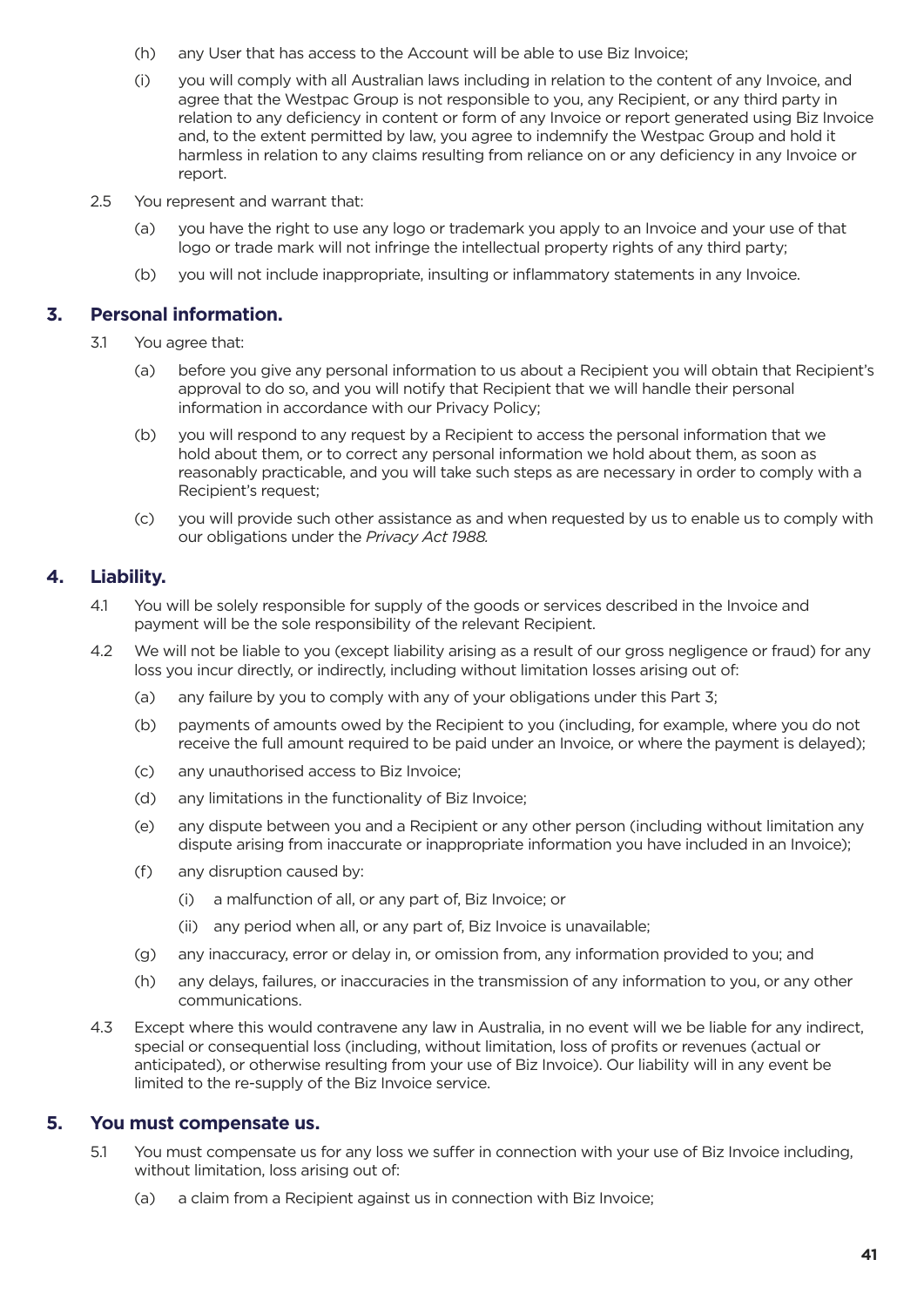- <span id="page-41-0"></span>(b) your failure to comply with any of your obligations under this Part 3;
- (c) your failure to comply with any law, regulation, directive or sanction;
- (d) us acting in good faith on instructions purporting to originate from you, except where caused by our fraud or gross negligence.
- 5.2 The undertaking given by you under clause 5.1 is a continuing obligation and continues after your access to Biz Invoice is terminated.
- 5.3 It is not necessary for us to incur expense or make payment before enforcing the relevant undertaking.
- 5.4 Any payments due or to be made by you under this clause will be automatically increased by the amount of any government tax liability incurred by us in respect of those payments, and you must also pay us that amount when we ask.

### **6. Termination or suspension.**

- 6.1 We may, at our discretion, suspend or terminate your use of Biz Invoice by giving you 30 days' notice if we cease providing Biz Invoice.
- 6.2 We may suspend or terminate your use of Biz Invoice without giving you advance notice if we suspend or terminate your use of Online Banking.
- 6.3 We may also suspend or terminate your use of Biz Invoice without giving you notice if:
	- (a) you fail to comply with any of your obligations under this Part 3; or
	- (b) you give us incorrect, incomplete or misleading information,

and if we reasonably consider that the event by its nature is material or the event has had, or is likely to have, a material impact on:

- (c) your ability to meet your obligations under this Part 3;
- (d) our security risks (or our ability to assess these); or
- (e) our legal risks or reputation.

# **Part 3A – Additional Terms and Conditions that apply to Merchant Services (business customers only)**

If you are a business customer and have a Merchant product, Merchant Member Number or Merchant Number you may also have access to Merchant Services through Online Banking. Your access to Merchant Services is dependent upon the access you are granted by the owner of the Online Banking service, including the Administrators on their behalf, and Westpac.

See the Terms and Conditions applicable to the Merchant product for more information. For information about services you can initiate through Online Banking on selected Merchant products (for example to amend Merchant eStatement preferences), please refer to the relevant Merchant product Terms and Conditions.

### **1. Meaning of words.**

- 1.1. In this Part 3A, the following meanings apply:
	- (a) **Merchant Services** means the additional Non-Value Access and/or Value Access made available to Users and Administrators in your Business Network as set out in this Part 3B.
	- (b) **Merchant eStatements** means an electronic copy of the statement showing all the Fees and the summary of EFTPOS transactions for the relevant statement period.
	- (c) **Merchant Member Number (MMN)** is a unique number of the Merchant Facility owned by your business/organisation. The MMN is required for set-up of Merchant Services and enquiries pertaining to your Merchant Services or third-party access to Merchant Services.
	- (d) **Merchant Number (MID)** is the identifier assigned to each individual Merchant product for your business/organisation which can be located on your Merchant eStatement.
	- (e) **Merchant Terminal** means the physical terminal provided to your business for use with the associated MID.
	- (f) **Non-Value Access** means: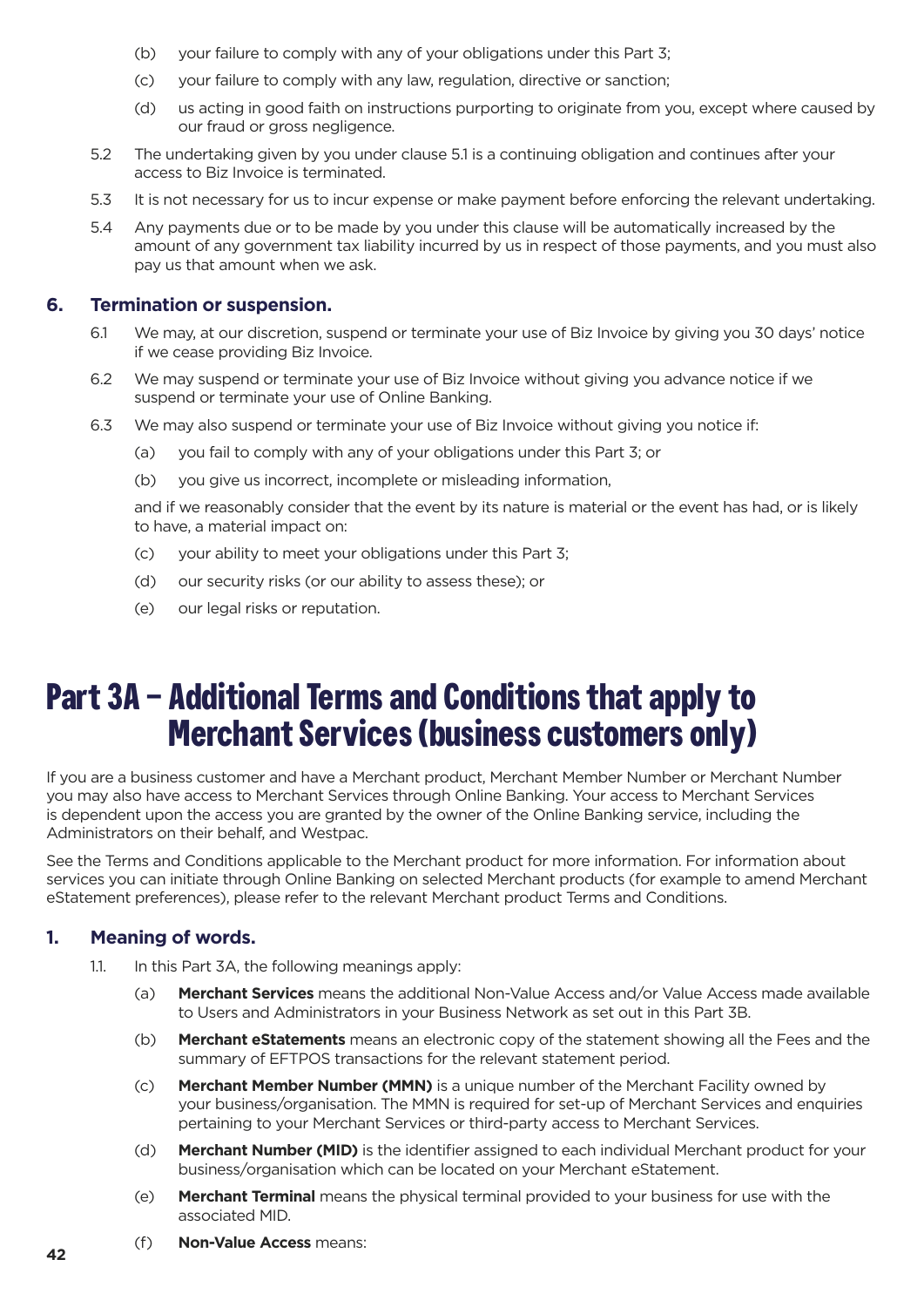- the ability to view Merchant eStatements
- other functions in Online Banking as advised from time to time by Westpac.
- <span id="page-42-0"></span>(g) **Value Access** means:
	- the ability to view Merchant eStatements
	- other functions in Online Banking as advised from time to time by Westpac.
- (h) **Site ID** is the identifier assigned to each individual site on which your business/organisation operates or has been provided a Merchant Terminal.
- (i) **Statement notification email** refers to the Business or Organisation email address used to communicate messages and send notifications for your eligible Merchant Facilities. This email address should be a generic company email address which is accessible to your staff members and not just an individual.

### **2. Granting access to Merchant Services.**

2.1. Any Account holder or Administrator can authorise Users or other Administrators access to any Merchant Services available in your Online Banking.

### **3. Administrators.**

- 3.1. In addition to the Terms and Conditions outlined in Part 2 Section 2.2 (Additional Terms and Conditions – Administrators) an Administrator in a Business Network, in relation to Merchant Services, can:
	- Grant Value Access and Non-Value Access to other Administrators, Users or third parties
	- Manage Merchant Services, including assigning entitlements to a MID under an MMN.

### **4. Additional User access group.**

- 4.1. In addition to the Terms and Conditions outlined in Part 2 Section 3.1 (Additional Terms and Conditions – User Access), each User added to a Network may be assigned to the Merchant User access group by the Administrators which will allow the User access to the following features:
	- View Merchant Services (including MMN, Site ID, Merchant ID, Terminal listing and details)
	- Value Access or Non-Value Access as assigned by an Administrator.

# **Part 4 – General information**

### **1. The Banking Code of Practice.**

The Australian Banking Association's banking code of practice as updated, and adopted by us, from time to time (Banking Code) sets out the standards of practice and service in the Australian banking industry for individuals and small business customers, and their guarantors who are individuals.

The relevant provisions of the Banking Code apply to the banking services referred to in this document. This means that we will comply with the Banking Code, where it applies to the banking services provided to you.

You can view a copy of the Banking Code on our website or ask us for a hard copy in branch or over the phone.

### **2. The ePayments Code.**

The ePayments Code governs certain electronic payments to or from an Account where you, the owner of the Online Banking are an individual (e.g. Payments and BPAY). We'll comply with this Code where it applies. The Code does not apply to Online Banking for business.

### **3. Changes to Terms and Conditions.**

We may change these Terms and Conditions at any time and we'll notify you of changes as described below.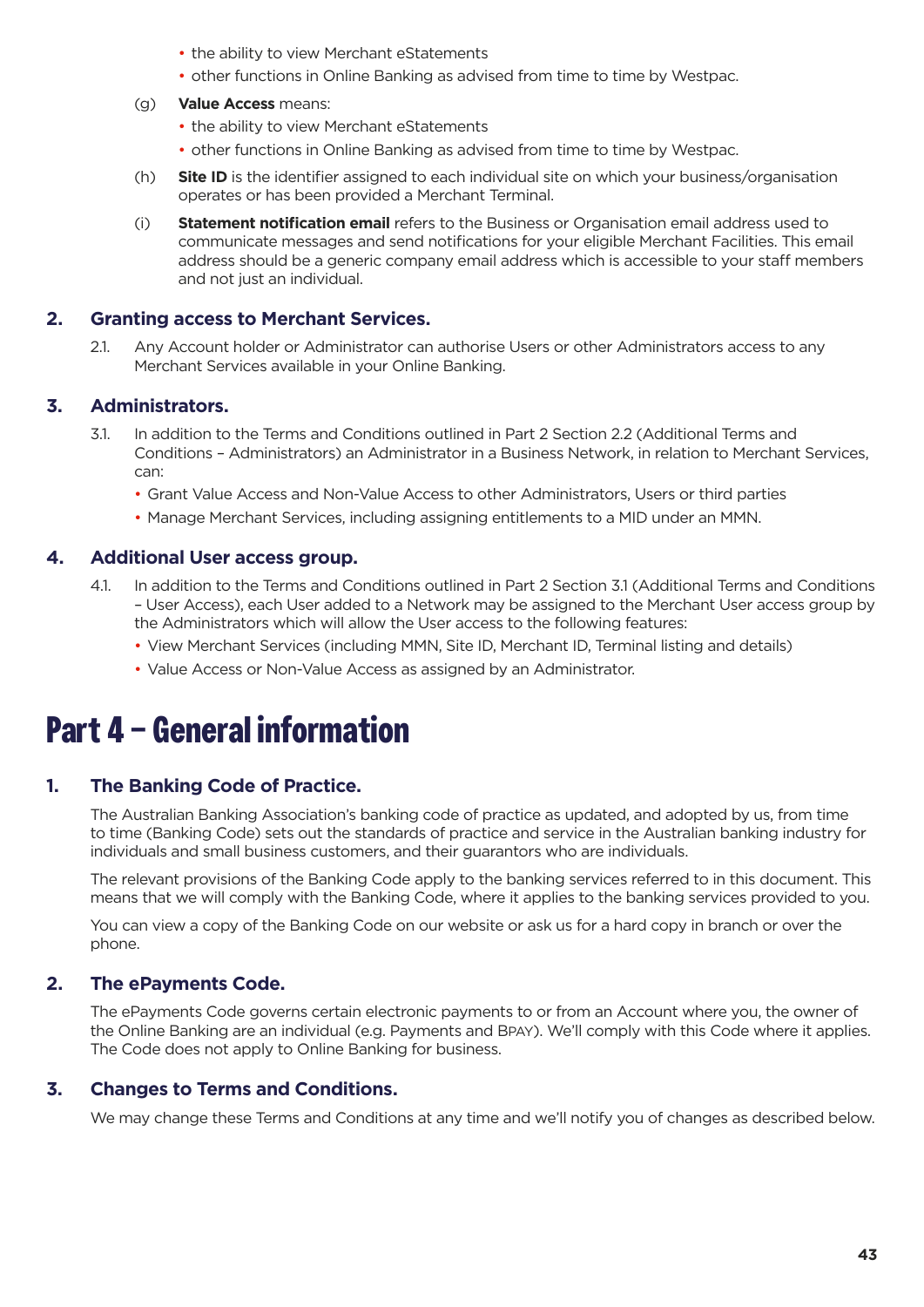<span id="page-43-0"></span>

| <b>Type of change</b>                                                                                        | <b>Time frame</b>                                                                                                                                                                                                                            | <b>Method of notification</b>                                                     |
|--------------------------------------------------------------------------------------------------------------|----------------------------------------------------------------------------------------------------------------------------------------------------------------------------------------------------------------------------------------------|-----------------------------------------------------------------------------------|
| New fee or increase to a fee<br>relating solely to your use<br>of Online Banking and BPAY                    | 30 days in advance                                                                                                                                                                                                                           | In writing or electronically                                                      |
| <b>Changes increasing your</b><br>liability for losses relating<br>to transactions                           | 30 days in advance                                                                                                                                                                                                                           | In writing or electronically                                                      |
| Impose, remove or adjust<br>transaction limits which apply<br>to the use of Online Banking<br>and BPAY       | 30 days in advance                                                                                                                                                                                                                           | In writing or electronically                                                      |
| A new or varied government<br>charge that directly or<br>indirectly affects you                              | In advance of the change, or reasonably<br>promptly after the government, a<br>government agency or representative<br>body notifies us, unless the change has<br>been published by a government agency,<br>government or representative body | In writing, electronically or<br>through an advertisement<br>in a major newspaper |
| Any other change to a term<br>or condition that is required<br>to be in these Terms and<br><b>Conditions</b> | As soon as reasonably possible (which<br>may be before or after the change is<br>made) or, if we believe the change is<br>unfavourable to you, at least 30 days<br>before the change takes effect                                            | In writing, electronically or<br>through an advertisement<br>in a major newspaper |

Advance notice may not be given where a change has to be made to restore or maintain the security of our systems or of individual accounts or facilities or where you cannot reasonably be located. This includes suspension or limiting your access to Online Banking, reducing your Daily Payment Limits or the Business Daily Limit. We can also give you a shorter notice period (or no notice) of an unfavourable change if it is reasonable for us to manage a material and immediate risk.

### **4. Contacting you electronically.**

We may use your email address to advise you of any enhancement or changes to Online Banking, including these Terms and Conditions or send you an email notification to tell you the changes are available for viewing within Online Banking or on a website.

For Networks we may advise you by sending an email notification to your Administrators. You acknowledge that by sending email notifications to Administrators, we have notified you of changes to Online Banking and these Terms and Conditions in relation to your Online Banking.

### **5. Updating your contact details.**

### **Email address.**

You need to keep your email address current. You may update your email address in the personal details section under settings in Online Banking. If you don't provide us with a correct email address, we may not provide you with access to Online Banking because you may not receive important information regarding Online Banking from us.

### **Mobile phone number.**

We may use your Mobile phone number to send you SMS Codes and any information relevant to this service.

When you're registered for SMS Code, you need to contact Westpac on the number(s) at the beginning of these Terms and Conditions to update your Mobile phone number. If you are registered for SMS Code and are a User in a Business Network, you will need to contact the Administrator to update your Mobile phone number.

If you contact our Contact Centre, you'll be notified of any changes to our records of your Mobile phone number via an SMS to both your old and new Mobile phone numbers. If you don't provide us with your correct Mobile phone number, you may not be notified of important information relevant to the use of SMS Codes.

You need to keep your Mobile phone number current. If you update or no longer use your Mobile phone number, you must contact us and you may need to re-register for some of the banking services we provide.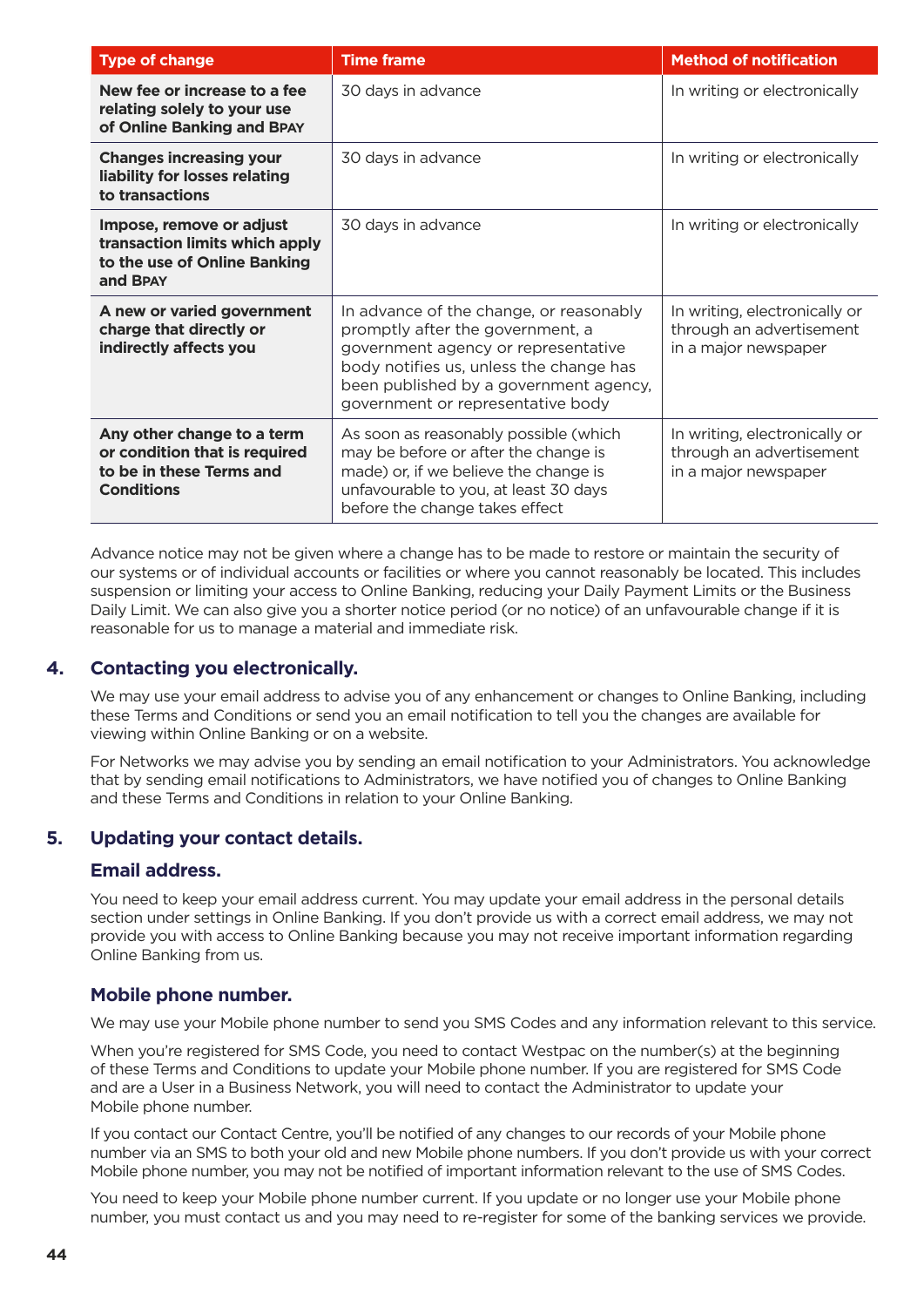### <span id="page-44-0"></span>**6. Feedback and Complaints.**

### **Delivering on our service promise.**

We're constantly striving to provide the best possible service, and we'll do our best to resolve any concern you have efficiently and fairly.

### **Our commitment to you.**

If you're ever unhappy about something we've done – or perhaps not done – please give us the opportunity to put things right.

Our aim is to resolve your complaint within 5 business days, and where possible we will resolve your complaint on the spot. If we need additional time to get back to you, we will let you know. Should we be unable to resolve your concern at your first point of contact, we will then refer the compliant to our dedicated Customer Managers in our Customer Solutions team.

Our Customer Solutions Customer Managers are here to find a solution for you and will ensure that you're regularly updated about the progress we are making to resolve your complaint.

### **You can contact us:**

### **Over the phone**

Please call us from anywhere in Australia on 132 032. If you are overseas, please call +61 2 9155 7700.

### **By post**

You can write to us at: Westpac Customer Solutions Reply Paid 5265, Sydney NSW 2001

### **In Branch**

If you prefer to tell us in person, go to our website to locate your nearest branch.

### **Online**

Email us at westpaccustomersolutions@westpac.com.au For further information go to our website and search 'Feedback and Complaints'.

### **If you are still unhappy.**

If you are not satisfied with our response or handling of your complaint, you can contact the external dispute resolution scheme, the Australian Financial Complaints Authority (AFCA).

### **Australian Financial Complaints Authority**

The Australian Financial Complaints Authority (AFCA) provides a free and independent service to resolve complaints by consumers and small businesses about financial firms (e.g., banks), where that complaint falls within AFCA's terms of reference.

The contact details for AFCA are set out below.

Australian Financial Complaints Authority Online: www.afca.org.au Email: info@afca.org.au Phone: 1800 931 678 (free call) Post: Australian Financial Complaints Authority GPO Box 3 Melbourne VIC 3001

### **7. Privacy Statement.**

When you use Westpac Online Banking on your mobile or computer, we may collect your personal information (including your location) to provide you with our Online Banking services and to verify your activity for security purposes (e.g. to help us prevent, detect and investigate suspicious or fraudulent activities and improve our ability to do so).

Westpac has a general duty of confidentiality towards you, except in the following circumstances:

- where disclosure is compelled by law;
- where there is a duty to the public to disclose;
- where the interests of Westpac require disclosure;
- where disclosure is made with your express or implied consent.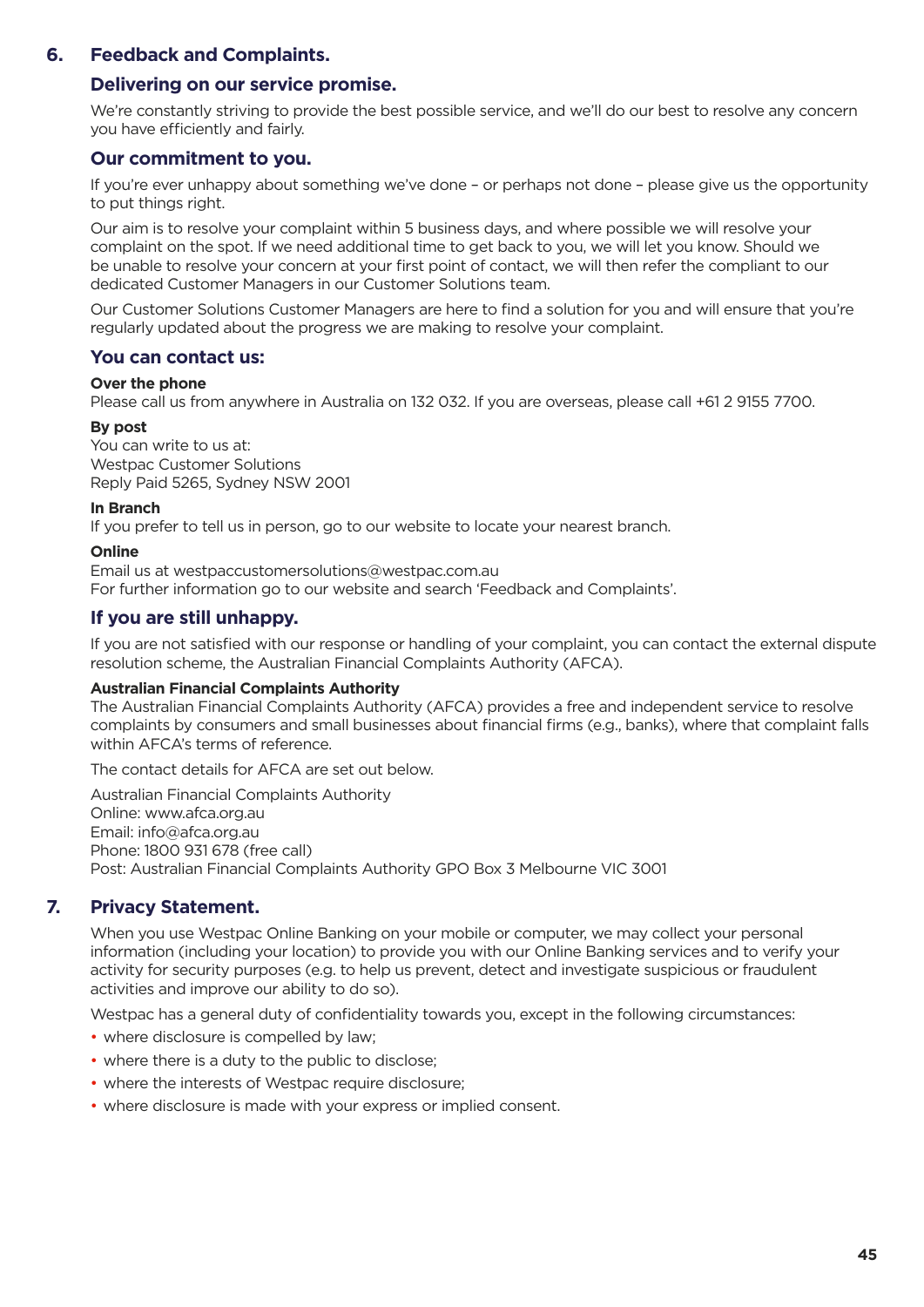### **Technical and other information.**

We may also collect technical information to help us detect security threats and for fraud analysis and prevention. Such technical information may include information about your device or computer such as operating system version, how your device or computer connects to our services, your web browser settings (for example, version, screen size and language settings) and how you interact with your device or computer. This information may also be used or stored in combination with your personal information for these purposes, including to enable us to contact you if we detect a security threat.

### **Use and Disclosure.**

We may use your personal information to comply with legislative or regulatory requirements in any jurisdiction, prevent fraud, crime or other activity that may cause harm in relation to our products or services and help us run our business.

We may also disclose your personal information to other members of the Westpac Group, anyone we engage to do something on our behalf, and other organisations that assist us with our business. As a provider of financial services, we have legal obligations to disclose some personal information to government agencies and regulators in Australia, and in some cases offshore.

We may disclose your personal information to an entity which is located outside Australia. Details of the countries where the overseas recipients are likely to be located are in our [Privacy Policy](https://www.westpac.com.au/privacy/privacy-policy/).

### **Westpac Online Banking.**

When you use Westpac Online Banking on your device or computer, we may collect, store and retain information from your device or computer, including your device ID, your location information and information about apps installed on your device to verify that you are using a trusted device, your use of the Online Banking services (including transactions), or to monitor your device or computer for security purposes. Location information is also used to customise the look and feel of the Mobile Banking App.

To access some services within the Mobile Banking App, we may need to request access to certain features on your device. If we cannot access certain features, we may not be able to provide the service you requested.

We may access a range of features on your Mobile Device including:

- your biometrics including Fingerprint ID to identify and sign you in with [supported devices](https://www.westpac.com.au/personal-banking/online-banking/support-faqs/supported-devices/)
- your biometrics including Face ID to identify and sign you in with Face ID (for iPhone X models and later only)
- contact information stored on your device to make a payment or to send a payment notification (e.g. a phone number)
- your Camera for card activation and Photo Library for mobile cheque capture.

We may also collect general statistics in relation to your activity. This data is used to improve your experience on this App and our Products and Services.

### **Cookies.**

Westpac Online Banking uses cookies to secure and tailor your experience. [Learn more](https://www.westpac.com.au/privacy/cookies/?fid=wbcbanking:alert:updated-cookies-policy) about why we use cookies and how to manage them.

### **Who do we share your personal information with?**

We may share your personal information with companies within the Westpac Group, our partners and third parties (some of which are located outside of Australia or the EEA).

### **Further information.**

For more details on how we collect, hold, use and disclose your personal information, please see our [Privacy Policy](https://www.westpac.com.au/privacy/privacy-policy/) and [EU Data Protection Policy](https://www.westpac.com.au/privacy/eu-data-protection-policy/).

### **Contact us.**

If you are not satisfied with how we may handle your personal information or you would like to make a complaint you can contact:

- in Australia, our Privacy Officer by, calling 1300 130 467, using the [Feedback Form](https://www.westpac.com.au/contact-us/feedback-complaints/) or writing to us at Reply Paid 5265, Sydney NSW 2001.
- in the United Kingdom, our Data Protection Officer by, calling + 44 (0) 20 7621 7000, or writing to us at Westpac Banking Corporation, Camomile Court, 23 Camomile Street, London EC3A 7LL.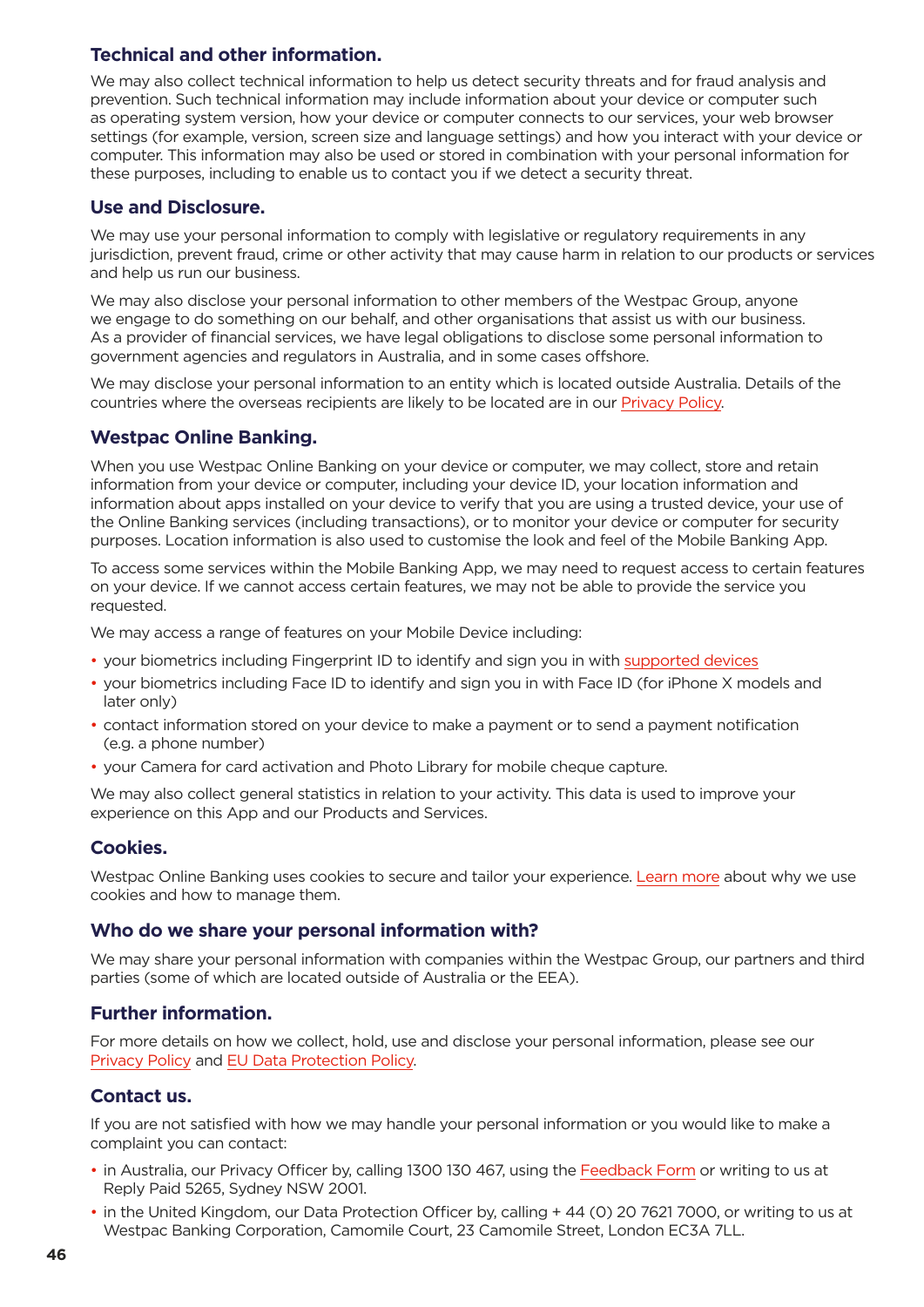### <span id="page-46-0"></span>**Direct electronic marketing.**

We may use or disclose your personal information to contact you and send you information about products and services offered by the Westpac Group or its preferred suppliers. Please call Telephone Banking or visit any of our branches if you do not wish to receive marketing communications from us.

### **8. The amounts we pay our staff.**

Staff are paid a combination of salary and superannuation but may also become entitled to other benefits as a result of customers acquiring products through them. These other benefits may include cash incentive programs where staff may be eligible for a cash bonus based on the performance of their team and their own performance for achieving or exceeding a sales target. The performance requirements include a variety of key behaviours and objectives, such as the quality of their customer service and level of product sales made by them and by other areas of the business as a result of their referrals.

The amount of the bonus will be based on the extent to which they have exceeded their objectives, their general behaviour, the performance of their business unit and their job classification.

Staff may also be entitled to receive other benefits from incentive and promotional programs. These vary from small non-monetary rewards such as movie tickets, hampers and dinners, to more valuable benefits such as flight and accommodation packages.

# **Meaning of words**

**Access codes** means any one or more of your Password, Mobile passcode, Security Code and any other code we provide to you (or permit you to choose) from time to time, that enables you to gain access to or use Online Banking and which you are required to keep secret.

**Account** means any one or more of your Westpac bank accounts from which you can access Online Banking services, and includes any Westpac bank account of another person who has authorised you to access the account through Online Banking.

**Account Details** means the BSB and account number.

**Account holder** means the person(s) in whose name an account is conducted and who is responsible for all transactions on the account.

**Accredited Data Recipient** is as defined in the *Competition and Consumer Act 2010*.

**Administrator** means an authorised User that has/have been nominated by you to access User administration (or Administration) to complete administration tasks for a Network.

**APCA** means the Australian Payments Clearing Association.

**Available balance** means the total balance in your account less any unsettled transactions (i.e. cheques deposited that have not yet cleared, or card transactions pending authorisation) plus any credit limit you may have on your account for accounts with overdraft arrangements.

**Banking Day** means a day that is not a Saturday or Sunday and which banks in Melbourne or Sydney are able to effect settlement through the Reserve Bank of Australia, and typically excludes national public holidays.

**Biller** means a merchant or other organisation that is registered to receive payments through the BPAY Scheme.

**Billing account** means an Account nominated for the collection of fees charged for transactions and services initiated through Online Banking.

**Biz Invoice** is a service made available to business customers via Online Banking which lets business customers generate an Invoice (as defined in Part 3) for goods and services the business customer has provided, and allows business customers to record payments made toward those Invoices.

**BPAY** and **BPAY View** are registered trademarks of BPAY Pty Ltd ABN 69 079 137 518 of Level 11, 1 York Street, Sydney NSW – Telephone (02) 9646 92222.

**BPAY payment** is a payment made via the BPAY Scheme through Online Banking.

**BT Invest** means the BT Invest investor directed portfolio service.

**BT Panorama** means the BT Panorama investor directed portfolio service.

**BT Super for Life** is issued by BT Funds Management Limited ABN 63 002 916 458 Australian financial services licence number 233724 which is a member of the Westpac Group. An investment in BT Super for Life is not a deposit with, or any other liability of, Westpac Banking Corporation ABN 33 007 457 141 or any other company in the Westpac Group. It is subject to investment risk, including possible delays in repayment or loss of income and principal invested. None of Westpac Banking Corporation or any of its related entities stands behind or otherwise guarantees the capital value or investment performance of any investment option within BT Super for Life.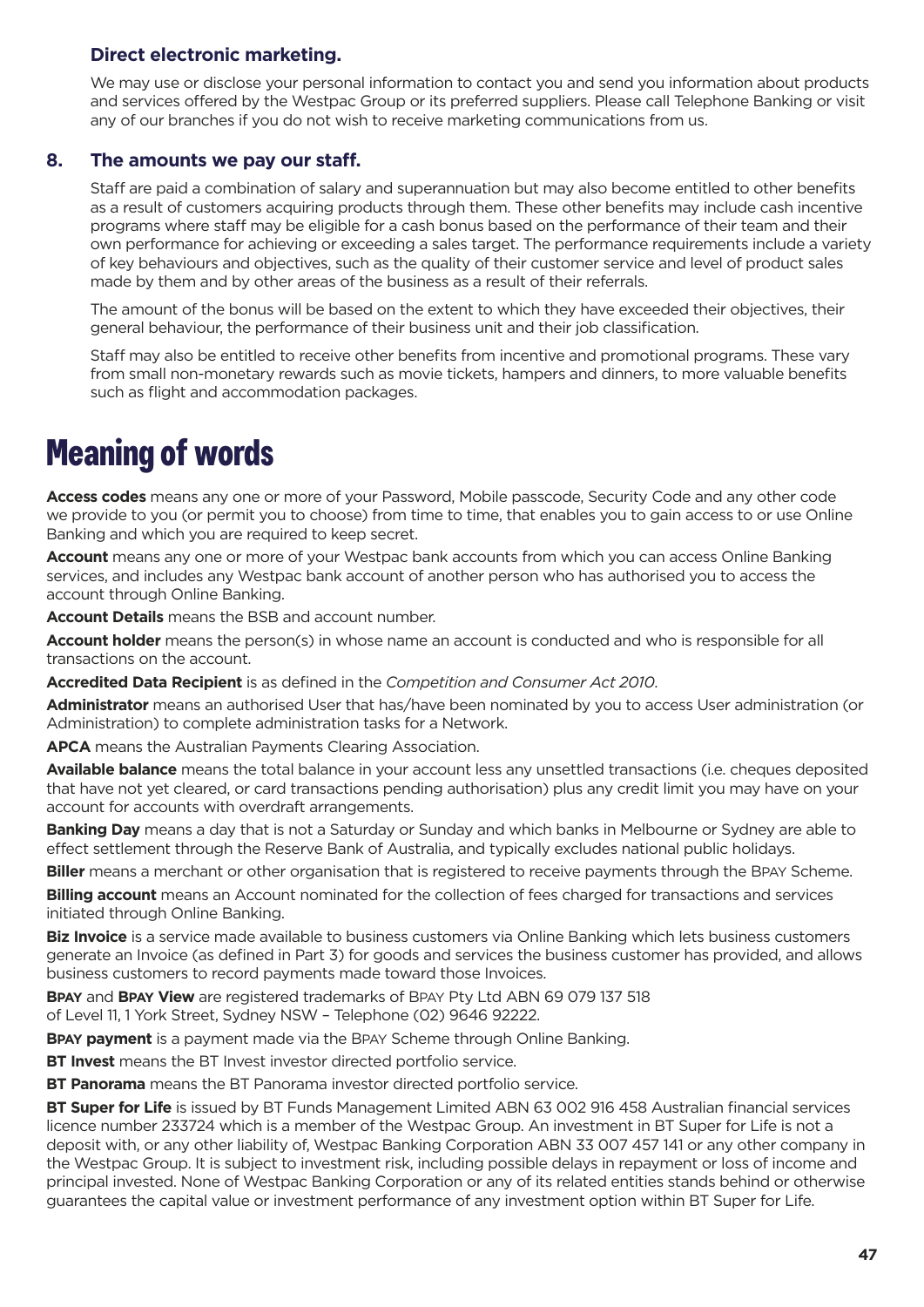**Business Daily Limit** means the maximum daily aggregate payment amount that may be transacted on all Accounts available in a Business Network by the Users.

**Business Day** means any day when Westpac is open for business in any State or Territory of Australia. If Westpac is closed in all States and Territories then that day won't be a Business Day. If Westpac's offices are closed in your State or Territory but open in other States and Territories then Westpac will still regard that day as a Business Day in every other State and Territory. Saturday and Sunday are not classified as Business Days even though some branches may be open for business.

**Business Network** is the Network for business customers.

**Business Network Owner** is the owner of the Online Banking for business service (for business customers only) and may be referred to in some Online Banking forms as the "Organisation".

**Cardlink Services Limited** ABN 60 003 311 644 of Level 4, 3 Rider Boulevard, Rhodes NSW. Telephone (02) 9646 92222.

**Contact person** means the person nominated to be the primary contact person for Online Banking.

**Customer number** or **Customer ID** is the 8 digit number you're given by us which must be entered into Online Banking to identify you.

**Daily Payment Limit** means the maximum amount you can pay per day across all accounts accessible through Online Banking.

**Direct Entry facility** is a transaction service that a business may hold, that enables the exchange and settlement of bulk electronic Direct Debit and/or Direct Credit transactions, between participating financial institutions, using APCA's Bulk Electronic Clearing System (BECS). Each facility will be issued with its own Direct Entry User ID and User Preferred Specification (UPS) name to enable processing.

**Feature** means an activity or task that can completed through Online Banking that can be assigned to a User (for example create a Pay Anyone payment).

**Financial Position** (previously known as Balance Sheet) allows you to create an indicative financial statement by organising the Online Banking information from your Accounts and any other information you choose to enter.

**Foreign Currency Rate Sheet Limit** means the maximum value of an International Payment which can be accepted immediately after being informed of the indicative foreign exchange rate. The Foreign Currency Rate Sheet Limit is subject to change and appears in the 'International Payments' section in the Help centre.

**Help centre** means the information contained under the '?' icon or 'Learn more' links found on the page in Online Banking.

**Identifier** means information that a User or Administrator knows and must provide to perform a transaction in Online Banking but is not required to be kept secret.

**Invoice** means an invoice for payment that has been generated using Biz Invoice (including tax invoices).

**Joint Account On-share Authority** means a form on which an Account holder authorises the owner of a Network to share their Account(s) within the owner's Network.

**Maximum No Device Limit** means the maximum available Daily Payment Limit if you do not have a Security device. For individual customers, the Maximum No Device Limit is \$1,500. For business customers, the Maximum No Device Limit is subject to change and appears in the 'What's a Daily Payment Limit?' section in the Help centre.

**Mistaken Internet Payment** means a payment, other than one made using BPAY, by an individual (being a person captured by the ePayments Code definition of 'user') through a 'Pay Anyone' or 'Pay to Mobile' internet banking facility and processed through direct entry or Osko where the funds are paid into the account of an unintended recipient because the user enters or selects a BSB and account number and/or identifier that does not belong to the intended recipient as a result of the individual's error or the individual being advised of the wrong BSB and account number and/or identifier.

**Mobile Banking** means an internet service designed for our customers to access certain Online Banking services through a Mobile device. Different services are presented depending on whether the Mobile device is a mobile phone (Westpac Mobile Banking) or a tablet (Westpac Tablet Banking) or other devices that you use to access Online Banking. Services may be offered through an internet website, or through a computer application you may choose to install on your Mobile device.

**Mobile device** means a mobile phone that is able to access Westpac Mobile Banking, a tablet device that is able to access Westpac Tablet Banking, or another type of personal electronic device as described in the Help centre that is able to access specific Online Banking services. Details of supported operating systems are available at [westpac.com.au Y](https://www.westpac.com.au/)our Mobile device may also be the Mobile phone you register as a PayID, or to receive Westpac Protect SMS Codes or use Pay to Mobile.

**Mobile passcode** means a confidential number or alphanumeric that can be used to sign in to Mobile Banking on a Mobile device after you've signed in first using your Customer ID and Password.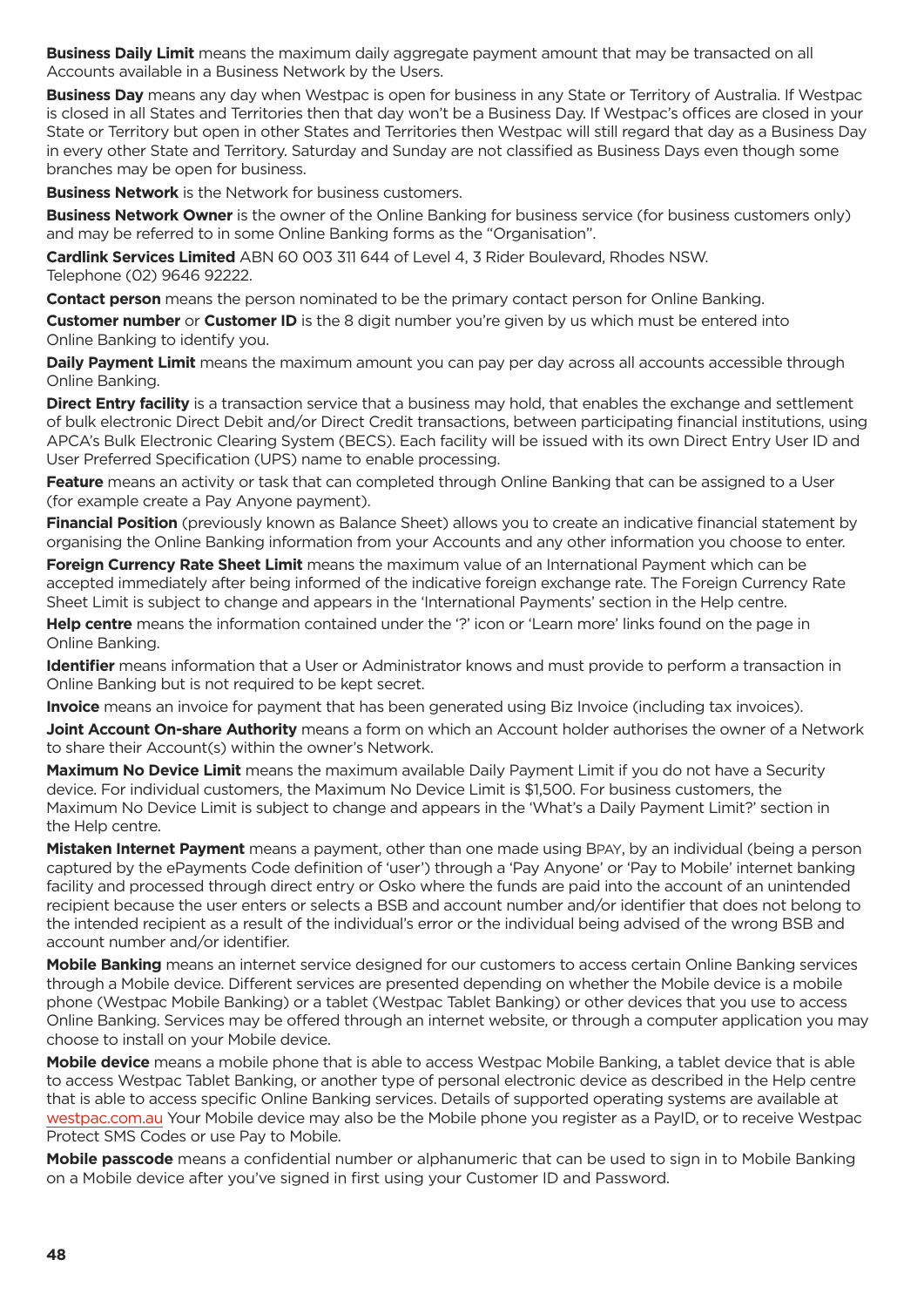**Mobile phone** means, if you're registered for Westpac Protect SMS Code, the device with the number that is registered to receive Westpac Protect SMS Codes by SMS; and if you're using Pay to Mobile, the device that is used for the service. Your Mobile phone may also be used as a Mobile device for Mobile Banking or registered as a PayID.

**Network** means the Administrators and Users authorised to access Accounts available through Online Banking.

**Online Banking** means the online banking service registered in the name of an individual to manage their banking online, and in the case of an organisation, refers to Online Banking for business, unless the context specifies otherwise.

**Online Banking for business** means the online banking service registered in the name of an organisation to manage their business banking online.

**Open Banking** or Consumer Data Right, refers to the Australian regulatory regime established under PartIVD of the *Competition and Consumer Act 2010* that enables access to information about Westpac's goods or services, and enables disclosure by Westpac of specific data relating to a customer (including both individual and business customers), held by Westpac, to the consumer or to Accredited Data Recipients.

**Open Banking Accounts** means any account held by the Business Network Owner with Westpac that is eligible for Open Banking data sharing in accordance with the Consumer Data Right legislation, rules and requirements. This includes accounts that are open closed, not visible in Online Banking and accounts that the Administrator or nominated User may not have access to in Online Banking.

**Osko** means the Osko payment service administered by BPAY.

**Osko Payment** means a Pay Anyone payment made using the Osko service.

**Password** means a confidential alphanumeric containing 6 characters. When used with your Customer number it gives access to Online Banking.

**PayID** means a unique identifier held in a central register by NPP Australia Limited and accessible to participating financial institutions to facilitate payments to a PayID.

**Pay to Mobile Payee** means the intended recipient to receive a Pay to Mobile payment from you as payer by you providing us their Australian mobile phone number. You are a Pay to Mobile Payee when you are the intended recipient of a Pay to Mobile payment.

**Payment** including Pay Anyone, Osko Payment and Pay to Mobile (as distinct from a BPAY payment) means a transfer of value from an account held with us to:

- 1. an account (other than yours) which is held with us;
- 2. an account held at another Australian financial institution or an overseas financial institution that accepts such payments (which may be in a foreign currency) and includes a transfer to an account held by you at such institution; or
- 3. a credit card account held with us.

For Pay to Mobile, Payment can only be made to an Australian mobile phone number and not to an overseas mobile phone number or an overseas financial institution.

**Payment Code** means the code we create and allocate to you following an instruction from you that you wish to make a Pay to Mobile payment.

**Privacy Policy** has the meaning given in Part 4, section 7 (Privacy Statement).

**Profile** means an Online Banking service that can be accessed by an User when then sign into Online Banking. A personal customer can be registered for their own Online Banking service, and may be added as a User to access a Network in someone else's Online Banking.

**Quick Balance** is a feature in Mobile Banking to view the balances of chosen Accounts on your Mobile device without having to sign in to Mobile Banking each time. To set up this feature or complete certain transactions including Transfer Funds you must sign in to Mobile Banking.

**Recipient** means each person in respect of which you provide an Invoice using Biz Invoice.

**Recurring payment** means a Payment or BPAY payment of a fixed amount that you select to repeat at regular intervals.

**Restricted BPAY biller** means a BPAY biller that allows amounts to be withdrawn as cash, and some BPAY billers where there have been reports of possible fraud.

**Scheduled payment** means a payment (including a BPAY payment) or a funds transfer that you request us to make at a later date.

**Security Code** is an authorisation code that is generated by a Security device to authorise a transaction through Online Banking and includes Payment Code, Token Code or SMS Code.

**Security device** means the additional security device, or additional authentication steps required to approve certain transactions through Online Banking and includes a Payment Code, Token and Westpac Protect SMS Code.

**Senior Approver** is a User access level in a Business Network that authorises a User to approve tasks and payments alone for all Accounts and features the User is authorised to access.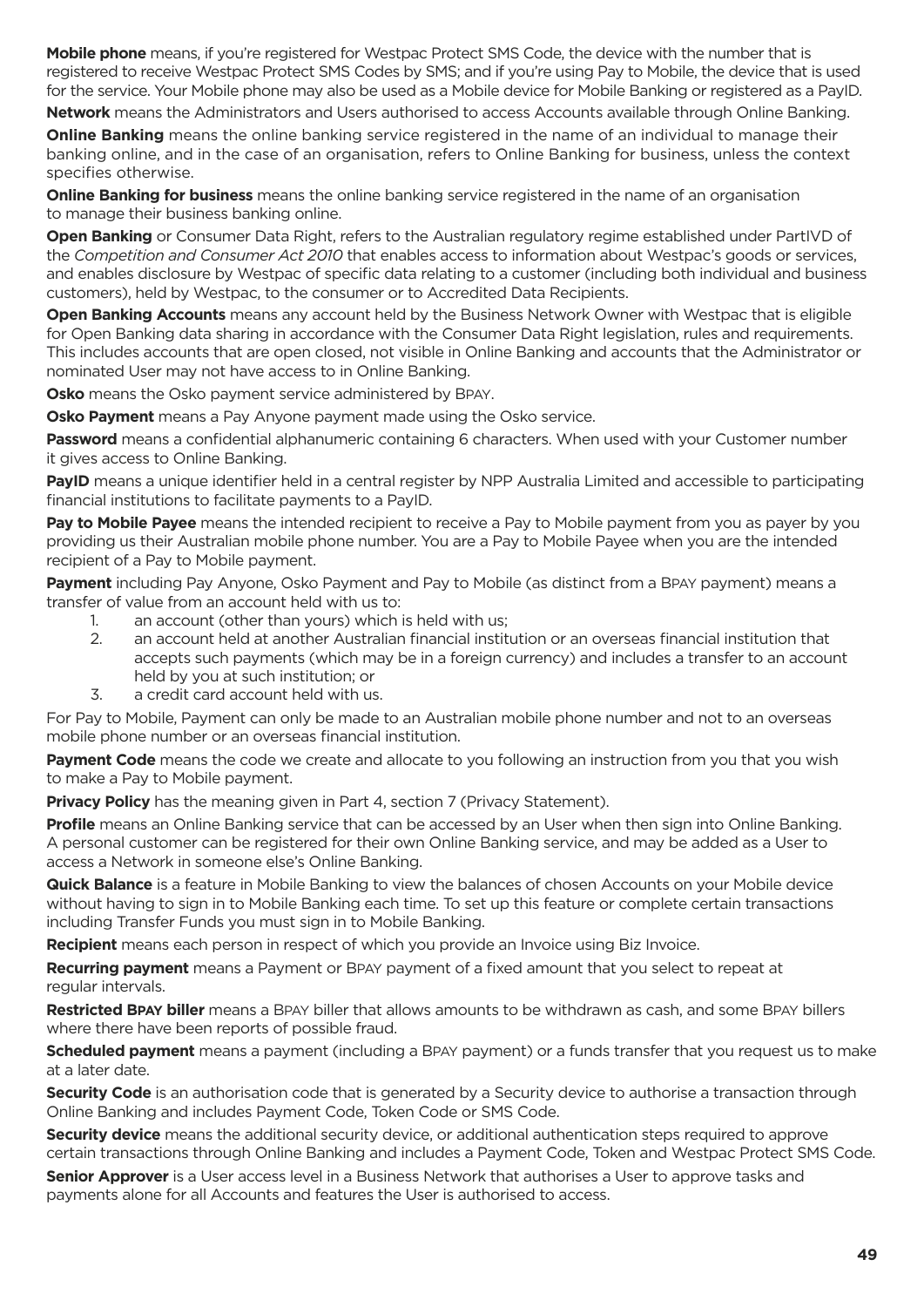**SMS** means the telecommunications 'short message service' technology which may allow text messages to be sent to your Mobile phone.

**Third Party Access Authority** means a form on which an Account holder grants access to the owner of the Online Banking service for their Account to be added to the owner's Online Banking.

**Token** is a physical device that generates a new unpredictable Token Code every sixty seconds.

**Token Code** is an authorisation code that is generated by a Token to authorise a transaction through Online Banking.

**User** means the Account holder, or any other person authorised by the Account holder to operate on an Account through Online Banking, including an Administrator.

**User administration** (or **Administration**) is a self service administration service for Networks.

**We**, **us** or **our** means Westpac Banking Corporation ABN 33 007 457 141.

**Westpac Group** means Westpac Banking Corporation and its related bodies corporate as defined in section 9 of the *Corporations Act 2001*.

**Westpac Live, Online Banking**, and **Westpac Online**, means Westpac's latest online banking service platform available at [westpac.com.au](https://www.westpac.com.au/) including Mobile Banking and Tablet Banking unless specified otherwise.

**Westpac Protect® SMS Code** or **SMS Code** means an authorisation code sent by SMS to your Mobile phone to authorise a transaction through Online Banking.

**Worldwide Wallet** means the reloadable prepaid Mastercard-branded travel money card issued by Westpac Banking Corporation ABN 33 007 457 141, AFSL 233714.

**You** and **your** means the individual or organisation that holds the Online Banking service in their name and includes a User, where applicable.